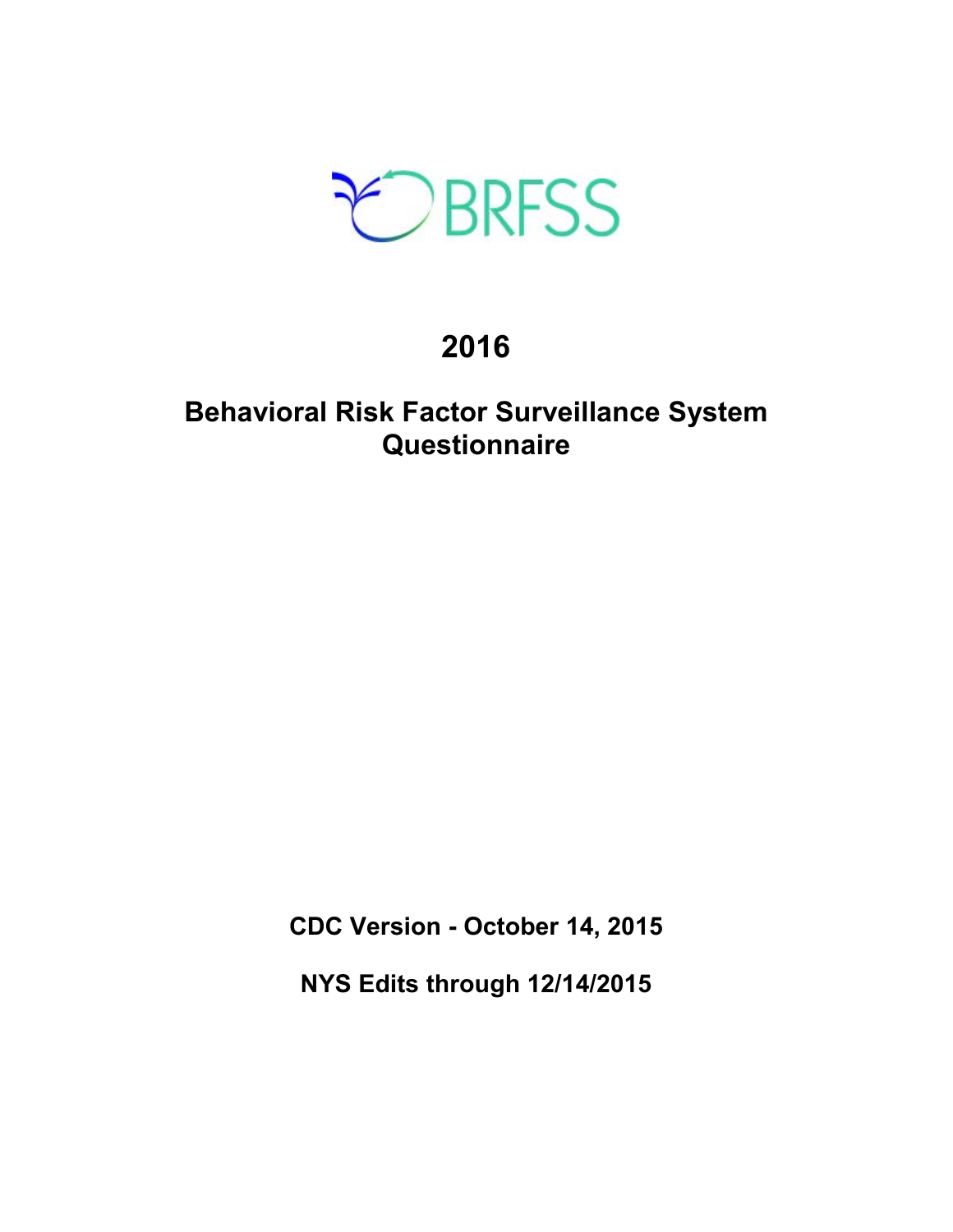

# **Behavioral Risk Factor Surveillance System** 2016 Questionnaire

# <span id="page-1-0"></span>**Table of Contents**

| NY State-Added Module 7ABC: Participation in Chronic Disease Self-Management 54 |  |
|---------------------------------------------------------------------------------|--|
|                                                                                 |  |
| NY State-Added Module 9ABC: Recommended Colorectal Cancer Screening57           |  |
|                                                                                 |  |
|                                                                                 |  |
|                                                                                 |  |
|                                                                                 |  |
|                                                                                 |  |
|                                                                                 |  |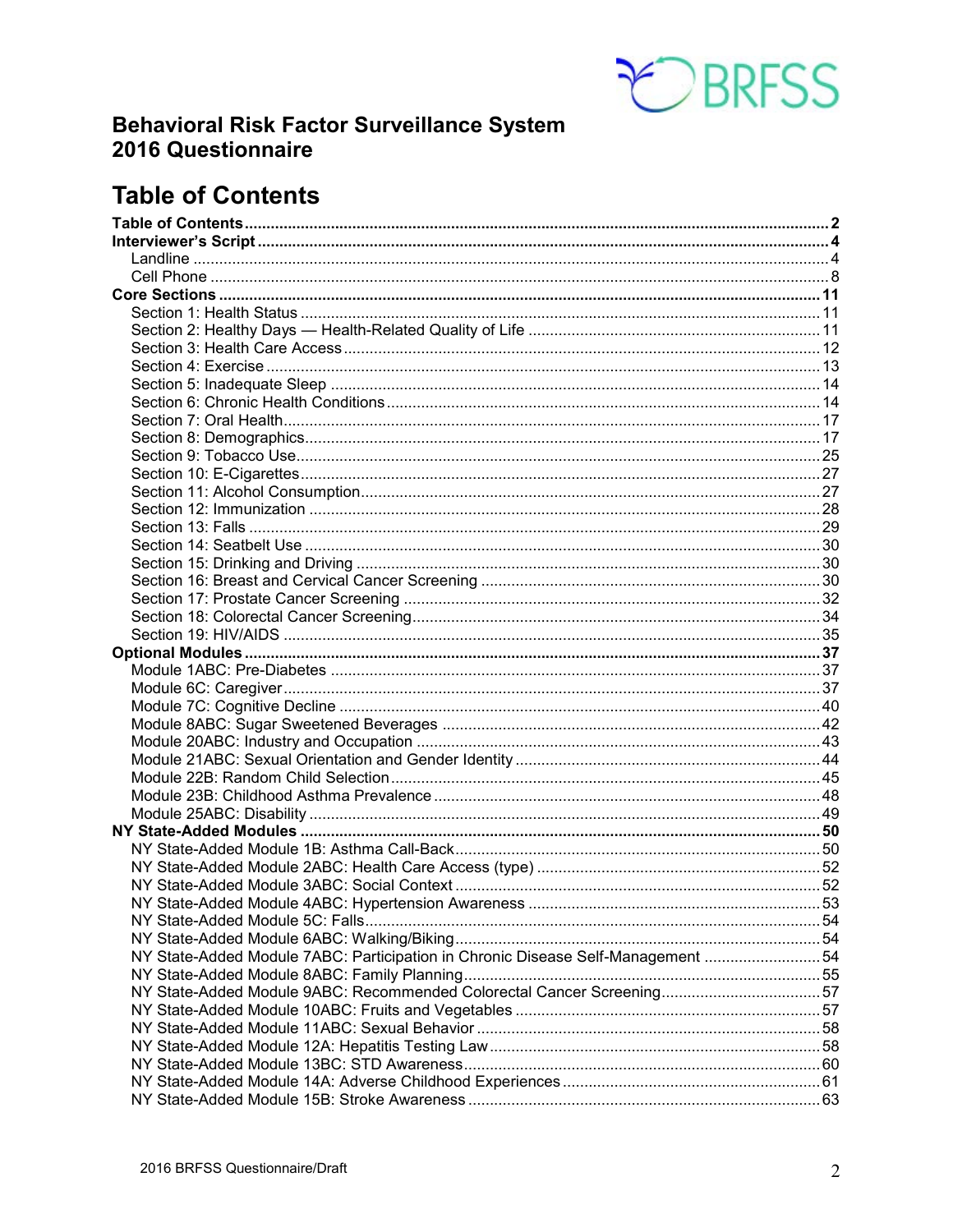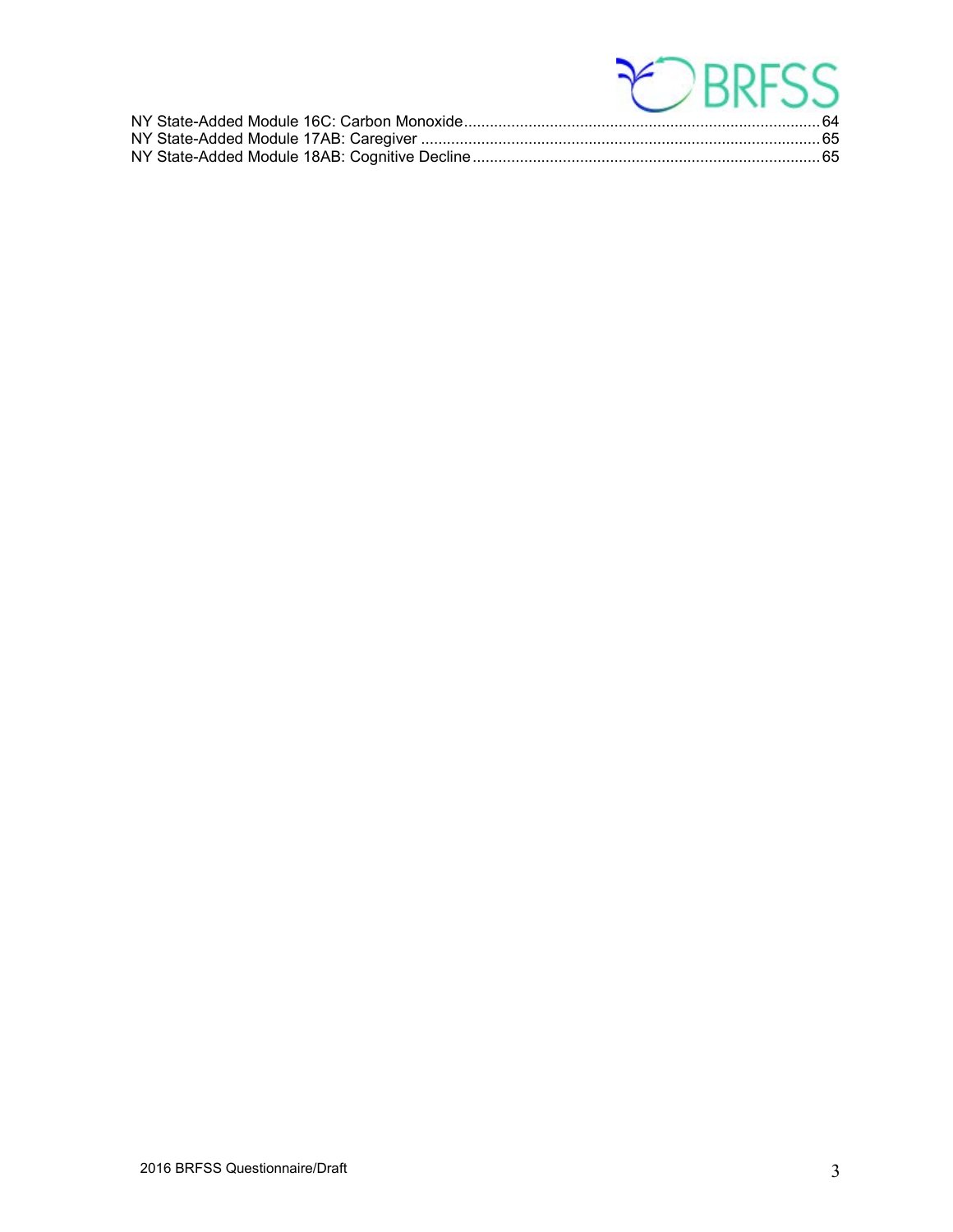# <span id="page-3-0"></span>**Interviewer's Script**



<span id="page-3-1"></span>Landline

Form Approved OMB No. 0920-1061 Exp. Date 3/31/2018

Public reporting burden of this collection of information is estimated to average 27 minutes per response, including the time for reviewing instructions, searching existing data sources, gathering and maintaining the data needed, and completing and reviewing the collection of information. An agency may not conduct or sponsor, and a person is not required to respond to a collection of information unless it displays a currently valid OMB control number. Send comments regarding this burden estimate or any other aspect of this collection of information, including suggestions for reducing this burden to CDC/ATSDR Reports Clearance Officer; 1600 Clifton Road NE, MS D-74, Atlanta, Georgia 30333; ATTN: PRA (0920-1061).

NOTE: Interviewers do not need to read any part of the burden estimate nor provide the OMB number unless asked by the respondent for specific information. If a respondent asks for the length of time of the interview provide the most accurate information based on the version of the questionnaire that will be administered to that respondent. If the interviewer is not sure, provide the average time as indicated in the burden statement. If data collectors have questions concerning the BRFSS OMB process, please contact Carol Pierannunzi at [ivk7@cdc.gov.](mailto:ivk7@cdc.gov)

HELLO, I am calling for the **(health department)**. My name is **(name)** Ne are gathering information about the health of **(state)** residents. This project is conducted by the health department with assistance from the Centers for Disease Control and Prevention. Your telephone number has been chosen randomly, and I would like to ask some questions about health and health practices.

# Is this **(phone number)** ?

**If "No"** 

Thank you very much, but I seem to have dialed the wrong number. It's possible that your number may be called at a later time. **STOP**

## **Is this a private residence?**

**READ ONLY IF NECESSARY: "By private residence, we mean someplace like a house or apartment."**

| Yes | [Go to state of residence] |
|-----|----------------------------|
| No  | [Go to college housing]    |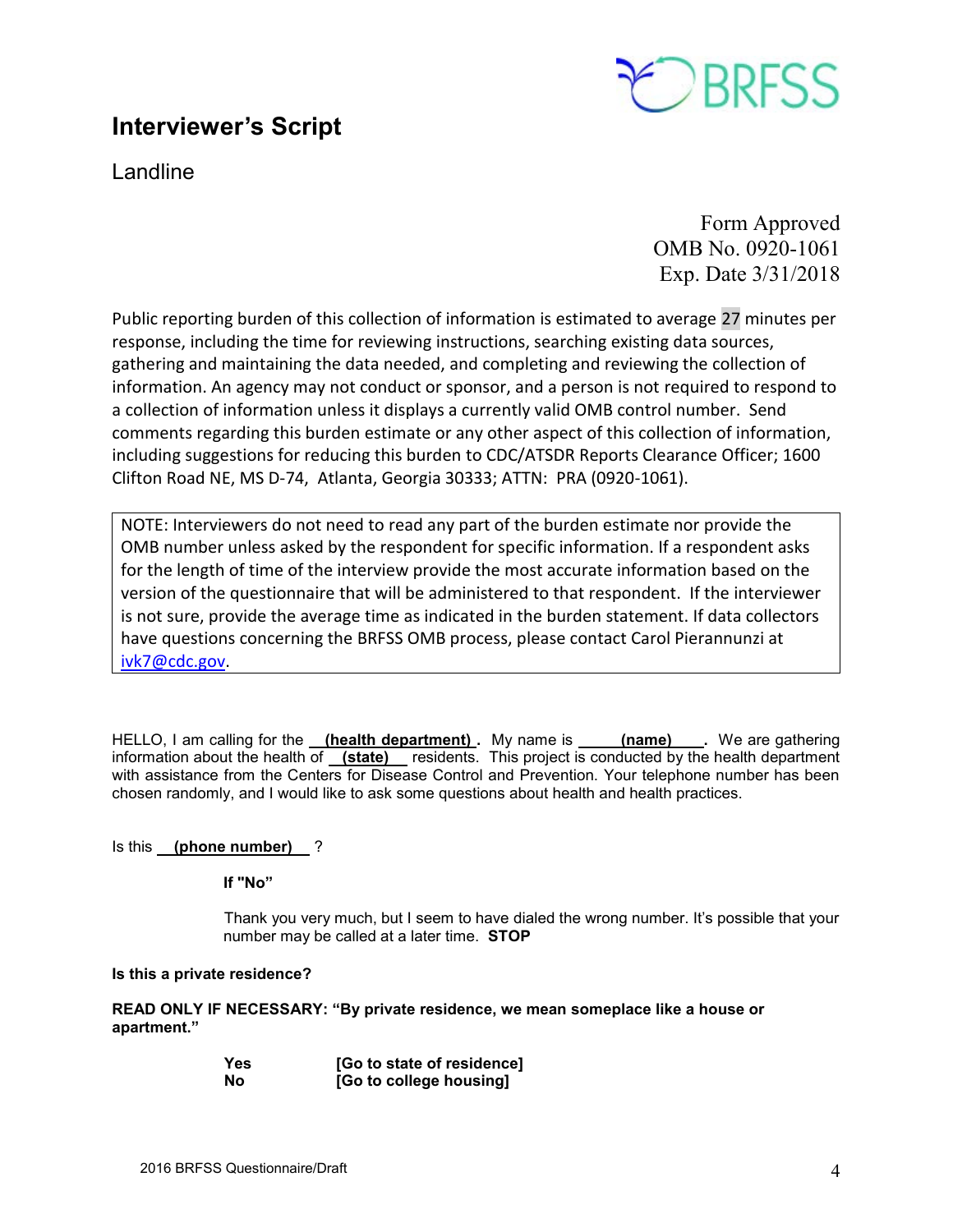

**No, business phone only**

**If "No, business phone only".**

**Thank you very much but we are only interviewing persons on residential phones lines at this time.**

**STOP**

**College Housing**

**Do you live in college housing?** 

**READ ONLY IF NECESSARY: "By college housing we mean dormitory, graduate student or visiting faculty housing, or other housing arrangement provided by a college or university."**

**No**

**Yes [Go to state of residence]**

**If "No",**

**Thank you very much, but we are only interviewing persons who live in a private residence or college housing at this time. STOP** 

**State of Residence**

**Do you currently live in \_\_\_\_(state)\_\_\_\_?** 

**Yes [Go to Cell(ular) Phone] No**

**If "No"**

**Thank you very much, but we are only interviewing persons who live in the state of \_\_\_\_\_\_at this time**. **STOP**

NOTE: Items in parentheses at any place in the questions or response DO NOT need to be read.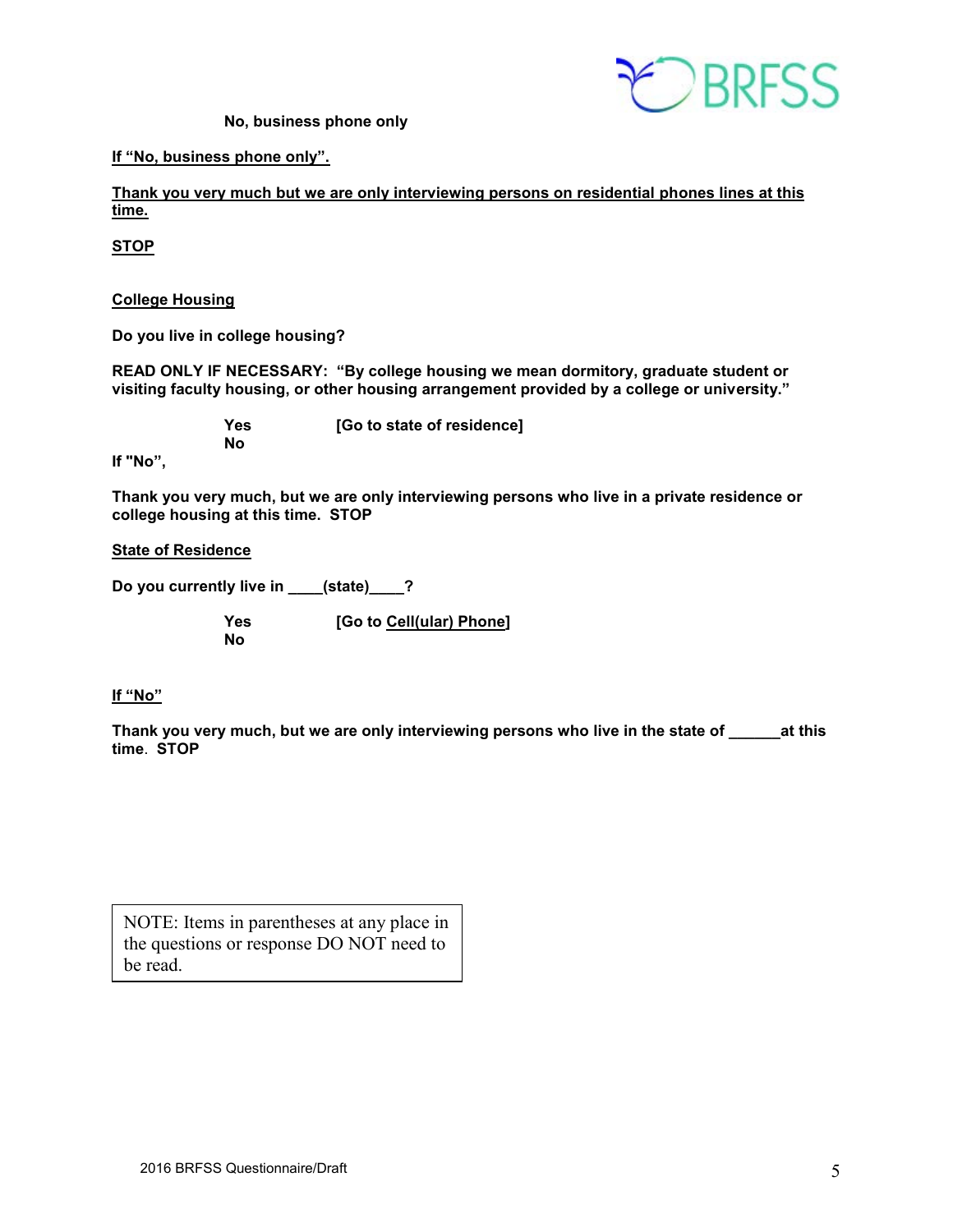

## **Cell(ular) Phone**

Is this a cell(ular) telephone?

**INTERVIEWER NOTE: Telephone service over the internet counts as landline service (includes Vonage, Magic Jack and other home-based phone services).**

**Read only if necessary: "By cell(ular) telephone we mean a telephone that is mobile and usable outside of your neighborhood."** 

**If "Yes"**

Thank you very much, but we are only interviewing by land line telephones and for private residences or college housing. **STOP No**

## **CATI NOTE: IF (College Housing = Yes) continue; otherwise go to Adult Random Selection Adult**

Are you 18 years of age or older?

| Yes, respondent is male   | [Go to Page 6] |
|---------------------------|----------------|
| Yes, respondent is female | [Go to Page 6] |
| Nο                        |                |

**If "No",**

Thank you very much, but we are only interviewing persons aged 18 or older at this time. **STOP** 

## **Adult Random Selection**

I need to randomly select one adult who lives in your household to be interviewed. Excluding adults living away from home such as students away at college, how many members of your household, including yourself, are 18 years of age or older?

Number of adults

**If "1,"**  Are you the adult?

**If "yes,"** 

Then you are the person I need to speak with. Enter 1 man or 1 woman below (Ask gender if necessary). **Go to page 6.**

**If "no,"** 

Is the adult a man or a woman? Enter 1 man or 1 woman below. May I speak with **[fill in (him/her) from previous question]**? **Go to "correct respondent" on the next page.**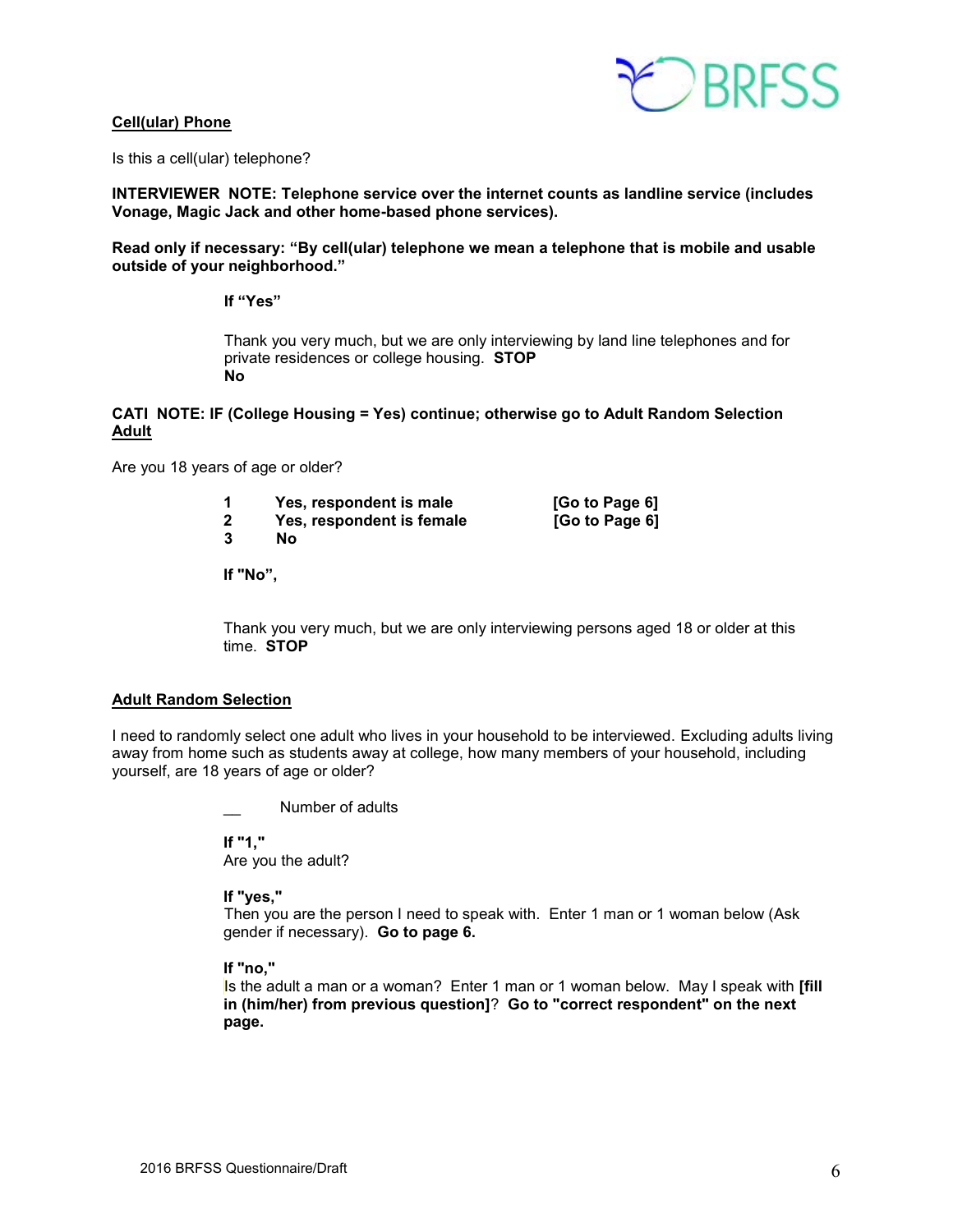

How many of these adults are men and how many are women?

Number of men

CATI NOTE: CATI program to subtract number of men from number of adults provided

So the number of adult women in the household is

Number of women

is that correct?

The person in your household that I need to speak with is \_\_\_\_\_\_\_\_\_\_\_\_\_\_\_.

**If "you," go to page # 10 (correct page).**

# **To the correct respondent:**

HELLO, I am calling for the <u>\_\_**(health department)** \_\_</u> My name is \_\_\_\_\_<mark>(name)</mark> \_\_\_. We are gathering information about the health of **(state)** residents. This project is conducted by the health department with assistance from the Centers for Disease Control and Prevention. Your telephone number has been chosen randomly, and I would like to ask some questions about your health and health practices.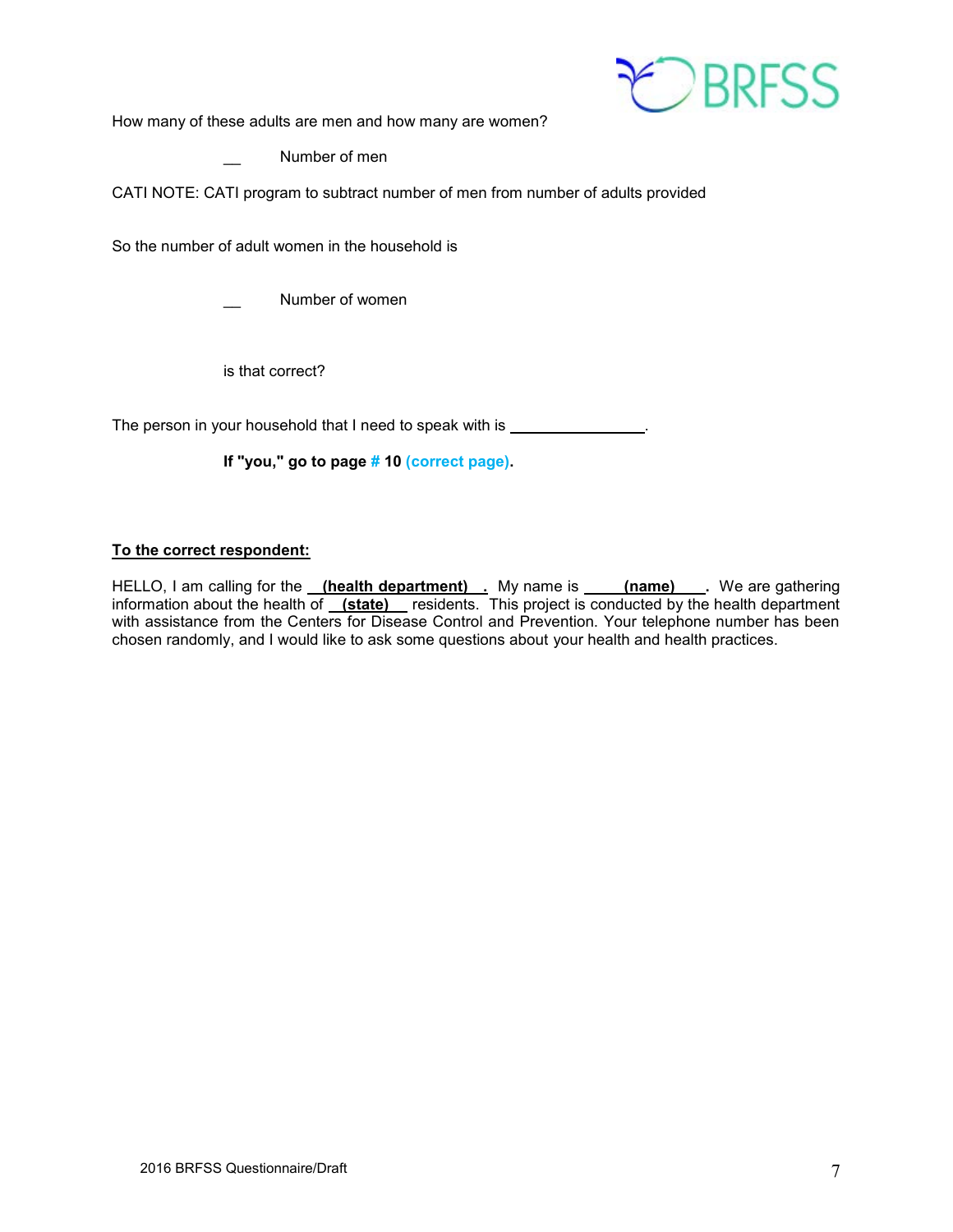# <span id="page-7-0"></span>Cell Phone



Form Approved OMB No. 0920-1061 Exp. Date 3/31/2018

Public reporting burden of this collection of information is estimated to average 27 minutes per response, including the time for reviewing instructions, searching existing data sources, gathering and maintaining the data needed, and completing and reviewing the collection of information. An agency may not conduct or sponsor, and a person is not required to respond to a collection of information unless it displays a currently valid OMB control number. Send comments regarding this burden estimate or any other aspect of this collection of information, including suggestions for reducing this burden to CDC/ATSDR Reports Clearance Officer; 1600 Clifton Road NE, MS D-74, Atlanta, Georgia 30333; ATTN: PRA (0920-1061).

NOTE: Interviewers do not need to read any part of the burden estimate nor provide the OMB number unless asked by the respondent for specific information. If a respondent asks for the length of time of the interview provide the most accurate information based on the version of the questionnaire that will be administered to that respondent. If the interviewer is not sure, provide the average time as indicated in the burden statement. If data collectors have questions concerning the BRFSS OMB process, please contact Carol Pierannunzi at [ivk7@cdc.gov.](mailto:ivk7@cdc.gov)

HELLO, I am calling for the **(health department).** My name is **(name)** Ne are gathering information about the health of **(state)** residents. This project is conducted by the health department with assistance from the Centers for Disease Control and Prevention. Your telephone number has been chosen randomly, and I would like to ask some questions about health and health practices.

## **Is this a safe time to talk with you?**

| <b>Yes</b> | [Go to phone] |
|------------|---------------|
| No         |               |

**If "No",** 

Thank you very much. We will call you back at a more convenient time. ([Set up appointment if possible]) **STOP** 

## **Phone**

Is this **(phone number)** ?

| Yes | [Go to cell(ular) phone] |
|-----|--------------------------|
| No  | [Confirm phone number]   |

**If "No",**

Thank you very much, but I seem to have dialed the wrong number. It's possible that your number may be called at a later time. **STOP**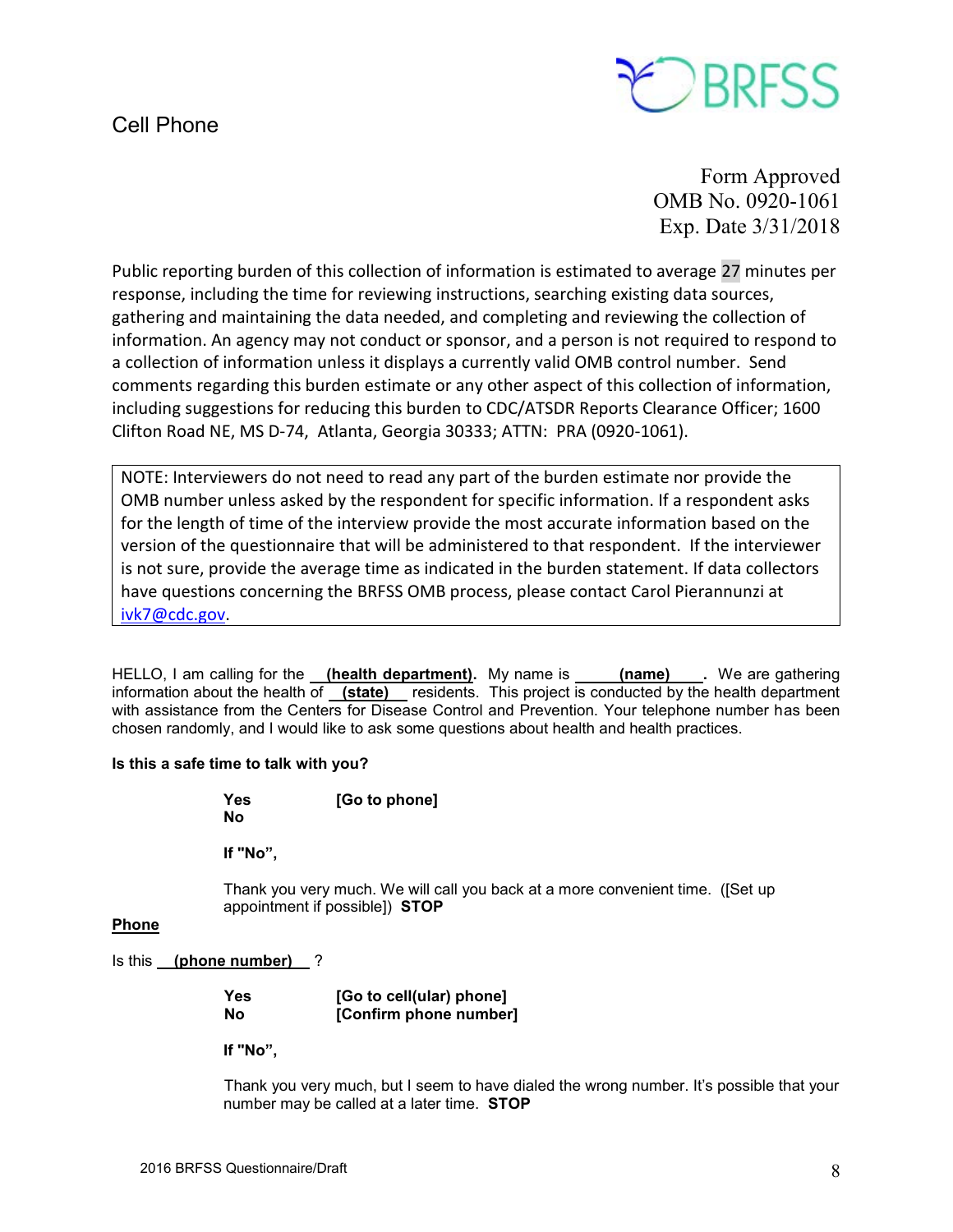

# **Cell(ular) Phone**

Is this a cell(ular) telephone?

**READ ONLY IF NECESSARY:** "By cell(ular) telephone, we mean a telephone that is mobile and usable outside of your neighborhood."

**Yes [Go to adult] No**

**If "No",**

Thank you very much, but we are only interviewing cell telephones at this time. **STOP** 

# **Adult**

Are you 18 years of age or older?

1 **Yes, respondent is male [Go to Private Residence]**

**2 Yes, respondent is female [Go to Private Residence]** 3 **No**

I**f "No",**

Thank you very much, but we are only interviewing persons aged 18 or older at this time. **STOP** 

## **Private Residence**

Do you live in a private residence?

**READ ONLY IF NECESSARY:** "By private residence, we mean someplace like a house or apartment."

| <b>Yes</b> | [Go to state of residence] |
|------------|----------------------------|
| No.        | [Go to college housing]    |

## **College Housing**

Do you live in college housing?

**READ ONLY IF NECESSARY:** "By college housing we mean dormitory, graduate student or visiting faculty housing, or other housing arrangement provided by a college or university."

**Yes [Go to state of residence] No**

**If "No",**

Thank you very much, but we are only interviewing persons who live in a private residence or college housing at this time. **STOP**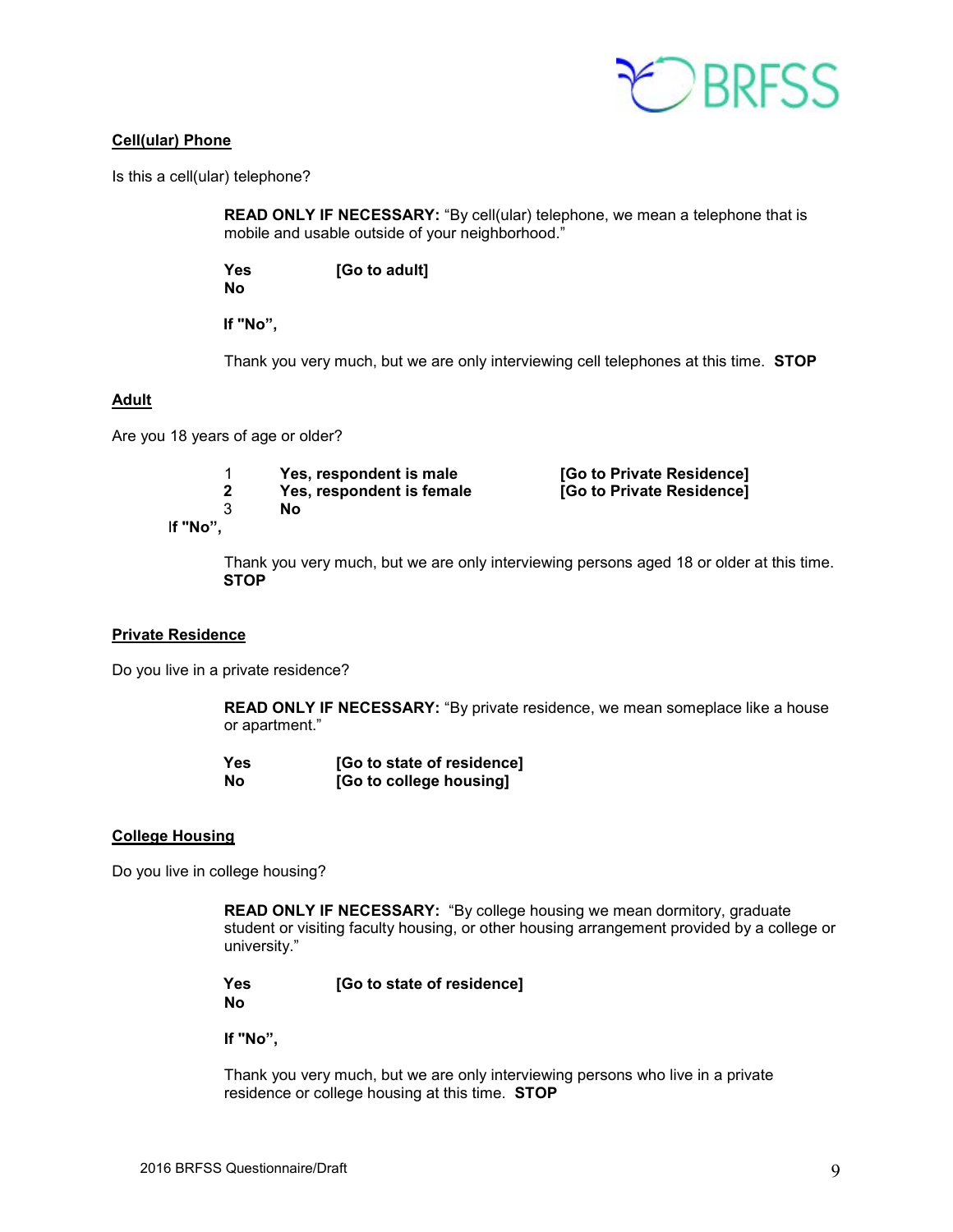

# **State of Residence**

Do you currently live in **\_\_\_\_\_ (state)** \_\_\_?

**Yes [Go to landline] No [Go to state]**

**State**

In what state do you currently live?

ENTER FIPS STATE

Landline

Do you also have a landline telephone in your home that is used to make and receive calls?

READ ONLY IF NECESSARY: "By landline telephone, we mean a "regular" telephone in your home that is used for making or receiving calls." Please include landline phones used for both business and personal use."

Interviewer Note: Telephone service over the internet counts as landline service (includes Vonage, Magic Jack and other home-based phone services.).

Yes No

**If College Housing = "Yes", do not ask Number of adults Questions, go to Core.**

# NUMADULT

How many members of your household, including yourself, are 18 years of age or older?

Number of adults

(Note: If college housing = "yes" then number of adults is set to 1.)

NOTE: Items in parentheses at any place in the questions or response DO NOT need to be read.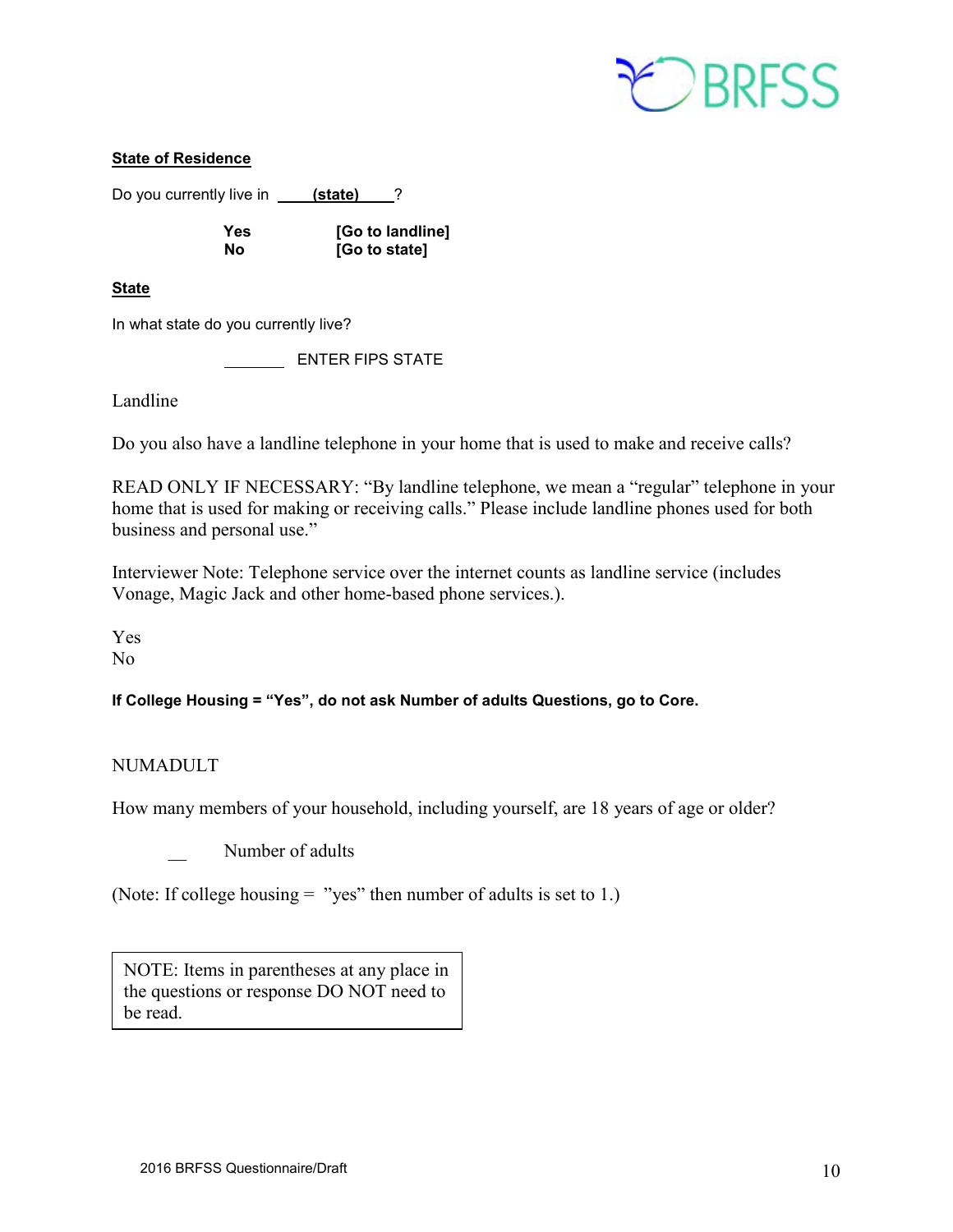

# <span id="page-10-0"></span>**Core Sections**

I will not ask for your last name, address, or other personal information that can identify you. You do not have to answer any question you do not want to, and you can end the interview at any time. Any information you give me will be confidential. If you have any questions about the survey, please call **(give appropriate state telephone number)**.

# <span id="page-10-1"></span>Section 1: Health Status

**1.1** Would you say that in general your health is— (90) **Please read:** 1 Excellent 2 Very good 3 Good **Fair Or** 5 Poor **Do not read:** 7 Don't know / Not sure 9 Refused

# <span id="page-10-2"></span>Section 2: Healthy Days — Health-Related Quality of Life

**2.1** Now thinking about your physical health, which includes physical illness and injury, for how many days during the past 30 days was your physical health not good?

(91–92)

- $\frac{1}{8}$   $\frac{1}{8}$  Number of days
- 8 8 None<br>7 7 Don't
- 7 7 Don't know / Not sure<br>9 9 Refused
- **Refused**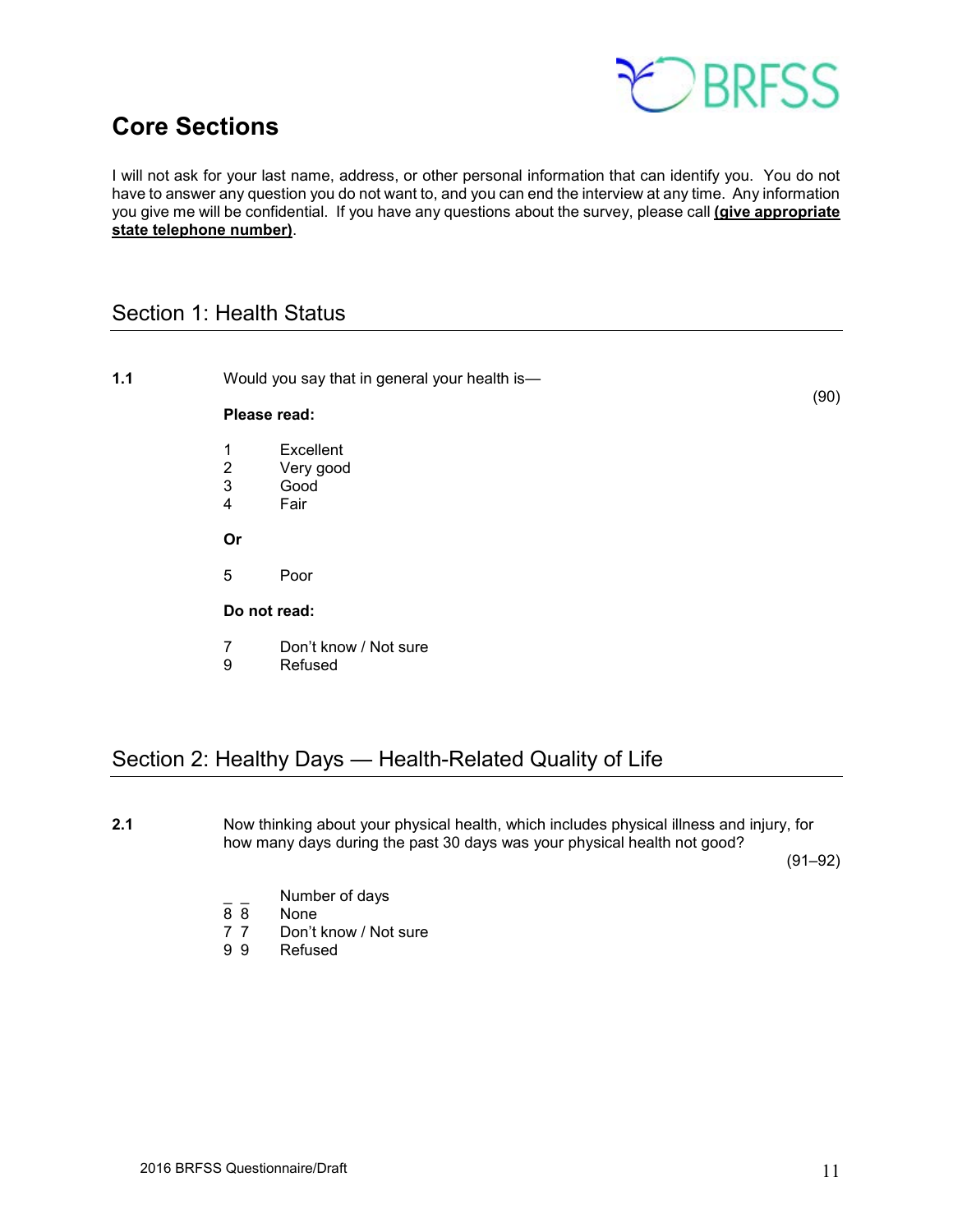

**2.2** Now thinking about your mental health, which includes stress, depression, and problems with emotions, for how many days during the past 30 days was your mental health not good?

(93–94)

- $\frac{1}{8}$   $\frac{1}{8}$  Number of days
- 8 8 None **[If Q2.1 and Q2.2 = 88 (None), go to next section]**
- 7 7 Don't know / Not sure<br>9 9 Refused
- **Refused**
- **2.3** During the past 30 days, for about how many days did poor physical or mental health keep you from doing your usual activities, such as self-care, work, or recreation?

(95-96)

- $\frac{1}{8}$   $\frac{1}{8}$  Number of days
- None
- 7 7 Don't know / Not sure
- 9 9 Refused

# <span id="page-11-0"></span>Section 3: Health Care Access

**3.1** Do you have any kind of health care coverage, including health insurance, prepaid plans such as HMOs, government plans such as Medicare, or Indian Health Service? (97) 1 Yes **[If using Health Care Access (HCA) Module go to Module 4, Q1, else continue]** 2 No 7 Don't know / Not sure 9 Refused **3.2** Do you have one person you think of as your personal doctor or health care provider? **If "No," ask: "Is there more than one, or is there no person who you think of as your personal doctor or health care provider?"** (98) 1 Yes, only one<br>2 More than one 2 More than one<br>3 No 3 No 7 Don't know / Not sure<br>9 Refused **Refused**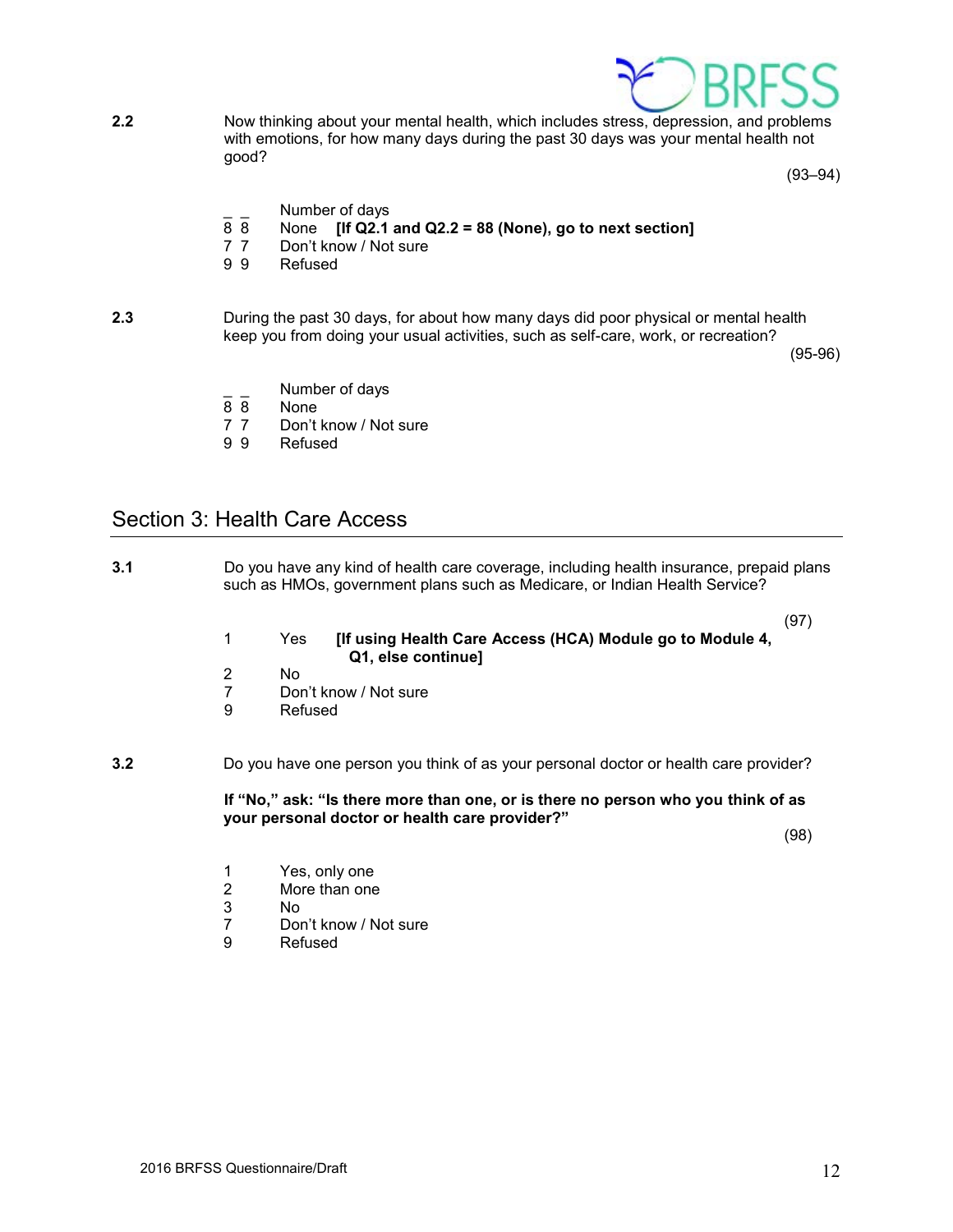

**3.3** Was there a time in the past 12 months when you needed to see a doctor but could not because of cost?

(99)

- 
- 1 Yes
- 2 No<br>7 Dor 7 Don't know / Not sure<br>9 Refused
	- **Refused**

# **CATI NOTE: If using HCA Module, go to Module 4, Q3, else continue.**

**3.4** About how long has it been since you last visited a doctor for a routine checkup? A routine checkup is a general physical exam, not an exam for a specific injury, illness, or condition.

(100)

- 1 Within the past year (anytime less than 12 months ago)
- 2 Within the past 2 years (1 year but less than 2 years ago)
- 3 Within the past 5 years (2 years but less than 5 years ago)<br>4 5 or more years ago
- 4 5 or more years ago
- 7 Don't know / Not sure<br>8 Never
- 8 Never<br>9 Refuse
- **Refused**

**CATI NOTE: If using HCA Module and Q3.1 = 1 go to Module 4, Question 4a or if using HCA Module and Q3.1 = 2, 7, or 9 go to Module 4, Question 4b, or if not using HCA Module go to next section.**

# <span id="page-12-0"></span>Section 4: Exercise

- **4.1** During the past month, other than your regular job, did you participate in any physical activities or exercises such as running, calisthenics, golf, gardening, or walking for exercise?
	- 1 Yes
	- $No$
	- 7 Don't know / Not sure<br>9 Refused
	- **Refused**

(101)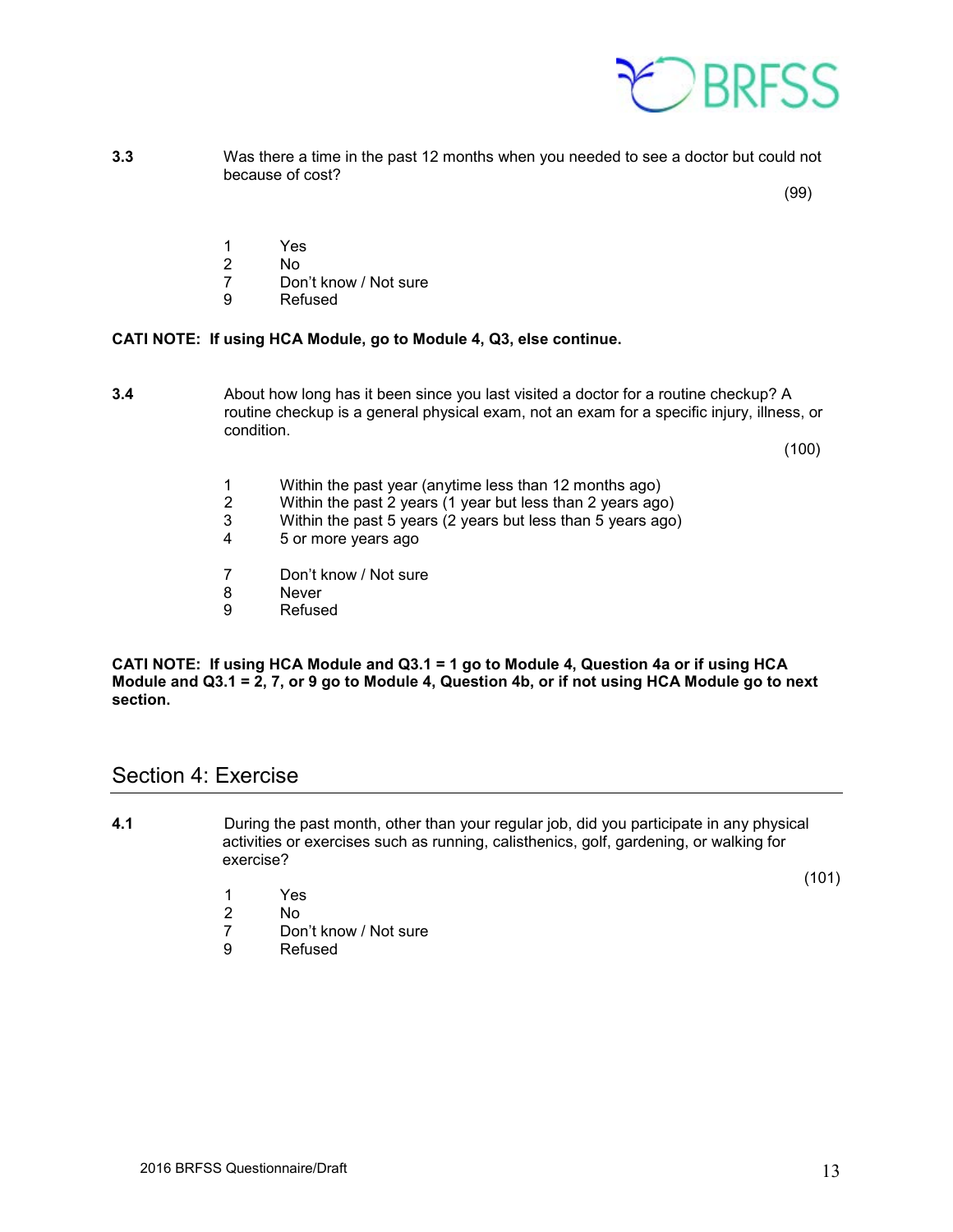

# <span id="page-13-0"></span>**5.1** On average, how many hours of sleep do you get in a 24-hour period?

## **INTERVIEWER NOTE: Enter hours of sleep in whole numbers, rounding 30 minutes (1/2 hour) or more up to the next whole hour and dropping 29 or fewer minutes.**

(102-103)

- $\frac{1}{7}$  Number of hours [01-24]<br>77 Don't know / Not sure
- $\overline{7}$   $\overline{7}$  Don't know / Not sure<br>99 Refused
- **Refused**

# <span id="page-13-1"></span>Section 6: Chronic Health Conditions

Has a doctor, nurse, or other health professional EVER told you that you had any of the following? For each, tell me "Yes," "No," or you're "Not sure."

| 6.1 |                                            |                                                       | (Ever told) you that you had a heart attack also called a myocardial infarction? | (104) |
|-----|--------------------------------------------|-------------------------------------------------------|----------------------------------------------------------------------------------|-------|
|     | 1<br>$\overline{c}$<br>$\overline{7}$<br>9 | Yes<br>No<br>Don't know / Not sure<br>Refused         |                                                                                  |       |
| 6.2 |                                            | (Ever told) you had angina or coronary heart disease? |                                                                                  | (105) |
|     | 1<br>$\overline{2}$<br>$\overline{7}$<br>9 | Yes<br>No<br>Don't know / Not sure<br>Refused         |                                                                                  |       |
| 6.3 |                                            | (Ever told) you had a stroke?                         |                                                                                  | (106) |
|     | 1<br>$\frac{2}{7}$<br>9                    | Yes<br>No<br>Don't know / Not sure<br>Refused         |                                                                                  |       |
| 6.4 |                                            | (Ever told) you had asthma?                           |                                                                                  | (107) |
|     | 1<br>$\overline{2}$<br>7<br>9              | Yes<br>No<br>Don't know / Not sure<br>Refused         | [Go to Q6.6]<br>[Go to Q6.6]<br>[Go to Q6.6]                                     |       |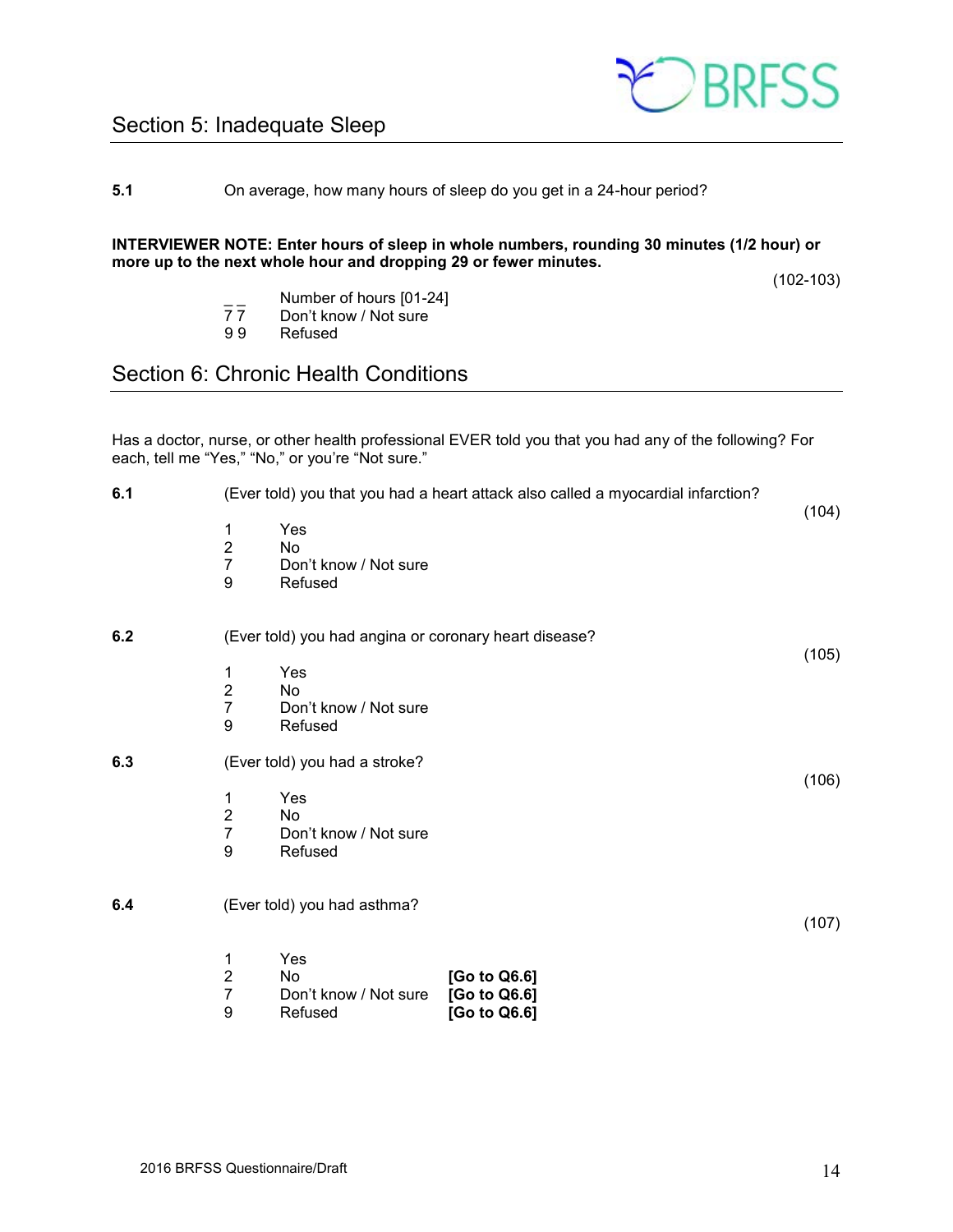

| 6.5 | Do you still have asthma?                                                                                                                                                                                                                                                                                                                                                                                                                                 | (108) |
|-----|-----------------------------------------------------------------------------------------------------------------------------------------------------------------------------------------------------------------------------------------------------------------------------------------------------------------------------------------------------------------------------------------------------------------------------------------------------------|-------|
|     | Yes<br>1<br>$\overline{2}$<br><b>No</b><br>$\overline{7}$<br>Don't know / Not sure<br>9<br>Refused                                                                                                                                                                                                                                                                                                                                                        |       |
| 6.6 | (Ever told) you had skin cancer?                                                                                                                                                                                                                                                                                                                                                                                                                          |       |
|     | Yes<br>1<br>$\overline{2}$<br>No<br>$\overline{7}$<br>Don't know / Not sure<br>9<br>Refused                                                                                                                                                                                                                                                                                                                                                               | (109) |
| 6.7 | (Ever told) you had any other types of cancer?                                                                                                                                                                                                                                                                                                                                                                                                            |       |
|     | Yes<br>1<br>$\boldsymbol{2}$<br><b>No</b><br>$\overline{7}$<br>Don't know / Not sure<br>9<br>Refused                                                                                                                                                                                                                                                                                                                                                      | (110) |
| 6.8 | (Ever told) you have chronic obstructive pulmonary disease (COPD), emphysema or<br>chronic bronchitis?                                                                                                                                                                                                                                                                                                                                                    |       |
|     | 1<br>Yes<br>$\overline{c}$<br>No<br>$\overline{7}$<br>Don't know / Not sure<br>9<br>Refused                                                                                                                                                                                                                                                                                                                                                               | (111) |
| 6.9 | (Ever told) you have some form of arthritis, rheumatoid arthritis, gout, lupus, or<br>fibromyalgia?                                                                                                                                                                                                                                                                                                                                                       |       |
|     | Yes<br>1<br>$\overline{2}$<br>No<br>$\overline{7}$<br>Don't know / Not sure<br>9<br>Refused                                                                                                                                                                                                                                                                                                                                                               | (112) |
|     | <b>INTERVIEWER NOTE:</b> Arthritis diagnoses include:                                                                                                                                                                                                                                                                                                                                                                                                     |       |
|     | rheumatism, polymyalgia rheumatica<br>$\bullet$<br>osteoarthritis (not osteoporosis)<br>$\bullet$<br>tendonitis, bursitis, bunion, tennis elbow<br>$\bullet$<br>carpal tunnel syndrome, tarsal tunnel syndrome<br>$\bullet$<br>joint infection, Reiter's syndrome<br>$\bullet$<br>ankylosing spondylitis; spondylosis<br>$\bullet$<br>rotator cuff syndrome<br>$\bullet$<br>connective tissue disease, scleroderma, polymyositis, Raynaud's syndrome<br>٠ |       |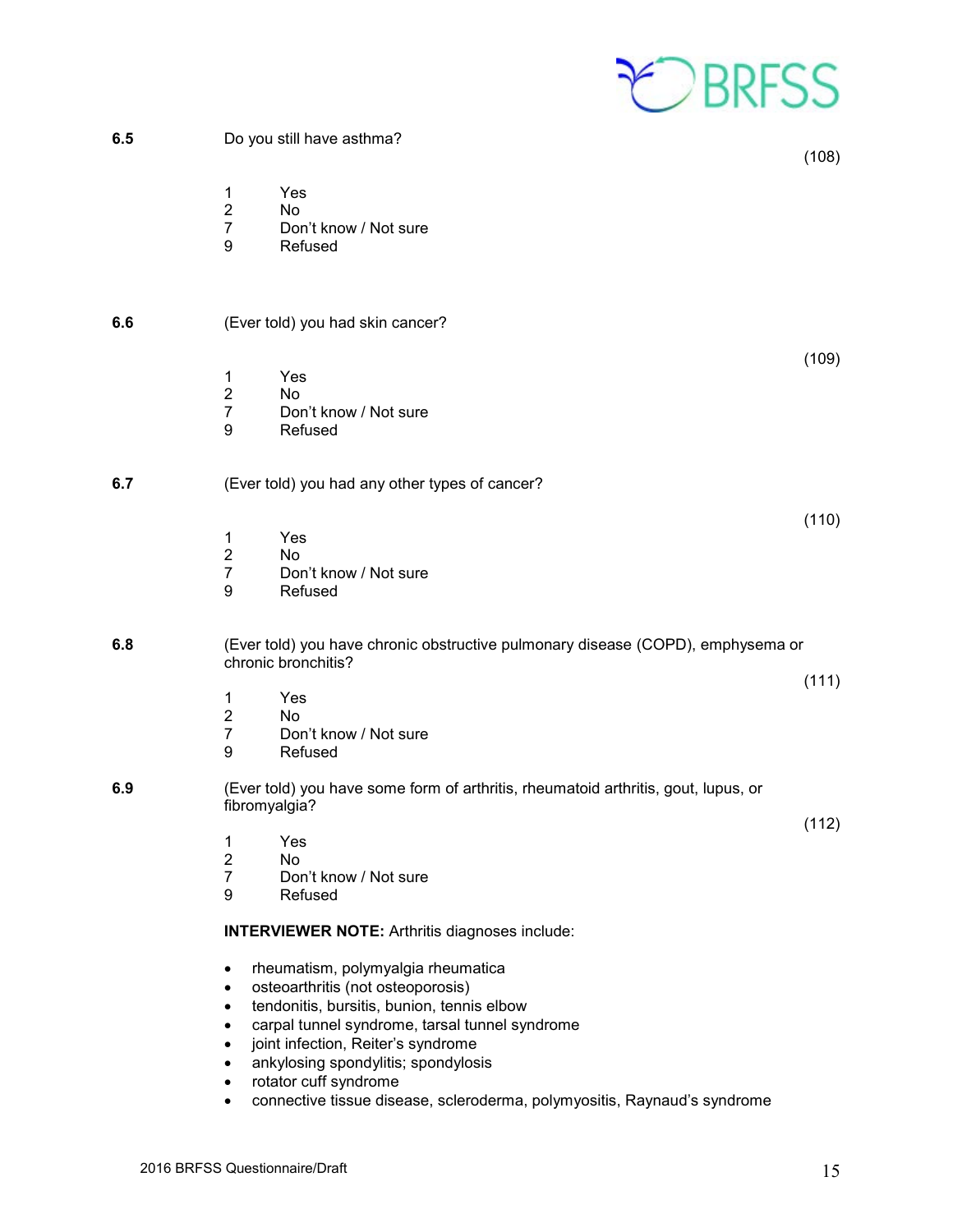

• vasculitis (giant cell arteritis, Henoch-Schonlein purpura, Wegener's granulomatosis, polyarteritis nodosa)

#### **6.10** (Ever told) you have a depressive disorder (including depression, major depression, dysthymia, or minor depression)?

(113)

- 1 Yes
- 2 No<br>7 Dor
- 7 Don't know / Not sure<br>9 Refused
- **Refused**
- **6.11** (Ever told) you have kidney disease? Do NOT include kidney stones, bladder infection or incontinence.

## **INTERVIEWER NOTE: Incontinence is not being able to control urine flow.**

(114)

- 1 Yes
- 2 No<br>7 Dor
- 7 Don't know / Not sure<br>9 Refused
- **Refused**

# **6.12** (Ever told) you have diabetes? (115)

If "Yes" and respondent is female, ask: "Was this only when you were pregnant?"

If respondent says pre-diabetes or borderline diabetes, use response code 4.

- 1 Yes
- 2 Yes, but female told only during pregnancy
- 3 No<br>4 No.
- 4 No, pre-diabetes or borderline diabetes
- 7 Don't know / Not sure<br>9 Refused
- **Refused**

#### **CATI NOTE: If Q6.12 = 1 (Yes), go to next question. If any other response to Q6.12, go to Pre-Diabetes Optional Module (if used). Otherwise, go to next section.**

(116-117)

- **6.13** How old were you when you were told you have diabetes?
	- \_ \_ Code age in years **[97 = 97 and older]**
	- 98 Don't know / Not sure<br>99 Refused
	- **Refused**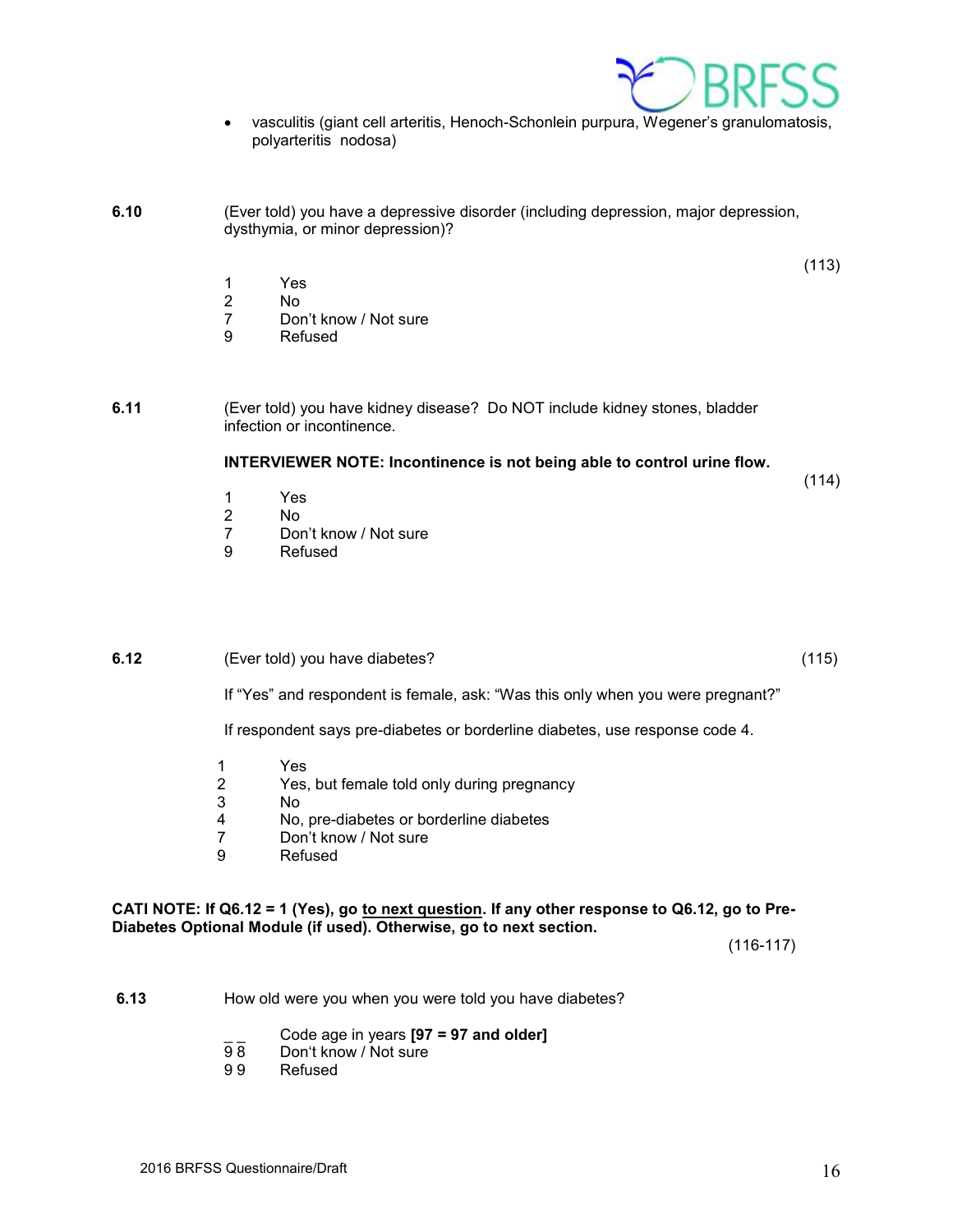

**CATI NOTE: Go to Diabetes Optional Module (if used). Otherwise, go to next section.** 

# <span id="page-16-0"></span>Section 7: Oral Health

**7.1** How long has it been since you last visited a dentist or a dental clinic for any reason? Include visits to dental specialists, such as orthodontists.

(118)

## **Read only if necessary:**

- 1 Within the past year (anytime less than 12 months ago)<br>2 Within the past 2 years (1 year but less than 2 years ago
- 2 Within the past 2 years (1 year but less than 2 years ago)<br>3 Within the past 5 years (2 years but less than 5 years ago
- 3 Within the past 5 years (2 years but less than 5 years ago)<br>4 5 or more years ago
- 4 5 or more years ago

#### **Do not read:**

- 7 Don't know / Not sure
- 8 Never
- 9 Refused
- **7.2** How many of your permanent teeth have been removed because of tooth decay or gum disease? Include teeth lost to infection, but do not include teeth lost for other reasons, such as injury or orthodontics.

## **NOTE: If wisdom teeth are removed because of tooth decay or gum disease, they should be included in the count for lost teeth.**

(119)

- 1 1 to 5<br>2 6 or m
- 2 6 or more but not all<br>3 All
- 3 All
- 8 None<br>7 Don't
- Don't know / Not sure
- 9 Refused

# <span id="page-16-1"></span>Section 8: Demographics

| 8.1 | Are you |                           |                                                                                                                                                                                 |       |  |
|-----|---------|---------------------------|---------------------------------------------------------------------------------------------------------------------------------------------------------------------------------|-------|--|
|     | 9       | Male<br>Female<br>Refused | Note: This may be populated from<br>information derived from<br>screening, household enumeration.<br>However, interviewer should not<br>make judgement on sex of<br>respondent. | (120) |  |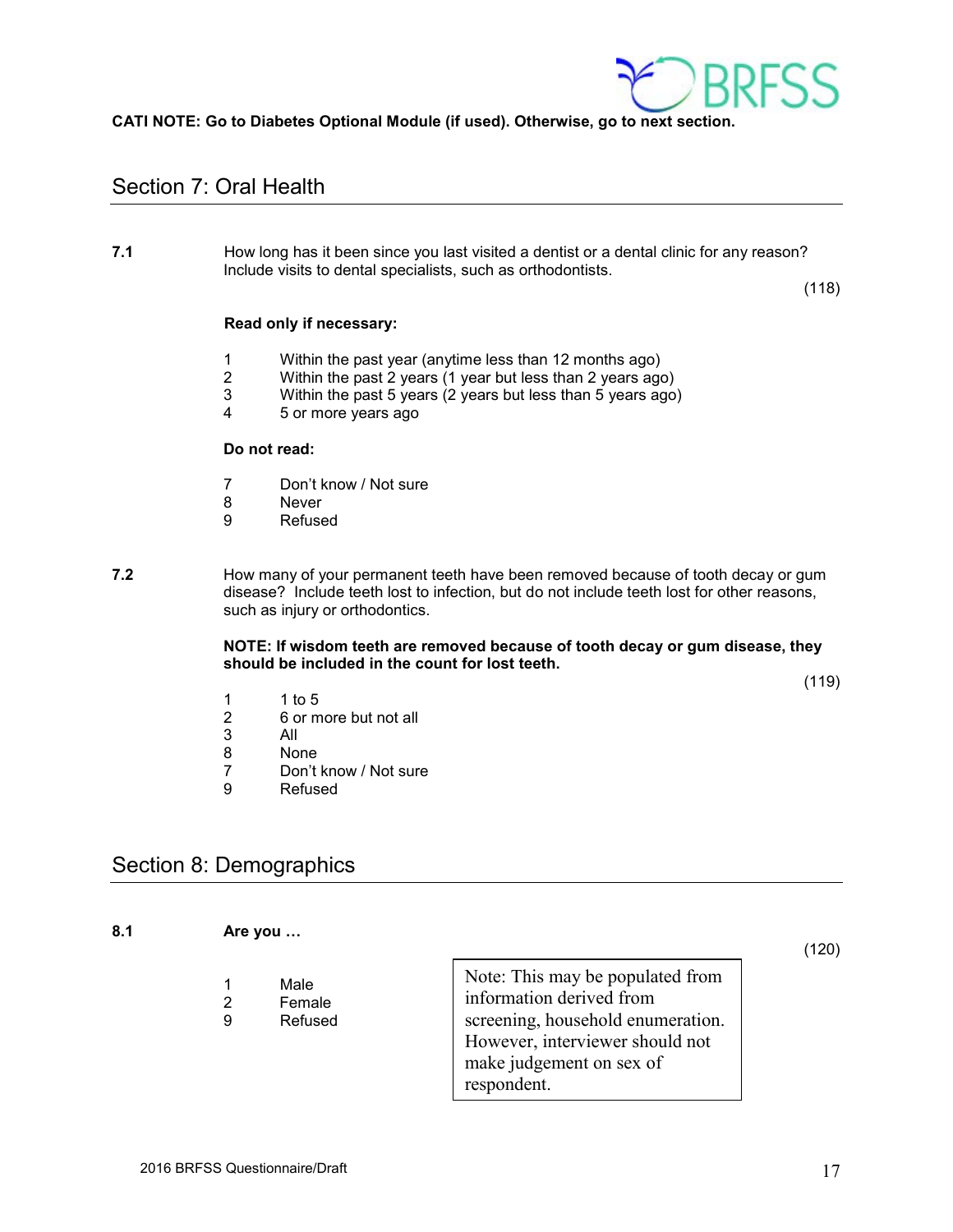

(121-122)

| Code age in years |  |
|-------------------|--|
|                   |  |

- $\overline{0}$  7 Don't know / Not sure
- 0 9 Refused

| 8.3                  | Are you Hispanic, Latino/a, or Spanish origin? | $(123-126)$ |
|----------------------|------------------------------------------------|-------------|
| If yes, ask: Are you |                                                |             |

# **INTERVIEWER NOTE:** *One or more categories may be selected.*

- 1 Mexican, Mexican American, Chicano/a
- Puerto Rican
- 3 Cuban<br>4 Anothe
- 4 Another Hispanic, Latino/a, or Spanish origin

# **Do not read:**

- 5 No
- 7 Don't know / Not sure<br>9 Refused
- **Refused**

**8.4** Which one or more of the following would you say is your race?

(127-154)

# **INTERVIEWER NOTE: Select all that apply.**

# **INTERVIEWER NOTE: 40 (Asian) or 50 (Pacific Islander) is selected read and code subcategories underneath major heading.**

**Please read:**

- **10 White**
- **20 Black or African American**
- **30 American Indian or Alaska Native**
- **40 Asian**
	- 41 Asian Indian
	- 42 Chinese
	- 43 Filipino
	- 44 Japanese<br>45 Korean
	- 45 Korean<br>46 Vietnam
	- Vietnamese
	- 47 Other Asian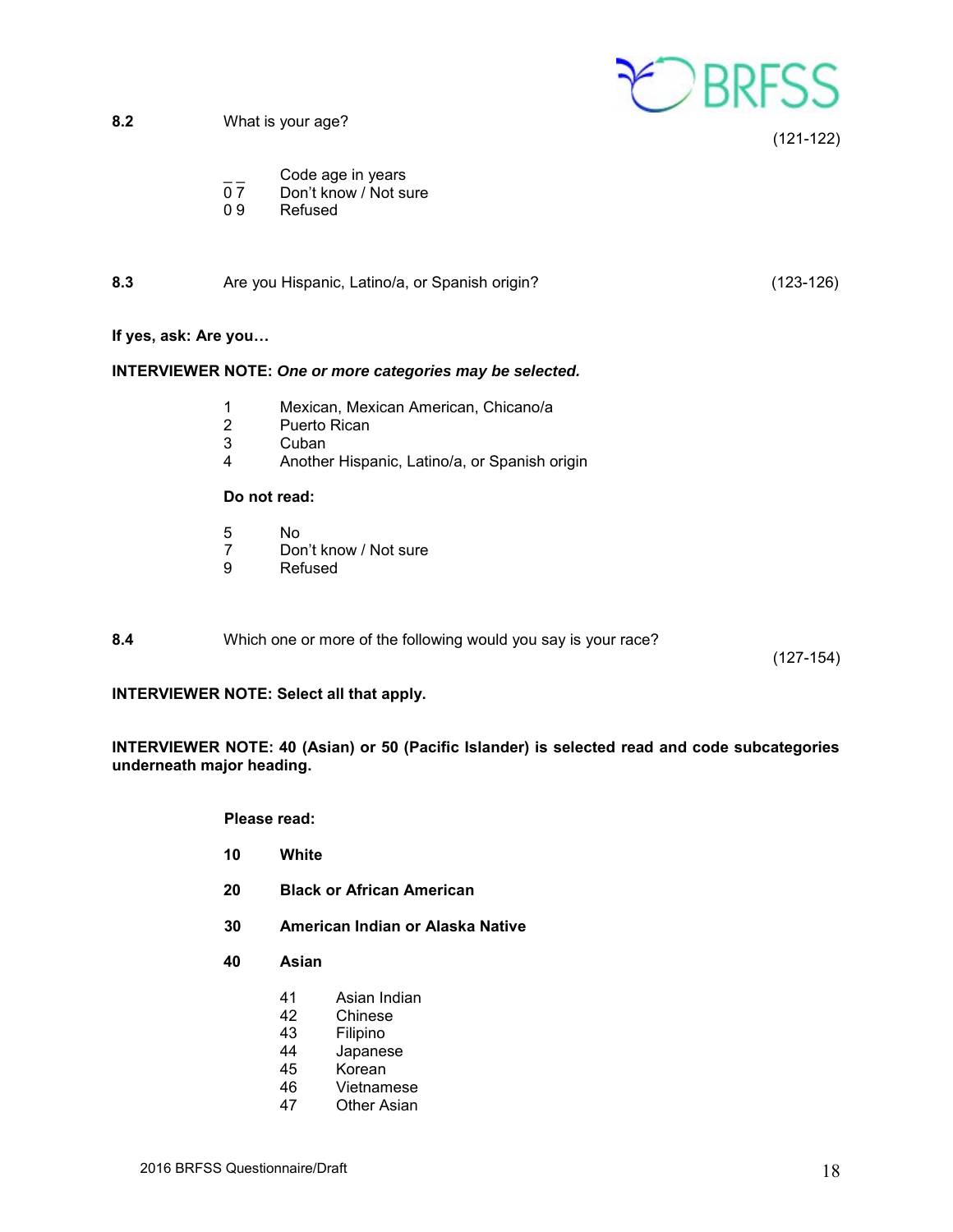

#### **50 Pacific Islander**

- 51 Native Hawaiian
- 52 Guamanian or Chamorro<br>53 Samoan
- Samoan
- 54 Other Pacific Islander

## **Do not read:**

- 60 Other
- 88 No additional choices<br>77 Don't know / Not sure
- 77 Don't know / Not sure<br>99 Refused
- Refused

#### **CATI NOTE: If more than one response to Q8.4; continue. Otherwise, go to Q8.6.**

**8.5** Which one of these groups would you say best represents your race?

# **INTERVIEWER NOTE: If 40 (Asian) or 50 (Pacific Islander) is selected read and code subcategory underneath major heading.**

(155-156)

- **10 White**
- **20 Black or African American**
- **30 American Indian or Alaska Native**
- **40 Asian**
	- 41 Asian Indian<br>42 Chinese
	- 42 Chinese<br>43 Filipino
	- 43 Filipino<br>44 Japanes
	- 44 Japanese<br>45 Korean
	- Korean
	- 46 Vietnamese
	- 47 Other Asian

# **50 Pacific Islander**

- 51 Native Hawaiian
- 52 Guamanian or Chamorro
- 53 Samoan
- 54 Other Pacific Islander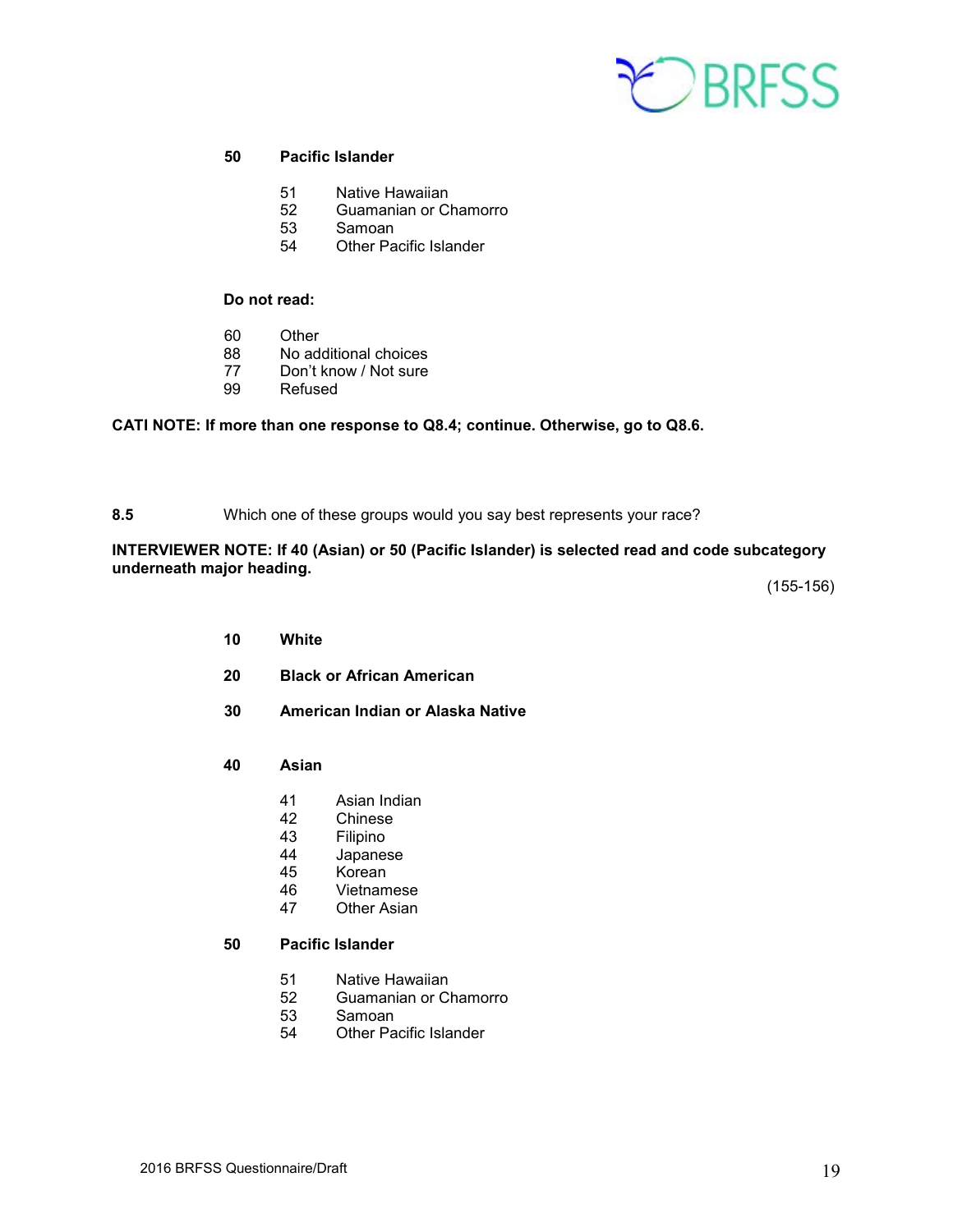

## **Do not read:**

- 60 Other<br>77 Don't
- Don't know / Not sure
- 99 Refused

**8.6** Are you…?

#### **Please read:**

- 
- 1 Married<br>2 Divorced
- 2 Divorced<br>3 Widowed Widowed
- 
- 4 Separated<br>5 Never mari Never married

#### **Or**

6 A member of an unmarried couple

## **Do not read:**

- 9 Refused
- **8.7** What is the highest grade or year of school you completed?

(158)

(159)

(157)

#### **Read only if necessary:**

- 1 Never attended school or only attended kindergarten
- 2 Grades 1 through 8 (Elementary)<br>3 Grades 9 through 11 (Some high
- Grades 9 through 11 (Some high school)
- 4 Grade 12 or GED (High school graduate)<br>5 College 1 year to 3 years (Some college c
- 5 College 1 year to 3 years (Some college or technical school)<br>6 College 4 years or more (College graduate)
- College 4 years or more (College graduate)

#### **Do not read:**

9 Refused NOTE: Items in parentheses at any place in the questions or response DO NOT need to be read.

**8.8** Do you own or rent your home?

- 1 Own<br>2 Rent
- 2 Rent<br>3 Other
- 3 Other arrangement<br>7 Don't know / Not sui
- Don't know / Not sure
- 9 Refused

**INTERVIEWER NOTE: "Other arrangement" may include group home, staying with friends or family without paying rent.**

**NOTE: Home is defined as the place where you live most of the time/the majority of the year.**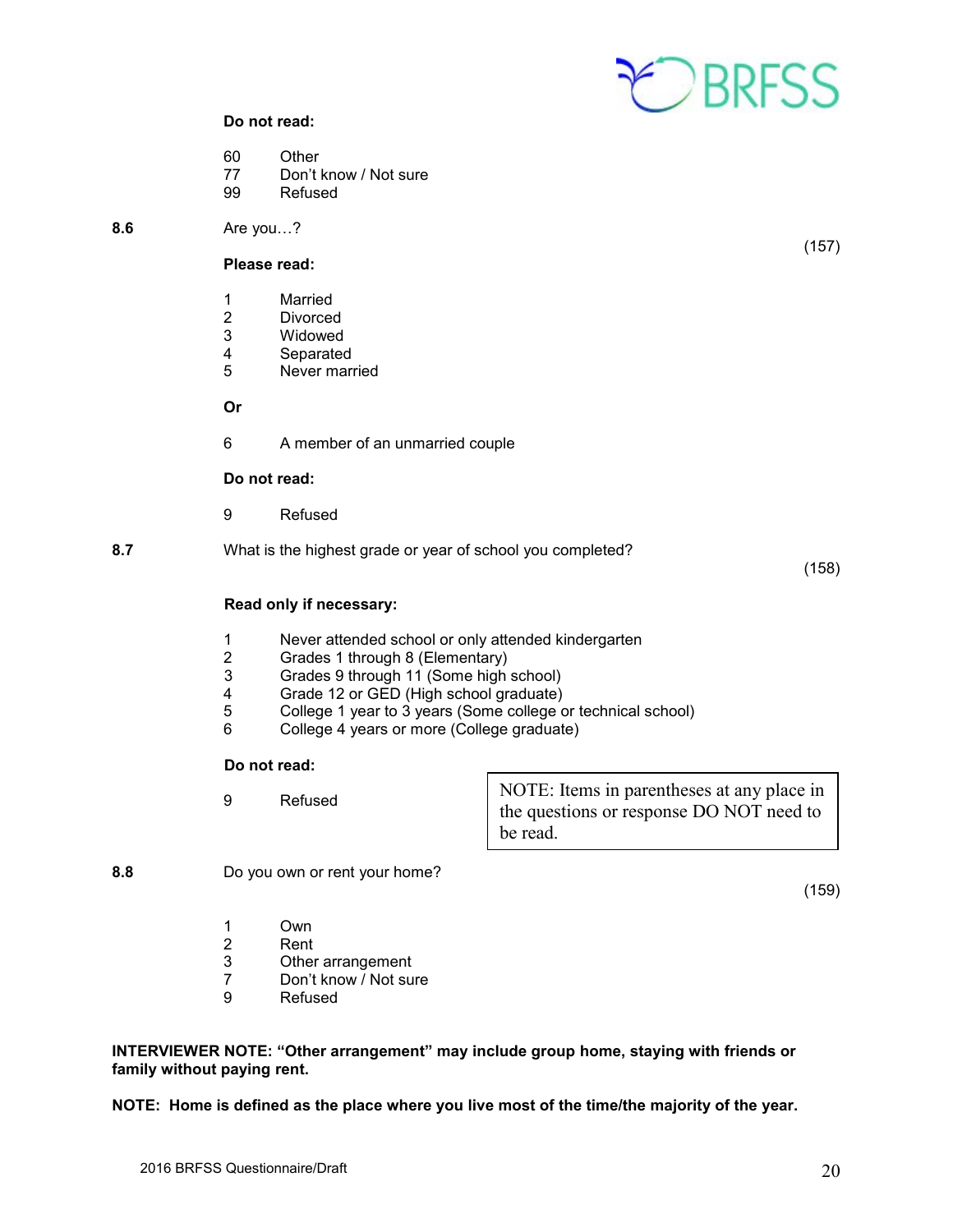

## **INTERVIEWER NOTE: We ask this question in order to compare health indicators among people with different housing situations.**

| 8.9  |                                                                | In what county do you currently live?                                                                                                                   | $(160-162)$ |
|------|----------------------------------------------------------------|---------------------------------------------------------------------------------------------------------------------------------------------------------|-------------|
|      | $\overline{7}$ $\overline{7}$ $\overline{7}$<br>999            | ANSI County Code (formerly FIPS county code)<br>Don't know / Not sure<br>Refused                                                                        |             |
| 8.10 |                                                                | What is the ZIP Code where you currently live?                                                                                                          | $(163-167)$ |
|      | 77777<br>99999                                                 | <b>ZIP Code</b><br>Don't know / Not sure<br>Refused                                                                                                     |             |
|      |                                                                | CATI NOTE: If cell(ular) telephone interview skip to 8.14 (QSTVER GE 20)                                                                                |             |
|      |                                                                |                                                                                                                                                         |             |
| 8.11 |                                                                | Do you have more than one telephone number in your household? Do not include<br>cell phones or numbers that are only used by a computer or fax machine. | (168)       |
|      | $\mathbf{1}$<br>$\overline{\mathbf{c}}$<br>$\overline{7}$<br>9 | Yes<br>No<br>[Go to Q8.13]<br>[Go to Q8.13]<br>Don't know / Not sure<br>[Go to Q8.13]<br>Refused                                                        |             |
| 8.12 |                                                                | How many of these telephone numbers are residential numbers?                                                                                            | (169)       |
|      | $\overline{7}$<br>9                                            | Residential telephone numbers [6 = 6 or more]<br>Don't know / Not sure<br>Refused                                                                       |             |
| 8.13 |                                                                | Do you have a cell phone for personal use? Please include cell phones used for<br>both business and personal use.                                       | (170)       |
|      | 1<br>$\overline{2}$<br>$\overline{7}$<br>9                     | Yes<br><b>No</b><br>Don't know / Not sure<br>Refused                                                                                                    |             |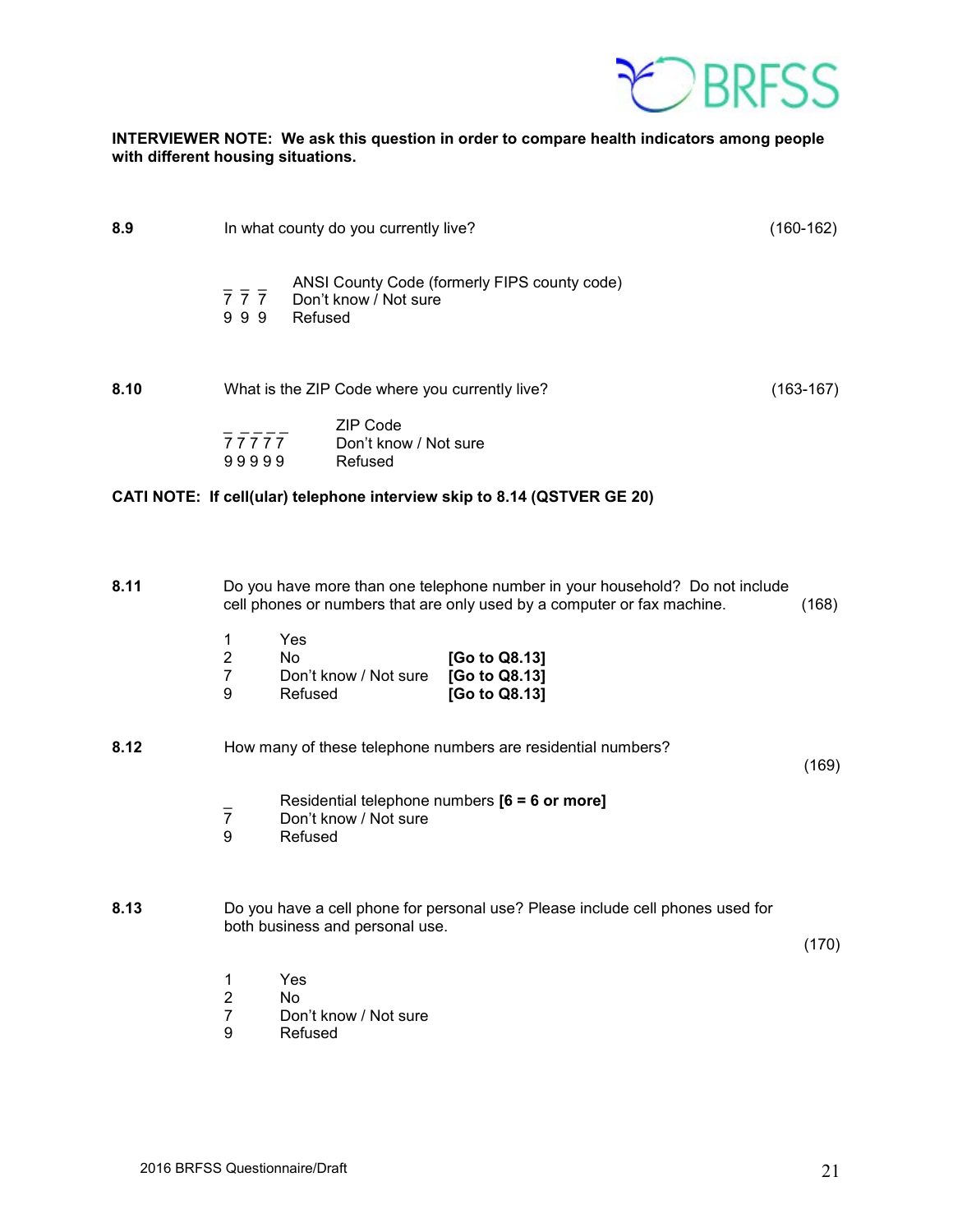

**8.14** Have you ever served on active duty in the United States Armed Forces, either in the regular military or in a National Guard or military reserve unit?

## **INTERVIEWER NOTE: Active duty does not include training for the Reserves or National Guard, but DOES include activation, for example, for the Persian Gulf War**. (171)

1 Yes

N<sub>o</sub>

## **Do not read:**

- 7 Don't know / Not sure
- 9 Refused
- **8.15** Are you currently…?

# **INTERVIEWER NOTE: If more than one, select the category which best describes you.**

#### **Please read:**

- 1 Employed for wages<br>2 Self-employed
- 2 Self-employed<br>3 Out of work for
- 3 Out of work for 1 year or more<br>4 Out of work for less than 1 yea
- 4 Out of work for less than 1 year
- 5 A Homemaker
- 6 A Student<br>7 Retired
- **Retired**

## **Or**

8 Unable to work

# **Do not read:**

9 Refused

**8.16** How many children less than 18 years of age live in your household?

(173-174)

(172)

- $\overline{88}$  Number of children
- 8 8 None<br>9 9 Refus
- **Refused**

**8.17** Is your annual household income from all sources—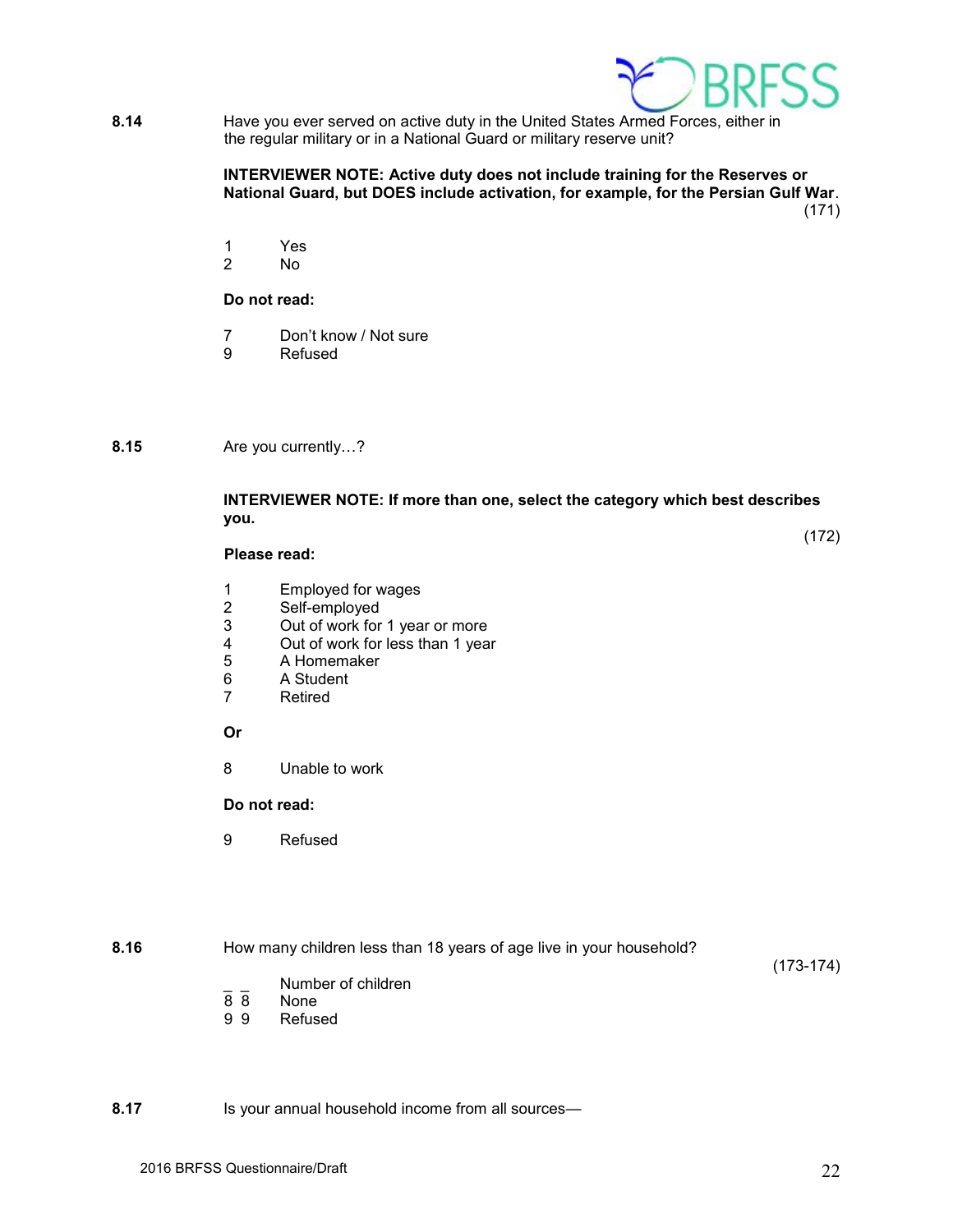

**If respondent refuses at ANY income level, code '99' (Refused)**

#### **Read only if necessary:**

- 0 4 Less than \$25,000 **If "no," ask 05; if "yes," ask 03** (\$20,000 to less than \$25,000)
- 0 3 Less than \$20,000 **If "no," code 04; if "yes," ask 02** (\$15,000 to less than \$20,000)
- 0 2 Less than \$15,000 **If "no," code 03; if "yes," ask 01** (\$10,000 to less than \$15,000)
- 0 1 Less than \$10,000 **If "no," code 02**
- 0 5 Less than \$35,000 **If "no," ask 06** (\$25,000 to less than \$35,000)
- 0 6 Less than \$50,000 **If "no," ask 07** (\$35,000 to less than \$50,000)
- 0 7 Less than \$75,000 **If "no," code 08** (\$50,000 to less than \$75,000)
- 0 8 \$75,000 or more

# **Do not read:**

- 77 Don't know / Not sure<br>99 Refused
- **Refused**

| 8.18 | Have you used the internet in the past 30 days? | (177) |
|------|-------------------------------------------------|-------|
|      | Yes<br>$\overline{2}$<br>No.                    |       |
|      | Don't know/Not sure                             |       |
|      | Refused<br>9                                    |       |
|      |                                                 |       |

| 8.19 | About how much do you weigh without shoes?                     |             |
|------|----------------------------------------------------------------|-------------|
|      |                                                                | $(178-181)$ |
|      | NOTE: If respondent answers in metrics, put "9" in column 178. |             |
|      |                                                                |             |

# **Round fractions up**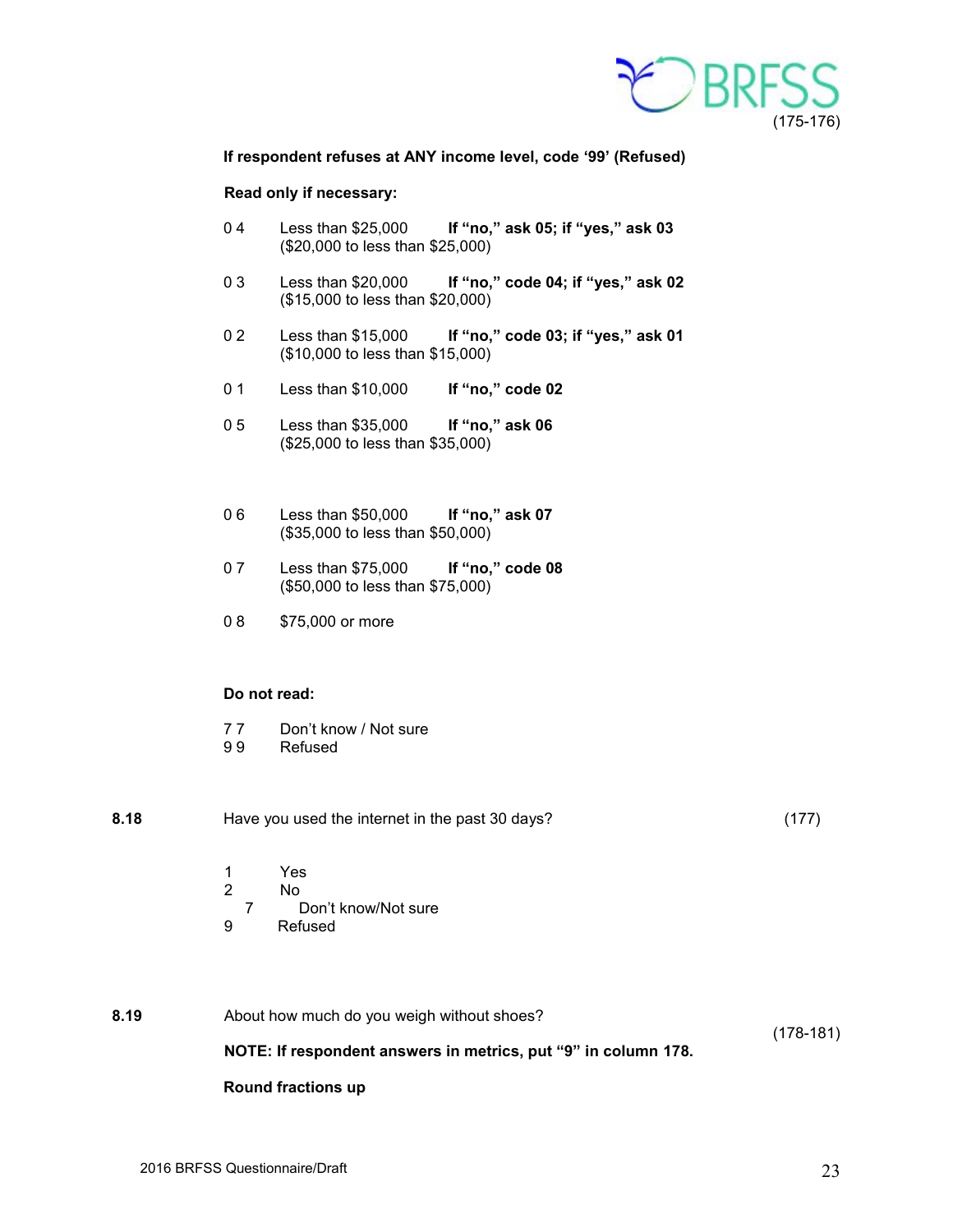

| Weight             |      |  |  |                       |  |
|--------------------|------|--|--|-----------------------|--|
| (pounds/kilograms) |      |  |  |                       |  |
|                    | 7777 |  |  | Don't know / Not sure |  |
|                    | 9999 |  |  | Refused               |  |

**8.20** About how tall are you without shoes?

(182-185)

**NOTE: If respondent answers in metrics, put "9" in column 182.**

# **Round fractions down**

|                                  | Height                |  |  |
|----------------------------------|-----------------------|--|--|
| (ft / inches/meters/centimeters) |                       |  |  |
| 77/77                            | Don't know / Not sure |  |  |
| 99/99                            | Refused               |  |  |

# **If male, go to 8.22, if female respondent is 45 years old or older, go to Q8.22**

| 8.21 | To your knowledge, are you now pregnant? |       |
|------|------------------------------------------|-------|
|      |                                          | (186) |

- 1 Yes
- 2 No<br>7 Dor
- 7 Don't know / Not sure<br>9 Refused
- **Refused**

The following questions are about health problems or impairments you may have.

Some people who are deaf or have serious difficulty hearing **may or may not** use equipment to communicate by phone.

| 8.22 | Are you deaf or do you have serious difficulty hearing? |       |
|------|---------------------------------------------------------|-------|
|      |                                                         | (187) |

- 1 Yes
- 2 No<br>7 Dor
- 7 Don't know / Not Sure<br>9 Refused
- **Refused**

**8.23** Are you blind or do you have serious difficulty seeing, even when wearing glasses? (188)

- 1 Yes
- 2 No<br>7 Dor
- Don't know / Not Sure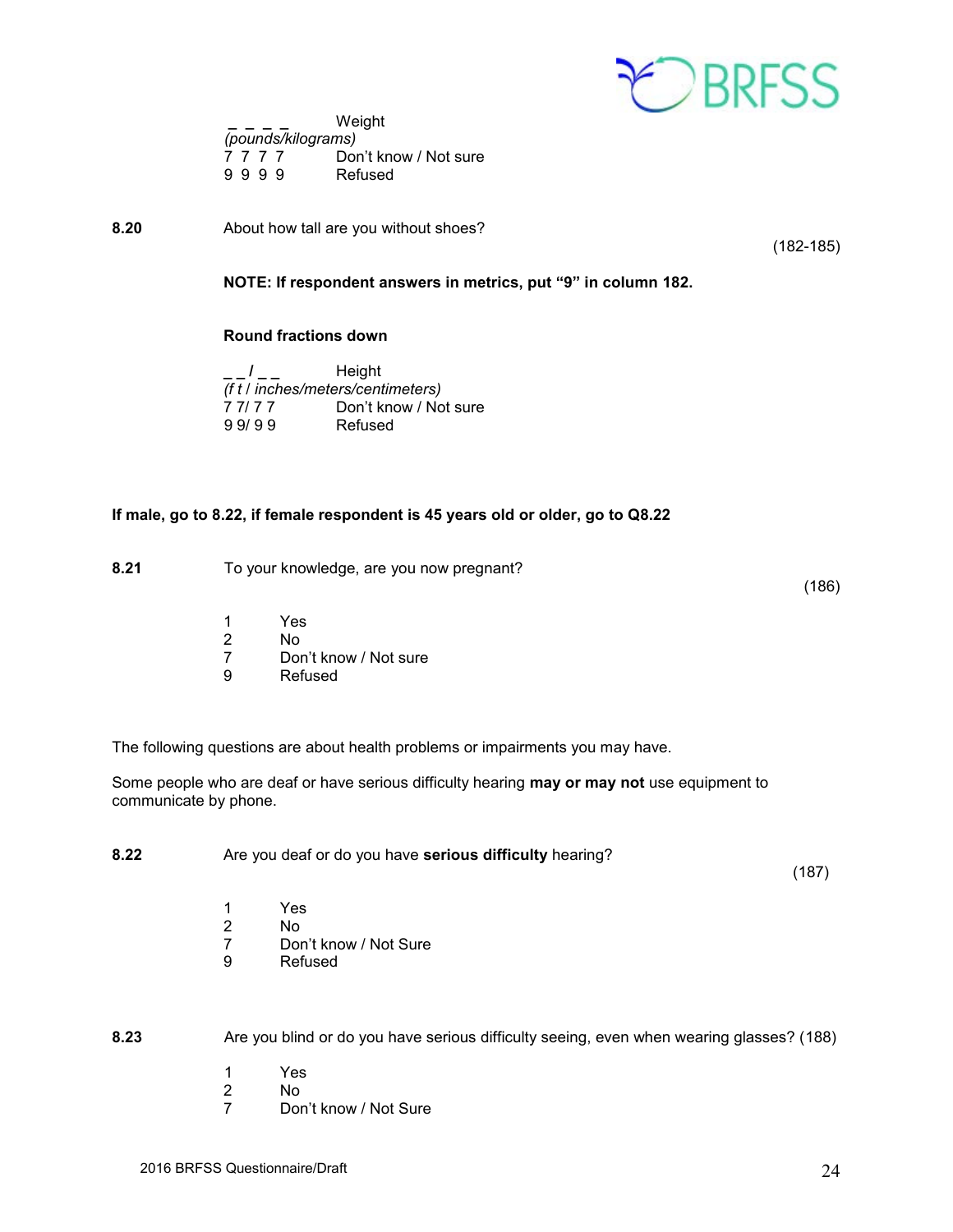

9 Refused

| 8.24 |                                            | Because of a physical, mental, or emotional condition, do you have serious difficulty<br>concentrating, remembering, or making decisions?            |       |  |  |
|------|--------------------------------------------|------------------------------------------------------------------------------------------------------------------------------------------------------|-------|--|--|
|      | 1<br>$\overline{2}$<br>$\overline{7}$<br>9 | Yes<br>No<br>Don't know / Not sure<br>Refused                                                                                                        | (189) |  |  |
| 8.25 |                                            | Do you have serious difficulty walking or climbing stairs?                                                                                           | (190) |  |  |
|      | 1<br>$\overline{c}$<br>$\overline{7}$<br>9 | Yes<br><b>No</b><br>Don't know / Not sure<br>Refused                                                                                                 |       |  |  |
| 8.26 |                                            | Do you have difficulty dressing or bathing?                                                                                                          | (191) |  |  |
|      | 1<br>$\overline{2}$<br>$\overline{7}$<br>9 | Yes<br><b>No</b><br>Don't know / Not sure<br>Refused                                                                                                 |       |  |  |
| 8.27 |                                            | Because of a physical, mental, or emotional condition, do you have difficulty doing<br>errands alone such as visiting a doctor's office or shopping? | (192) |  |  |
|      | 1<br>$\overline{2}$<br>$\overline{7}$<br>9 | Yes<br>No<br>Don't know / Not sure<br>Refused                                                                                                        |       |  |  |
|      |                                            |                                                                                                                                                      |       |  |  |

<span id="page-24-0"></span>Section 9: Tobacco Use

**9.1** Have you smoked at least 100 cigarettes in your entire life?

(193)

**INTERVIEWER NOTE:** "For cigarettes, do not include: electronic cigarettes (e-cigarettes, NJOY, Bluetip), herbal cigarettes, cigars, cigarillos, little cigars, pipes, bidis, kreteks, water pipes (hookahs) or marijuana."

# **NOTE: 5 packs = 100 cigarettes**

|    | Yes.                  |                                       |
|----|-----------------------|---------------------------------------|
| -2 | No                    | [Go to Q9.5]                          |
|    | Don't know / Not sure | [G <sub>0</sub> to Q <sub>9.5</sub> ] |
| -9 | Refused               | [Go to Q9.5]                          |

**9.2** Do you now smoke cigarettes every day, some days, or not at all?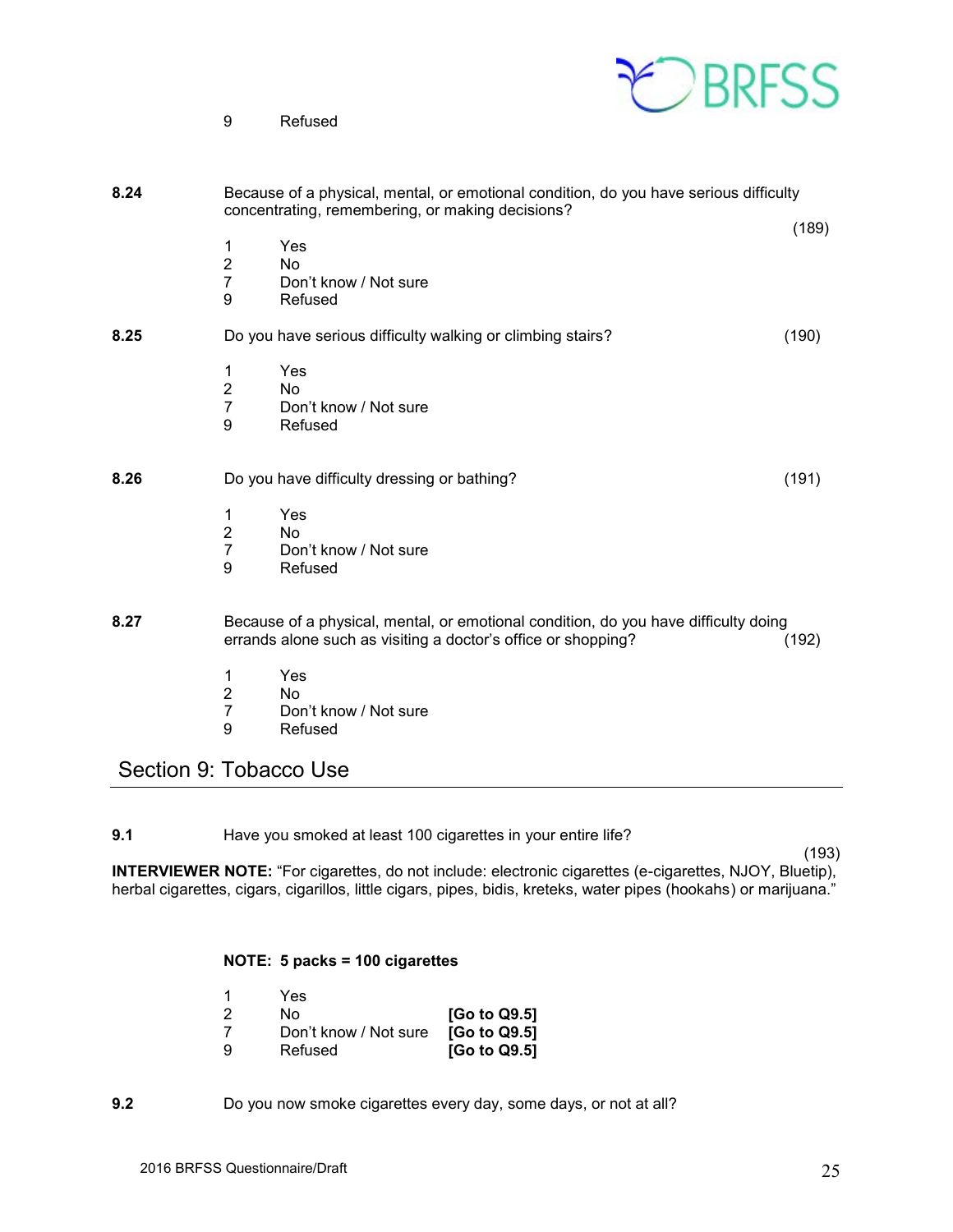

| Every day |  |
|-----------|--|
|-----------|--|

- 2 Some days<br>3 Not at all
- 3 Not at all **[Go to Q9.4]**
- 7 Don't know / Not sure<br>9 Refused
- 9 Refused **[Go to Q9.5]**
- **9.3** During the past 12 months, have you stopped smoking for one day or longer because you were trying to quit smoking?

(195)

|    | Yes                   | [Go to Q9.5] |
|----|-----------------------|--------------|
| 2  | No                    | [Go to Q9.5] |
|    | Don't know / Not sure | [Go to Q9.5] |
| ୍ର | Refused               | [Go to Q9.5] |

**9.4** How long has it been since you last smoked a cigarette, even one or two puffs?

(196-197)

- 0 1 Within the past month (less than 1 month ago)
- 0 2 Within the past 3 months (1 month but less than 3 months ago)
- 0 3 Within the past 6 months (3 months but less than 6 months ago)<br>0 4 Within the past vear (6 months but less than 1 vear ago)
- Within the past year (6 months but less than 1 year ago)
- 0 5 Within the past 5 years (1 year but less than 5 years ago)<br>0 6 Within the past 10 years (5 years but less than 10 years a
- 0 6 Within the past 10 years (5 years but less than 10 years ago)<br>0 7 10 years or more
- 10 years or more
- 0 8 Never smoked regularly<br>7 7 Don't know / Not sure
- 77 Don't know / Not sure<br>99 Refused
- **Refused**

**9.5** Do you currently use chewing tobacco, snuff, or snus every day, some days, or not at all?

#### **Snus (rhymes with 'goose')**

**NOTE: Snus (Swedish for snuff) is a moist smokeless tobacco, usually sold in small pouches that are placed under the lip against the gum.** (198)

- 1 Every day
- 2 Some days
- 3 Not at all

## **Do not read:**

- 7 Don't know / Not sure<br>9 Refused
- **Refused**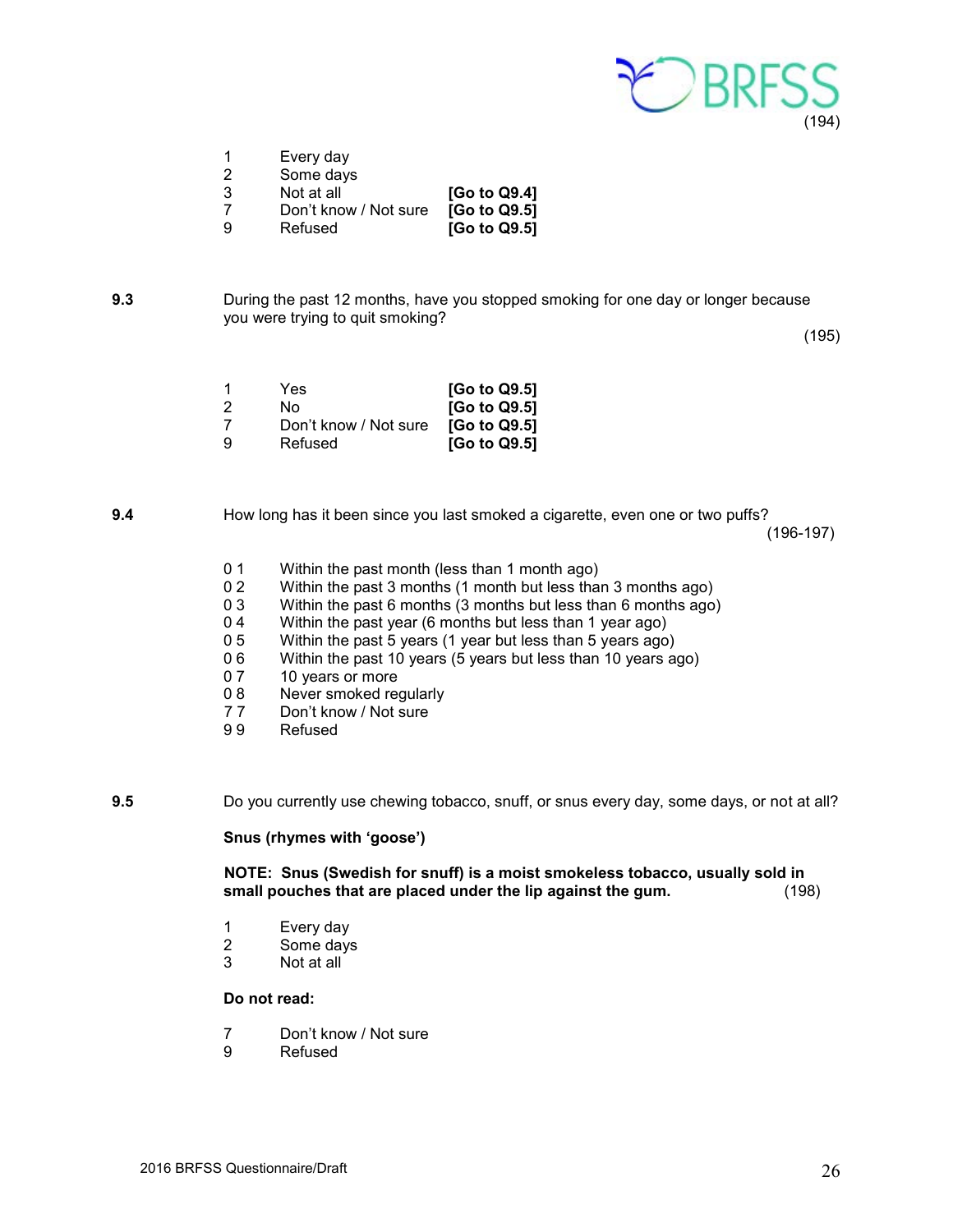

# <span id="page-26-0"></span>Section 10: E-Cigarettes

**Read if necessary**: Electronic cigarettes (e-cigarettes) and other electronic "vaping" products include electronic hookahs (e-hookahs), vape pens, e-cigars, and others. These products are battery-powered and usually contain nicotine and flavors such as fruit, mint, or candy.

- **10.1** Have you ever used an e-cigarette or other electronic "vaping" product, even just one time, in your entire life?
	- 1 Yes
	- 2 No [Go to next section]<br>7 Don't know / Not Sure
	- **7** Don't know / Not Sure<br>**9** Refused FGo to next s
	- **Refused** [Go to next section]
- **10.2** Do you now use e-cigarettes or other electronic "vaping" products every day, some days, or not at all? (200)
	- 1 Every day
	- 2 Some days<br>3 Not at all
	- 3 Not at all<br>7 Don't kno
	- 7 Don't know / Not
	- **Refused**

# <span id="page-26-1"></span>Section 11: Alcohol Consumption

**11.1** During the past 30 days, how many days per week or per month did you have at least one drink of any alcoholic beverage such as beer, wine, a malt beverage or liquor? (201-203)

- 1 Days per week
- $2<sub>-</sub>$  Days in past 30 days<br>888 No drinks in past 30 d
- 
- 
- 

8 8 8 No drinks in past 30 days **[Go to next section]** 7 7 7 Don't know / Not sure **[Go to next section]** [Go to next section]

**11.2** One drink is equivalent to a 12-ounce beer, a 5-ounce glass of wine, or a drink with one shot of liquor. During the past 30 days, on the days when you drank, about how many drinks did you drink on the average?

> (204-205) **NOTE: A 40 ounce beer would count as 3 drinks, or a cocktail drink with 2 shots**

Number of drinks

**would count as 2 drinks.**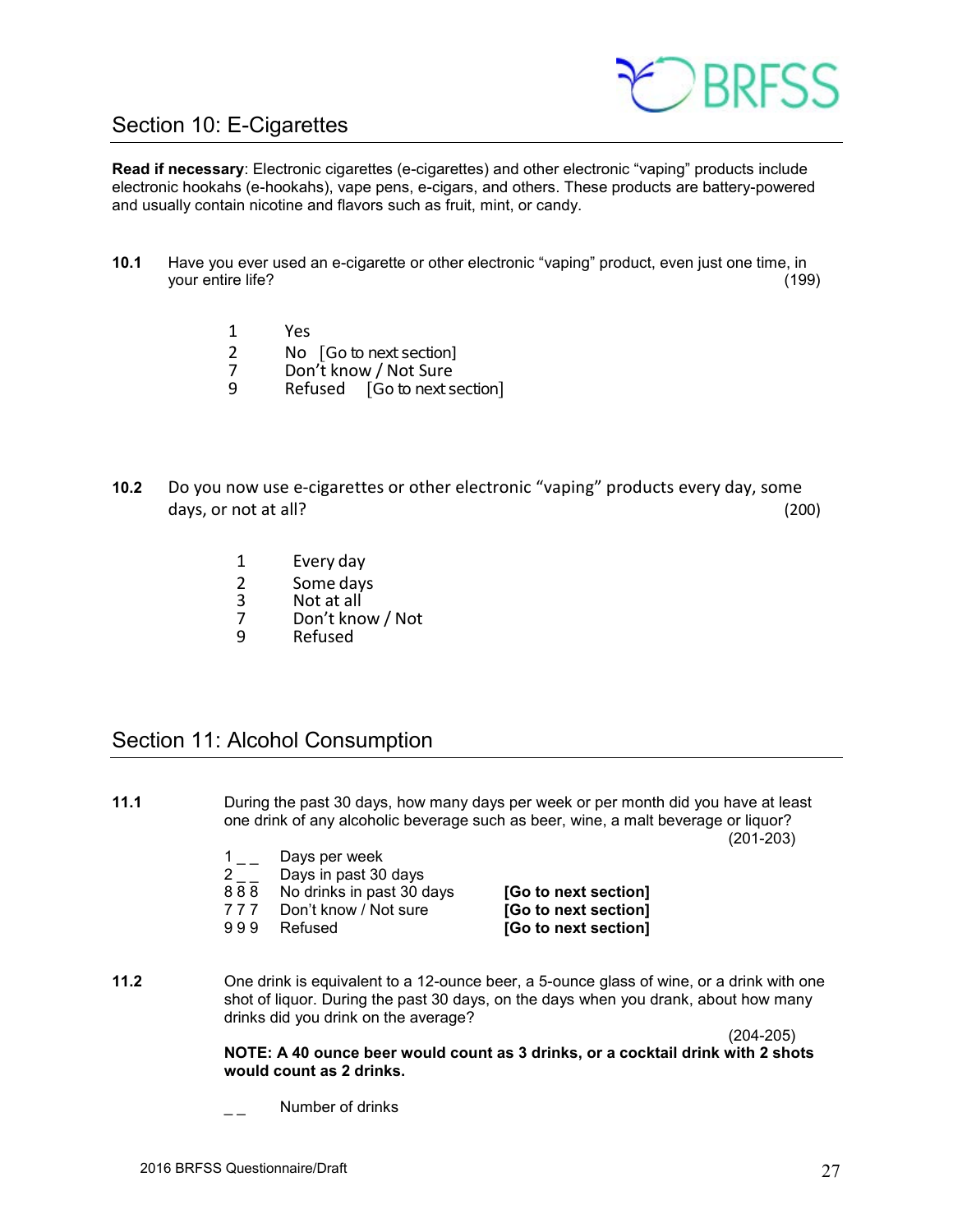

- 77 Don't know / Not sure<br>99 Refused
	- **Refused**
- **11.3** Considering all types of alcoholic beverages, how many times during the past 30 days did you have **X [CATI X = 5 for men, X = 4 for women]** or more drinks on an occasion? (206-207)
	- $\frac{1}{88}$  Number of times
	- None
	- 77 Don't know / Not sure<br>99 Refused
	- **Refused**
- **11.4** During the past 30 days, what is the largest number of drinks you had on any occasion? (208-209)
	- $\overline{7}$  Number of drinks<br> $\overline{7}$  Don't know / Not s Don't know / Not sure
	- 9 9 Refused

# <span id="page-27-0"></span>Section 12: Immunization

Now I will ask you questions about the flu vaccine. There are two ways to get the flu vaccine, one is a shot in the arm and the other is a spray, mist, or drop in the nose called FluMist™.

**12.1** During the past 12 months, have you had either a flu shot or a flu vaccine that was sprayed in your nose?

(210)

**Read if necessary:** A new flu shot came out in 2011 that injects vaccine into the skin with a very small needle. It is called Fluzone Intradermal vaccine. This is also considered a flu shot.

|    | Yes                   |               |
|----|-----------------------|---------------|
| -2 | Nο                    | [Go to Q12.3] |
|    | Don't know / Not sure | [Go to Q12.3] |
| ୍ର | Refused               | [Go to Q12.3] |

**12.2** During what month and year did you receive your most recent flu shot injected into your arm or flu vaccine that was sprayed in your nose?

(211-216)

|         | Month / Year          |
|---------|-----------------------|
| 77/7777 | Don't know / Not sure |
| 99/9999 | Refused               |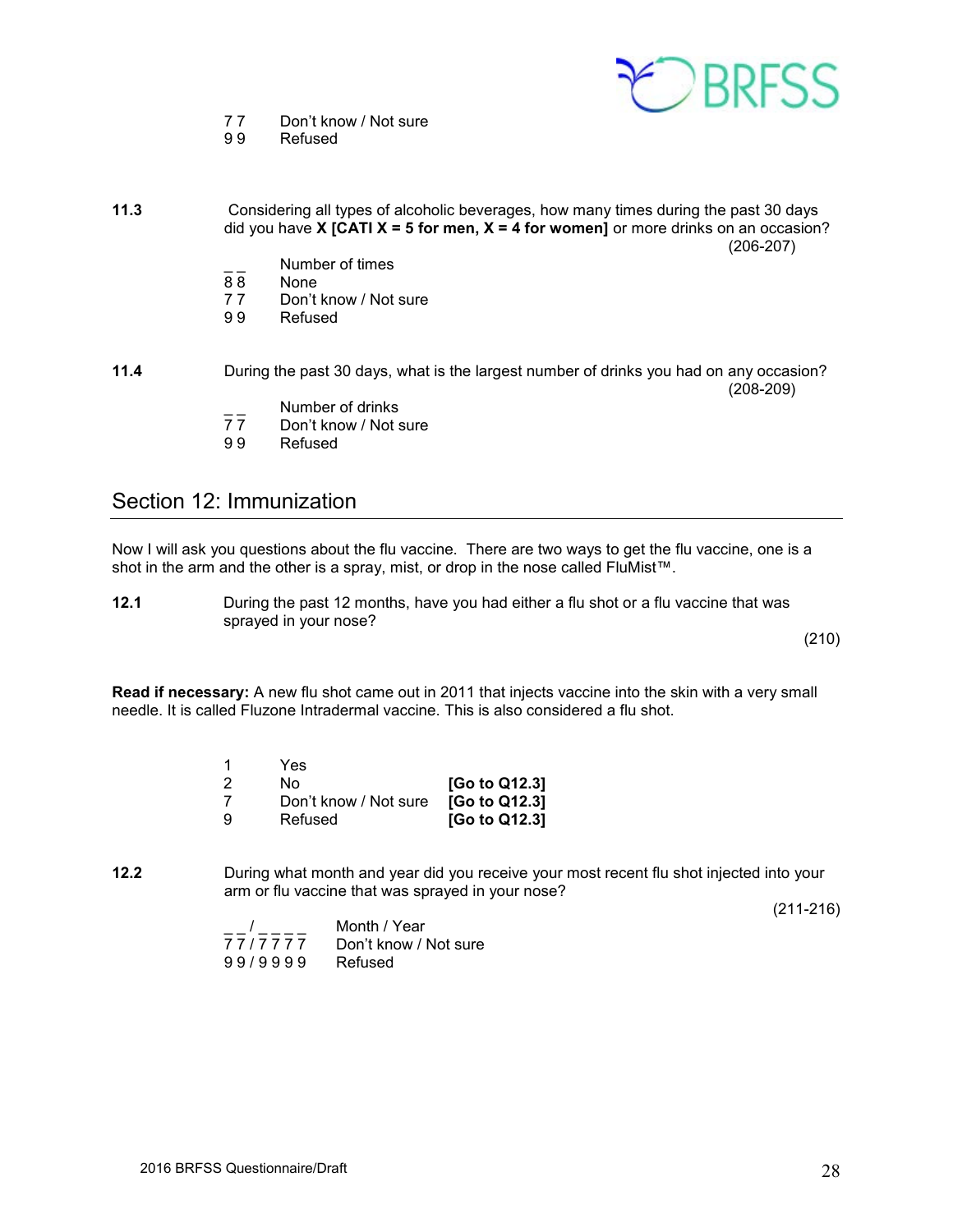

**12.3** A pneumonia shot or pneumococcal vaccine is usually given only once or twice in a person's lifetime and is different from the flu shot. Have you ever had a pneumonia shot? (217)

1 Yes 2 No

- 7 Don't know / Not sure<br>9 Refused
- **Refused**

# **12.4.** Since 2005, have you had a tetanus shot? (218)

If yes, ask: "Was this Tdap, the tetanus shot that also has pertussis or whooping cough vaccine?"

- 1 Yes, received Tdap
- 2 Yes, received tetanus shot, but not Tdap
- 3 Yes, received tetanus shot but not sure what type
- 4 No, did not receive any tetanus since 2005<br>7 Don't know/Not sure
- 7 Don't know/Not sure<br>9 Refused
- **Refused**

# <span id="page-28-0"></span>Section 13: Falls

## **If respondent is 45 years or older continue, otherwise go to next section.**

The next questions ask about recent falls. By a fall, we mean when a person unintentionally comes to rest on the ground or another lower level.

| 13.1 | In the past 12 months, how many times have you fallen? |                       | $(219 - 220)$        |  |
|------|--------------------------------------------------------|-----------------------|----------------------|--|
|      |                                                        | Number of times       | $[76 = 76$ or more]  |  |
|      | $\overline{8}$                                         | None                  | [Go to next section] |  |
|      | 77                                                     | Don't know / Not sure | [Go to next section] |  |
|      | 99                                                     | Refused               | [Go to next section] |  |
|      |                                                        |                       |                      |  |

# **13.2 [Fill in "Did this fall (from Q13.1) cause an injury?"]. If only one fall from Q13.1 and response is "Yes" (caused an injury); code 01. If response is "No," code 88**.

How many of these falls caused an injury? By an injury, we mean the fall caused you to limit your regular activities for at least a day or to go see a doctor.

(221–222)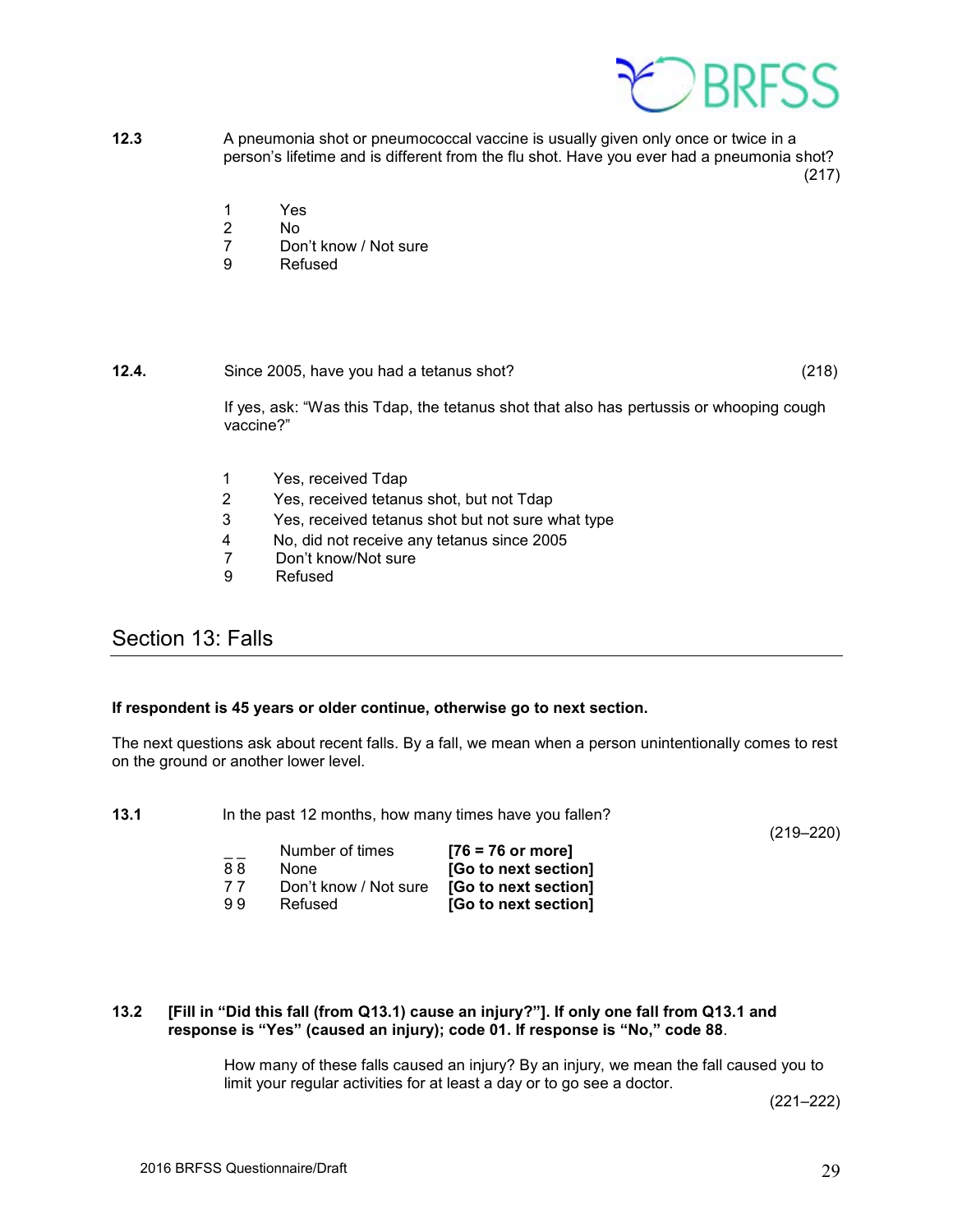

\_ \_ Number of falls **[76 = 76 or more]** 

- 
- 88 None<br>77 Don't 77 Don't know / Not sure<br>99 Refused
- **Refused**

# <span id="page-29-0"></span>Section 14: Seatbelt Use

**14.1** How often do you use seat belts when you drive or ride in a car? Would you say—

(223)

#### **Please read:**

- 
- 1 Always<br>2 Nearly 2 Nearly always<br>3 Sometimes
- 3 Sometimes
- 4 Seldom<br>5 Never
- **Never**

## **Do not read:**

- 7 Don't know / Not sure
- 8 Never drive or ride in a car
- 9 Refused

**CATI note: If Q14.1 = 8 (Never drive or ride in a car), go to Section 16; otherwise continue.**

# <span id="page-29-1"></span>Section 15: Drinking and Driving

**CATI note: If Q11.1 = 888 (No drinks in the past 30 days); go to next section.**

**15.1** During the past 30 days, how many times have you driven when you've had perhaps too much to drink?

(224-225)

- $\frac{1}{8}$   $\frac{1}{8}$  Number of times
- 8 8 None<br>7 7 Don't
- 7 7 Don't know / Not sure<br>9 9 Refused
- **Refused**

# <span id="page-29-2"></span>Section 16: Breast and Cervical Cancer Screening

## **CATI NOTE: If male go to the next section.**

The next questions are about breast and cervical cancer.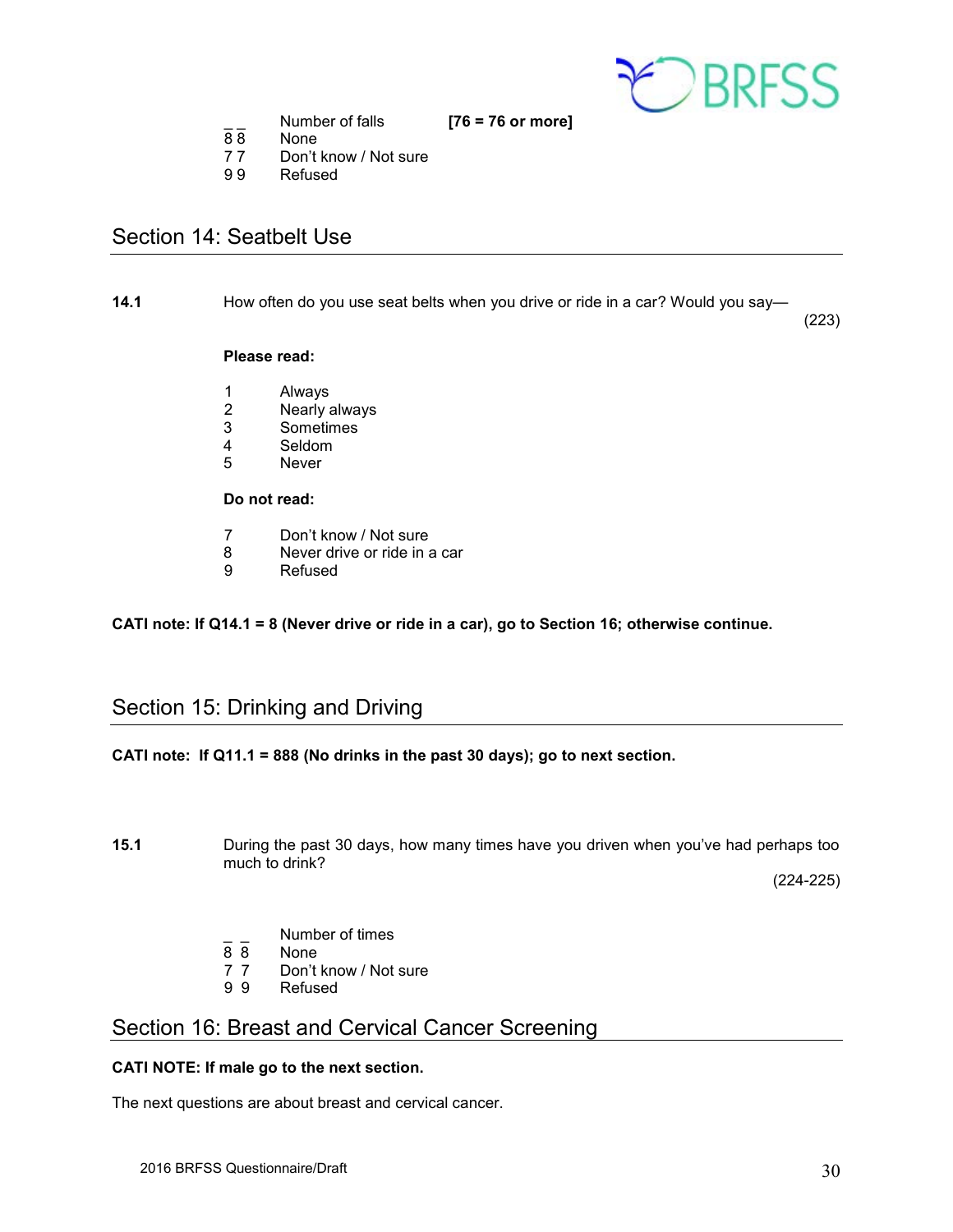

**16.1** A mammogram is an x-ray of each breast to look for breast cancer. Have you ever had a mammogram?

(226)

|    | Yes                   |               |
|----|-----------------------|---------------|
| -2 | Nο                    | [Go to Q16.3] |
|    | Don't know / Not sure | [Go to Q16.3] |
| 9  | Refused               | [Go to Q16.3] |

| 16.2 |                                                           | How long has it been since you had your last mammogram? |                                                                                                                                                                                                                                                    | (227) |
|------|-----------------------------------------------------------|---------------------------------------------------------|----------------------------------------------------------------------------------------------------------------------------------------------------------------------------------------------------------------------------------------------------|-------|
|      | 1<br>$\overline{c}$<br>3<br>4<br>5<br>$\overline{7}$<br>9 | 5 or more years ago<br>Don't know / Not sure<br>Refused | Within the past year (anytime less than 12 months ago)<br>Within the past 2 years (1 year but less than 2 years ago)<br>Within the past 3 years (2 years but less than 3 years ago)<br>Within the past 5 years (3 years but less than 5 years ago) |       |
| 16.3 |                                                           |                                                         | A Pap test is a test for cancer of the cervix. Have you ever had a Pap test?                                                                                                                                                                       | (228) |
|      | 1                                                         | Yes                                                     |                                                                                                                                                                                                                                                    |       |
|      | $\overline{c}$                                            | <b>No</b>                                               | [Go to Q16.5]                                                                                                                                                                                                                                      |       |
|      | $\overline{7}$                                            | Don't know / Not sure                                   | [Go to Q16.5]                                                                                                                                                                                                                                      |       |
|      | 9                                                         | Refused                                                 | [Go to Q16.5]                                                                                                                                                                                                                                      |       |
| 16.4 |                                                           | How long has it been since you had your last Pap test?  |                                                                                                                                                                                                                                                    | (229) |
|      | 1                                                         |                                                         | Within the past year (anytime less than 12 months ago)                                                                                                                                                                                             |       |
|      | $\overline{c}$                                            |                                                         | Within the past 2 years (1 year but less than 2 years ago)                                                                                                                                                                                         |       |
|      | 3                                                         |                                                         | Within the past 3 years (2 years but less than 3 years ago)                                                                                                                                                                                        |       |
|      | 4                                                         |                                                         | Within the past 5 years (3 years but less than 5 years ago)                                                                                                                                                                                        |       |
|      | 5                                                         | 5 or more years ago                                     |                                                                                                                                                                                                                                                    |       |
|      | $\overline{7}$                                            | Don't know / Not sure                                   |                                                                                                                                                                                                                                                    |       |
|      | 9                                                         | Refused                                                 |                                                                                                                                                                                                                                                    |       |
|      |                                                           |                                                         | Now, I would like to ask you about the Human Papillomavirus (Pap·uh·loh·muh virus) or HPV test.                                                                                                                                                    |       |

**16.5** An HPV test is sometimes given with the Pap test for cervical cancer screening.

Have you ever had an HPV test?

|   | Yes.                |               |
|---|---------------------|---------------|
| 2 | No.                 | [Go to Q16.7] |
|   | Don't know/Not sure | [Go to Q16.7] |

(230)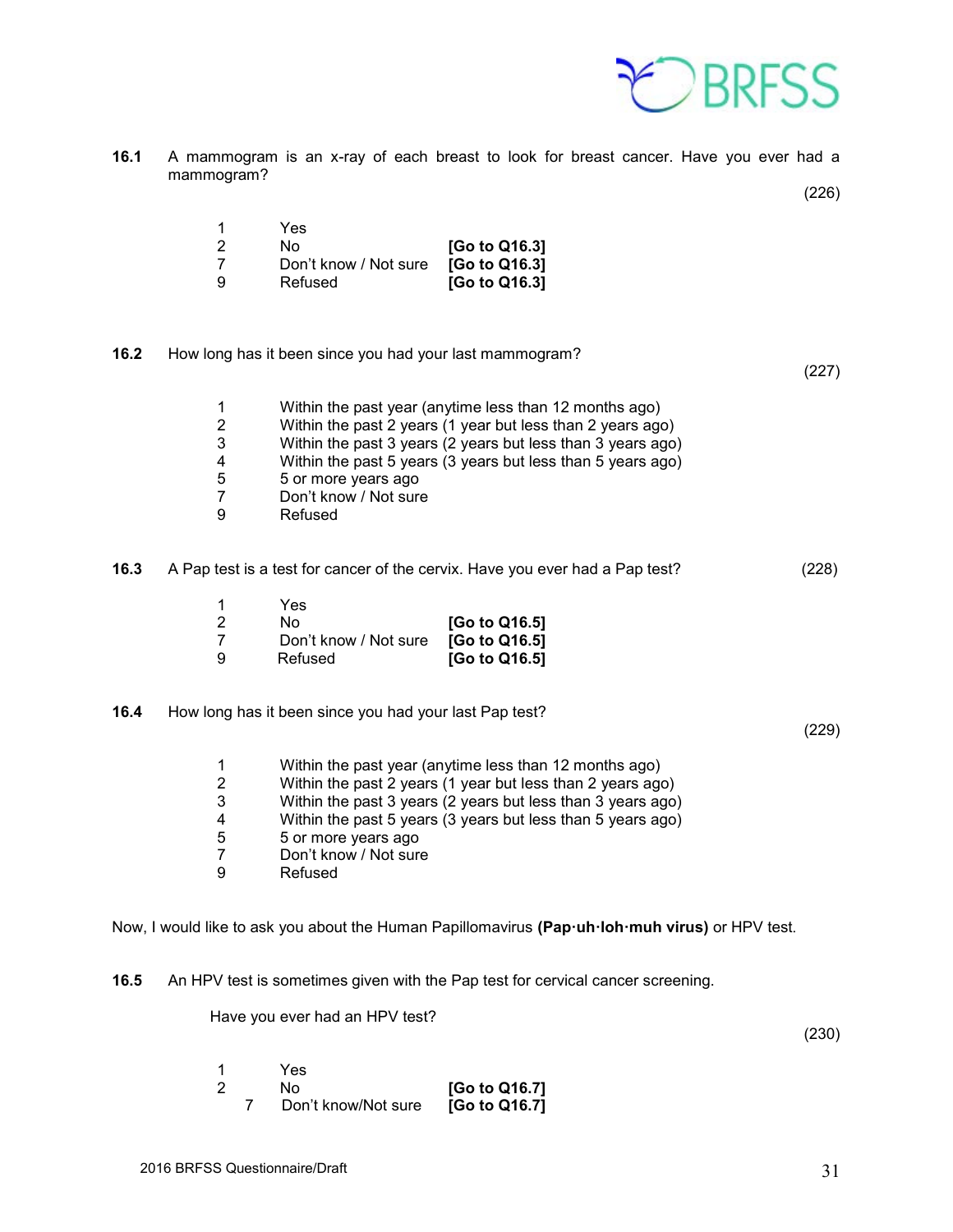# 9 Refused **[Go to Q16.7]**

**16.6** How long has it been since you had your last HPV test?

(231)

- 1 Within the past year (anytime less than 12 months ago)
- 2 Within the past 2 years (1 year but less than 2 years ago)
- 3 Within the past 3 years (2 years but less than 3 years ago)
- 4 Within the past 5 years (3 years but less than 5 years ago)  $5 \times 5$  or more years ago
- 5 5 or more years ago<br>7 Don't know / Not sure
- 7 Don't know / Not sure<br>9 Refused
- **Refused**

# **CATI NOTE: If response to Core Q8.21 = 1 (is pregnant); then go to next section.**

**16.7** Have you had a hysterectomy?

**Read only if necessary:** A hysterectomy is an operation to remove the uterus (womb).

- 1 Yes 2 No<br>7 Dor Don't know / Not sure
- 9 Refused

# <span id="page-31-0"></span>Section 17: Prostate Cancer Screening

## **CATI note: If respondent is <39 years of age, or is female, go to next section.**

Now, I will ask you some questions about prostate cancer screening.

- **17.1** A Prostate-Specific Antigen test, also called a PSA test, is a blood test used to check men for prostate cancer. Has a doctor, nurse, or other health professional EVER talked with you about the advantages of the PSA test?
	- 1 Yes
	- 2 No
	- 7 Don't Know / Not sure<br>9 Refused
	- **Refused**



(232)

(233)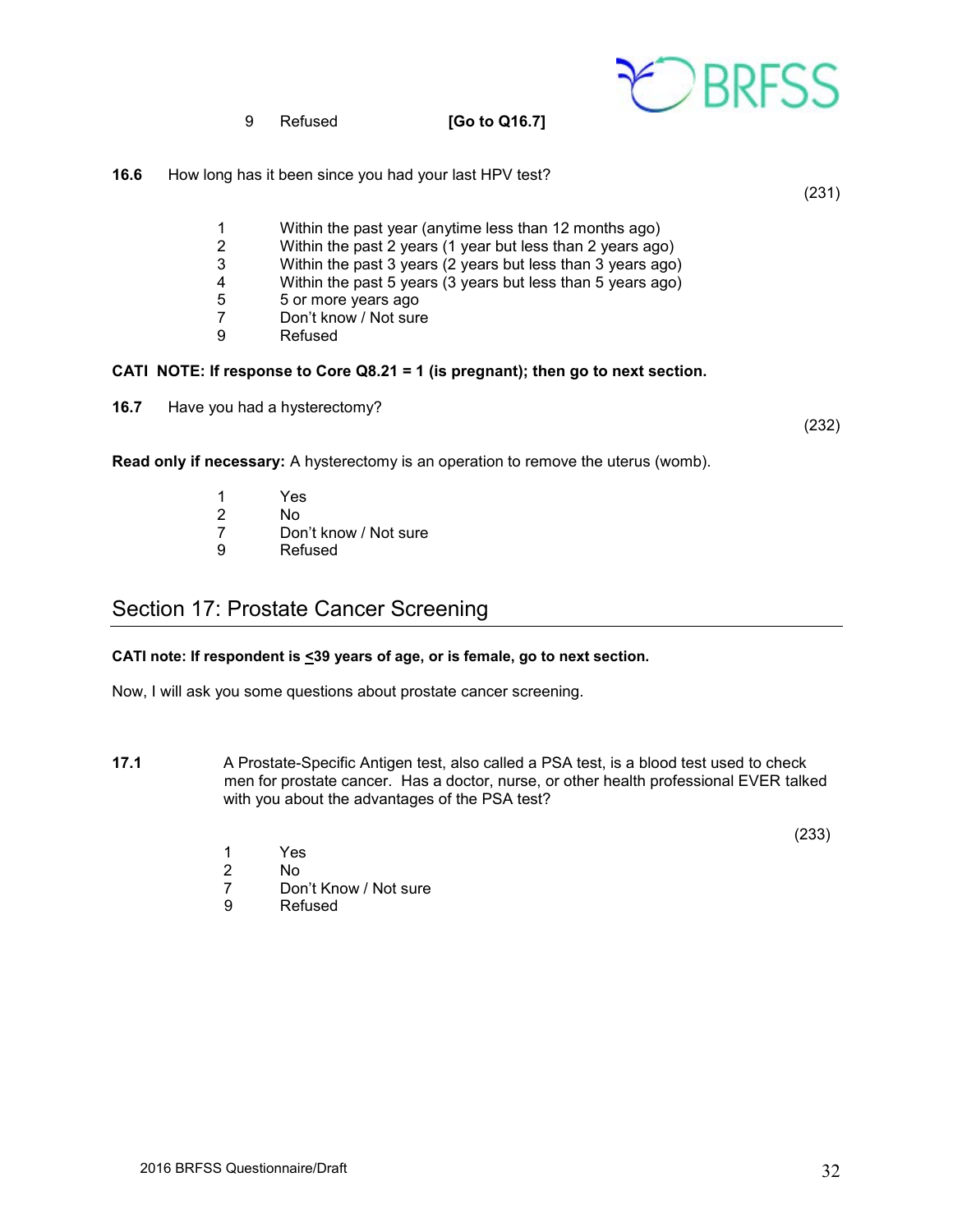

- **17.2** Has a doctor, nurse, or other health professional EVER talked with you about the disadvantages of the PSA test? (234)
	- 1 Yes
	- 2 No
	- Don't Know / Not sure
	- 9 Refused

# **17.3** Has a doctor, nurse, or other health professional EVER recommended that you have a PSA test? (235)

- 1 Yes<br>2 No
- 2 No<br>7 Dou
- Don't Know / Not sure
- 9 Refused

# **17.4.** Have you EVER HAD a PSA test? (236)

|    | Yes                   |                      |
|----|-----------------------|----------------------|
| -2 | No.                   | [Go to next section] |
|    | Don't Know / Not sure | [Go to next section] |
| ୍ର | Refused               | [Go to next section] |

## **17.5.** How long has it been since you had your last PSA test? (237)

#### **Read only if necessary:**

- 1 Within the past year (anytime less than 12 months ago)<br>2 Within the past 2 years (1 year but less than 2 years)
- 2 Within the past 2 years (1 year but less than 2 years)<br>3 Within the past 3 years (2 years but less than 3 years)
- 3 Within the past 3 years (2 years but less than 3 years)
- 4 Within the past 5 years (3 years but less than 5 years)<br>5 5 or more vears ago
- 5 5 or more years ago

#### **Do not read:**

- 7 Don't know / Not sure<br>9 Refused
- **Refused**

# **17.6.** What was the MAIN reason you had this PSA test – was it ...?

#### **Please read:**

- 1 Part of a routine exam
- 2 Because of a prostate problem<br>3 Because of a family history of p
- 3 Because of a family history of prostate cancer
- 4 Because you were told you had prostate cancer<br>5 Some other reason
- 5 Some other reason

(238)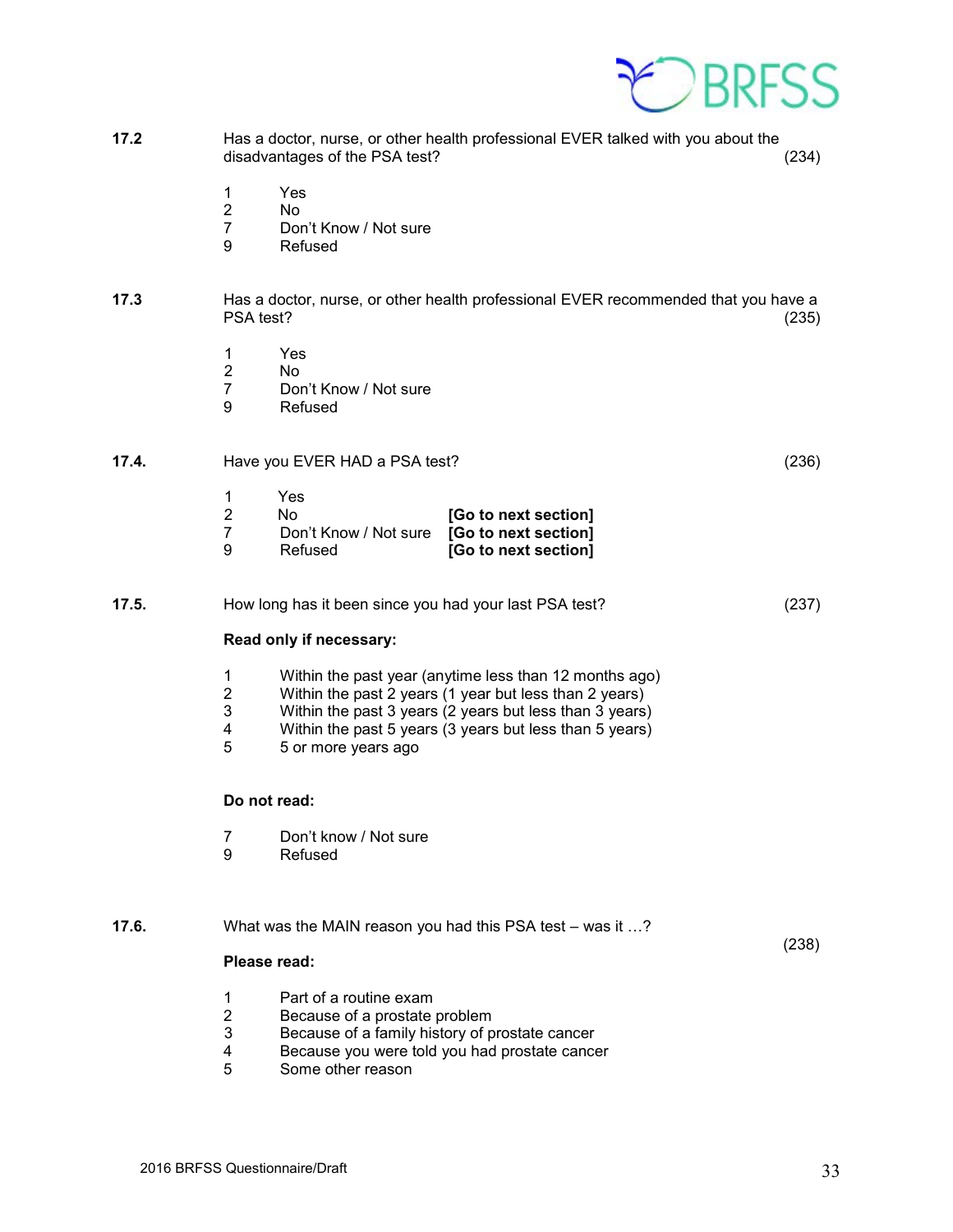

# **Do not read:**

- 7 Don't know / Not sure<br>9 Refused
- **Refused**

# <span id="page-33-0"></span>Section 18: Colorectal Cancer Screening

# **CATI note: If respondent is < 49 years of age, go to next section.**

The next questions are about colorectal cancer screening.

**18.1** A blood stool test is a test that may use a special kit at home to determine whether the stool contains blood. Have you ever had this test using a home kit?

(239)

| -1 | Yes.                  |               |
|----|-----------------------|---------------|
| 2  | No.                   | [Go to Q18.3] |
| 7  | Don't know / Not sure | [Go to Q18.3] |
| 9  | Refused               | [Go to Q18.3] |

**18.2** How long has it been since you had your last blood stool test using a home kit?

(240)

## **Read only if necessary:**

- 1 Within the past year (anytime less than 12 months ago)
- 2 Within the past 2 years (1 year but less than 2 years ago)
- 3 Within the past 3 years (2 years but less than 3 years ago)
- 4 Within the past 5 years (3 years but less than 5 years ago)  $5 5$  or more vears ago
- 5 5 or more years ago

# **Do not read:**

- 7 Don't know / Not sure<br>9 Refused
- **Refused**
- **18.3** Sigmoidoscopy and colonoscopy are exams in which a tube is inserted in the rectum to view the colon for signs of cancer or other health problems. Have you ever had either of these exams?

(241)

|    | Yes.                  |                      |
|----|-----------------------|----------------------|
| 2  | No.                   | [Go to next section] |
| -7 | Don't know / Not sure | [Go to next section] |
| ۰q | Refused               | [Go to next section] |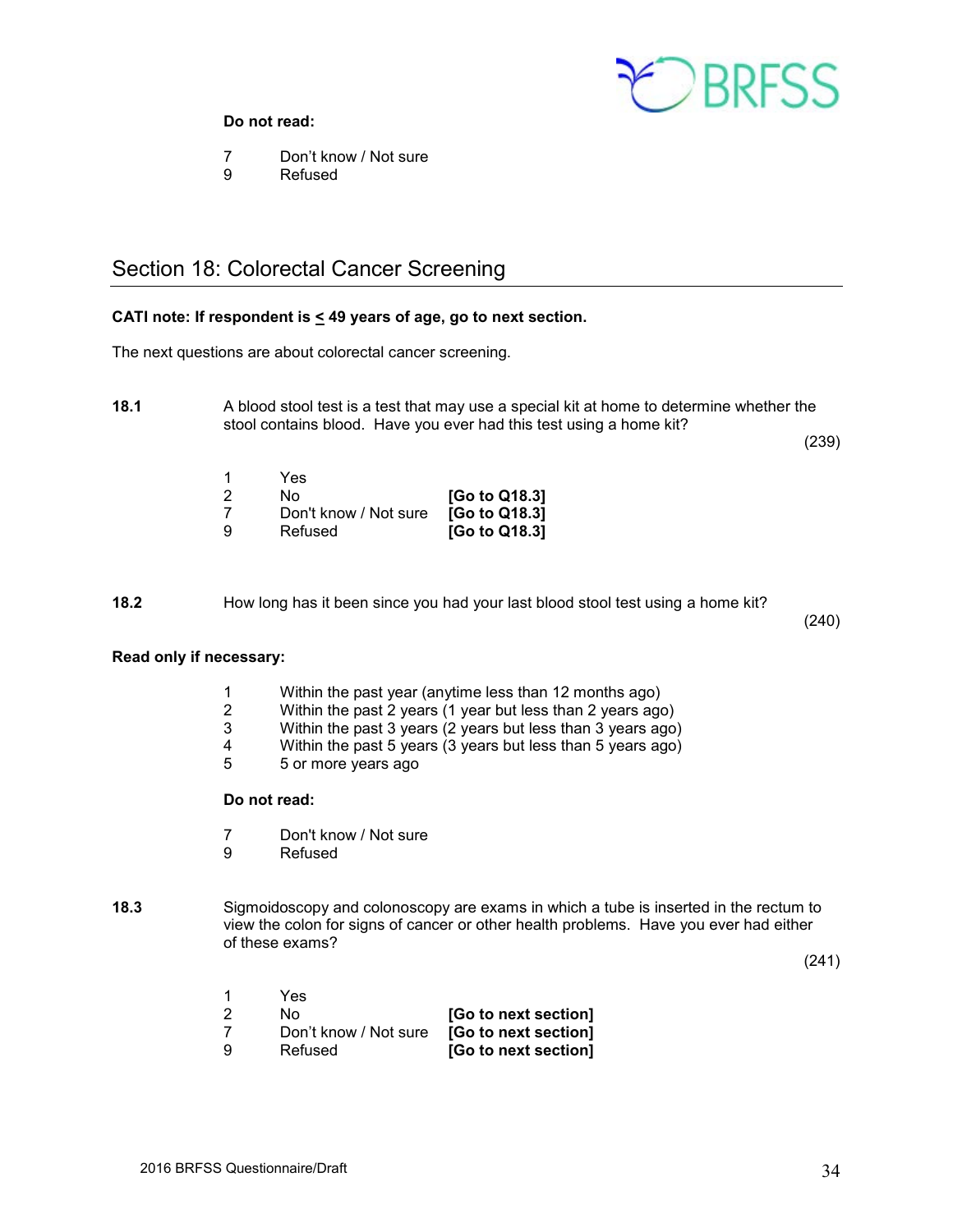

**18.4** For a SIGMOIDOSCOPY, a flexible tube is inserted into the rectum to look for problems. A COLONOSCOPY is similar, but uses a longer tube, and you are usually given medication through a needle in your arm to make you sleepy and told to have someone else drive you home after the test. Was your MOST RECENT exam a sigmoidoscopy or a colonoscopy?

(242)

- 1 Sigmoidoscopy<br>2 Colonoscopy
- 2 Colonoscopy<br>7 Don't know / I
- Don't know / Not sure
- 9 Refused

**18.5** How long has it been since you had your last sigmoidoscopy or colonoscopy?

(243)

#### **Read only if necessary:**

- 1 Within the past year (anytime less than 12 months ago)
- 2 Within the past 2 years (1 year but less than 2 years ago)
- 
- 3 Within the past 3 years (2 years but less than 3 years ago)
- 4 Within the past 5 years (3 years but less than 5 years ago)<br>5 Within the past 10 years (5 years but less than 10 years ago 5 Within the past 10 years (5 years but less than 10 years ago)<br>6 10 or more vears ago
- 10 or more years ago

#### **Do not read:**

- 7 Don't know / Not sure
- 9 Refused

# <span id="page-34-0"></span>Section 19: HIV/AIDS

The next few questions are about the national health problem of HIV, the virus that causes AIDS. Please remember that your answers are strictly confidential and that you don't have to answer every question if you do not want to. Although we will ask you about testing, we will not ask you about the results of any test you may have had.

**19.1** Not counting tests you may have had as part of a blood donation, have you ever been tested for HIV? Include testing fluid from your mouth.

(244)

|    | Yes                   |               |
|----|-----------------------|---------------|
| -2 | Nο                    | [Go to Q19.3] |
|    | Don't know / Not sure | [Go to Q19.3] |
| -9 | Refused               | [Go to Q19.3] |

**19.2** Not including blood donations, in what month and year was your last HIV test?

(245-250)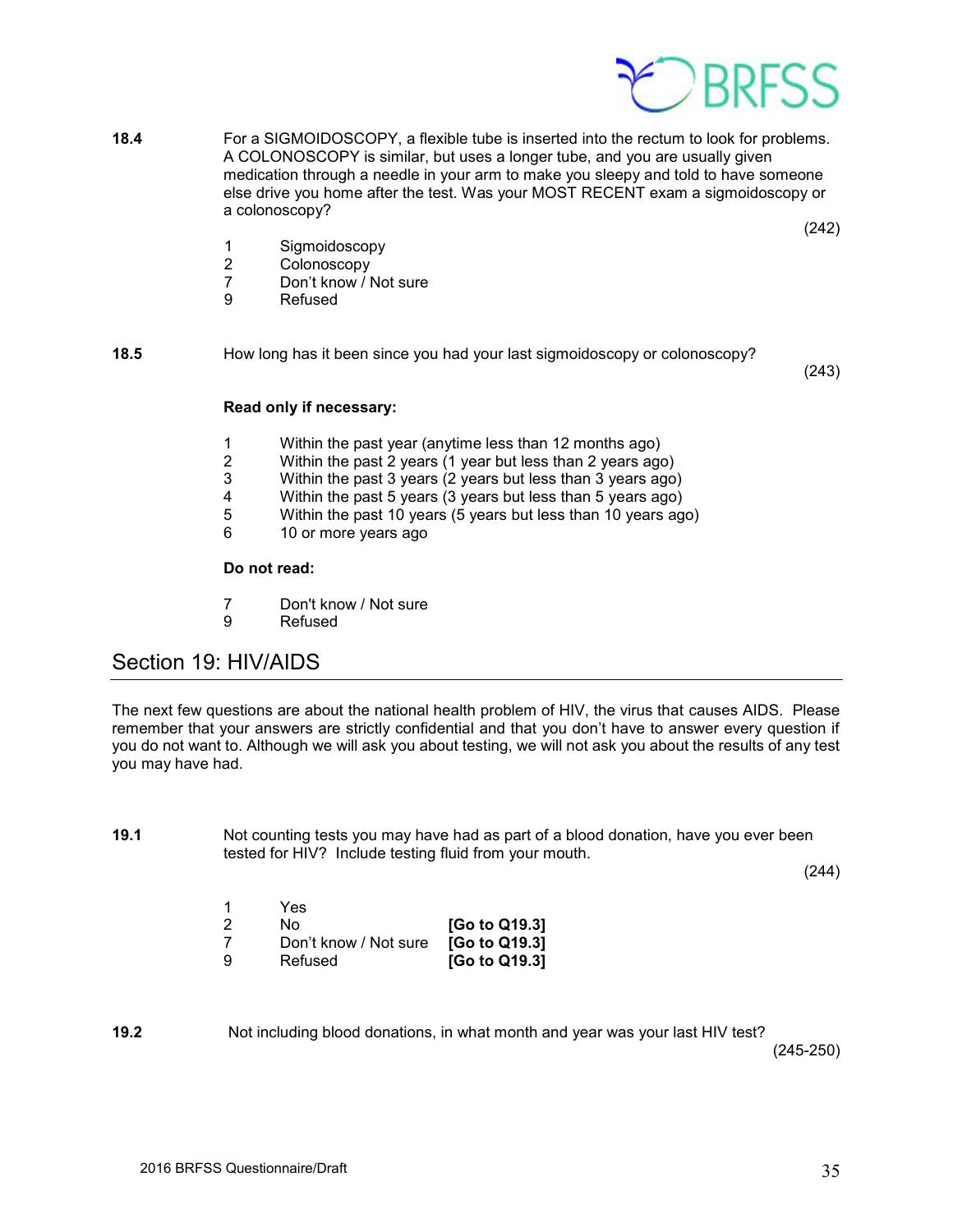

# **NOTE: If response is before January 1985, code "Don't know."**

**CATI INSTRUCTION: If the respondent remembers the year but cannot remember the month, code the first two digits 77 and the last four digits for the year.** 

|         | Code month and year   |
|---------|-----------------------|
| 777777  | Don't know / Not sure |
| 99/9999 | Refused / Not sure    |

# **19.3** I am going to read you a list. When I am done, please tell me if any of the situations apply to you. You do not need to tell me which one. (251)

You have used intravenous drugs in the past year.

You have been treated for a sexually transmitted or venereal disease in the past year.

You have given or received money or drugs in exchange for sex in the past year.

You had anal sex without a condom in the past year.

You had four or more sex partners in the past year.

Do any of these situations apply to you?

- 1 Yes<br>2 No
- No.
- 7 Don't know / Not sure
- 9 Refused

# Closing Statement or Transition to Modules and/or State-Added Questions

## **Closing statement**

## **Please read:**

That was my last question. Everyone's answers will be combined to help us provide information about the health practices of people in this state. Thank you very much for your time and cooperation.

**Or**

# **Transition to modules and/or state-added questions**

## **Please read:**

Finally, I have just a few questions left about some other health topics.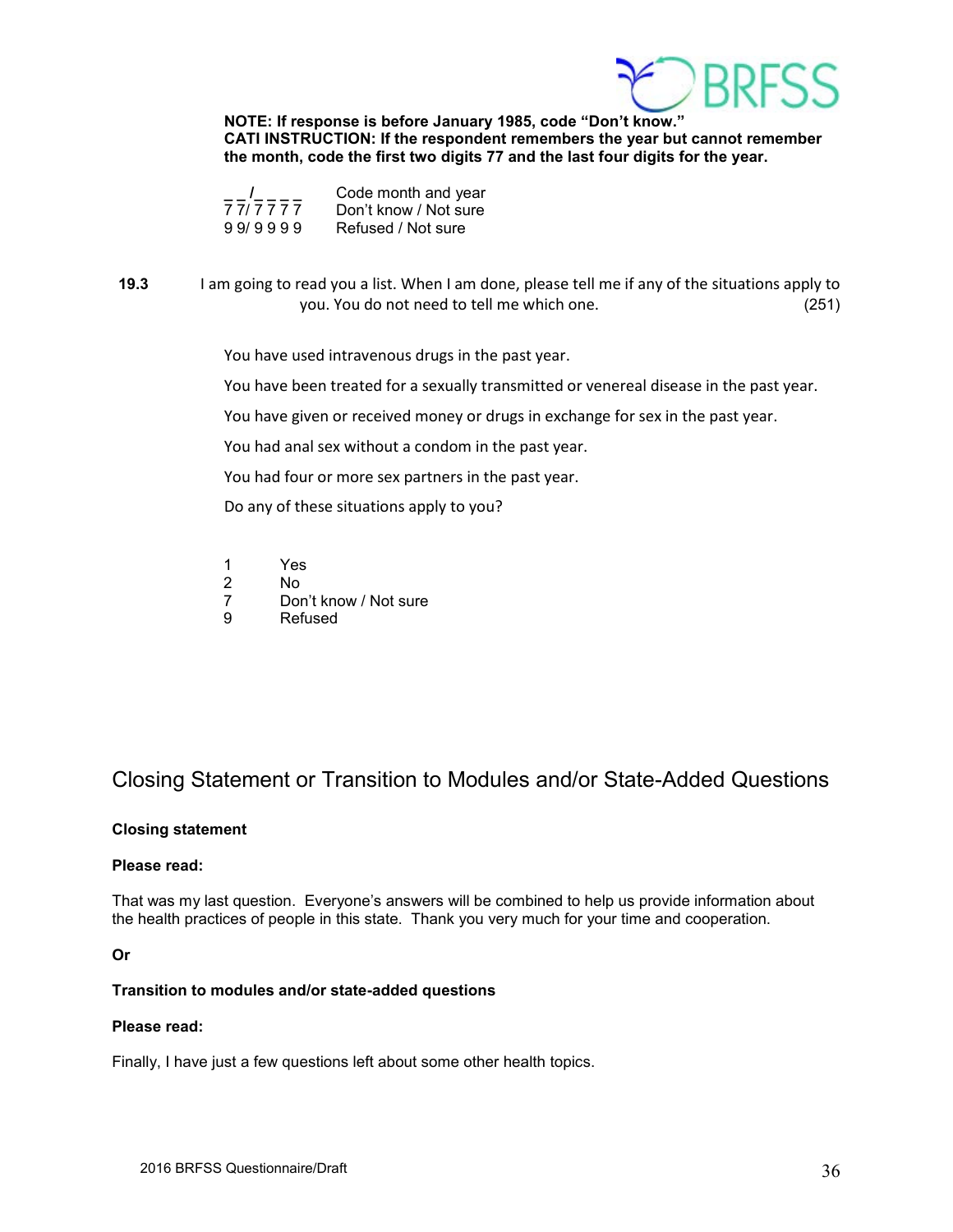

# <span id="page-36-0"></span>**Optional Modules**

# <span id="page-36-1"></span>Module 1ABC: Pre-Diabetes

## **NOTE: Only asked of those not responding "Yes" (code = 1) to Core Q6.12 (Diabetes awareness question).**

**1.** Have you had a test for high blood sugar or diabetes within the past three years?

(300)

- 1 Yes
- 2 No
- 7 Don't know / Not sure<br>9 Refused
- **Refused**

## **CATI note: If Core Q6.12 = 4 (No, pre-diabetes or borderline diabetes); answer Q2 "Yes" (code = 1).**

**2** Have you ever been told by a doctor or other health professional that you have pre-diabetes or borderline diabetes?

**If "Yes" and respondent is female, ask: "Was this only when you were pregnant?"** 

(301)

- 1 Yes<br>2 Yes,
- 2 Yes, during pregnancy<br>3 No
- 3 No
- Don't know / Not sure
- 9 Refused

# <span id="page-36-2"></span>Module 6C: Caregiver

People may provide regular care or assistance to a friend or family member who has a health problem or disability.

**1.** During the past 30 days, did you provide regular care or assistance to a friend or family member who has a health problem or disability? (365)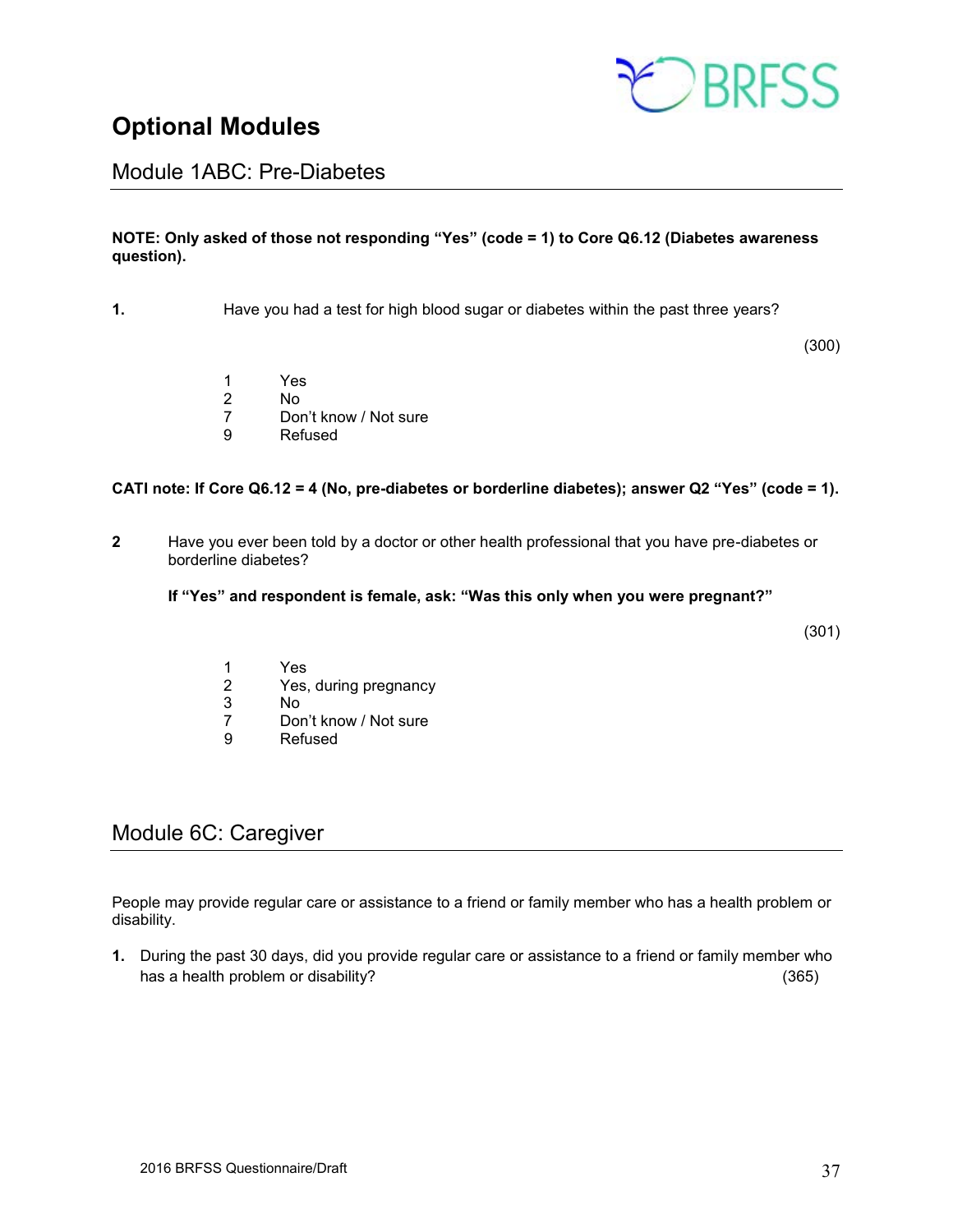

**INTERVIEWER INSTRUCTIONS: If caregiving recipient has died in the past 30 days, say "I'm so sorry to hear of your loss." and code 8.** 

- 1. Yes
- 

## 2. No **[Go to Question 9]**

- 7 Don't know/Not sure **[Go to Question 9]**
- 8 Caregiving recipient died in past 30 days **[Go to next module]**
- 

9 Refused **[Go to Question 9]**

**2.** What is his or her relationship to you?

**INTERVIEWER NOTE: If more than one person, say: "Please refer to the person to whom you are giving the most care."**

(366-367)

- 01 Mother
- 02 Father
- 03 Mother-in-law
- 04 Father-in-law
- 05 Child
- 06 Husband
- 07 Wife
- 08 Live in partner
- 09 Brother or brother-in-law
- 10 Sister or sister-in-law
- 11 Grandmother
- 12 Grandfather
- 13 Grandchild
- 14 Other relative
- 15 Non-relative/Family friend
- 77 Don't know/Not sure<br>99 Refused
- Refused

**3.** For how long have you provided care for that person? Would you say… (368)

- 1 Less than 30 days
- 2 1 month to less than 6 months
- 3 6 months to less than 2 years
- 4 2 years to less than 5 years
- 5 More than 5 years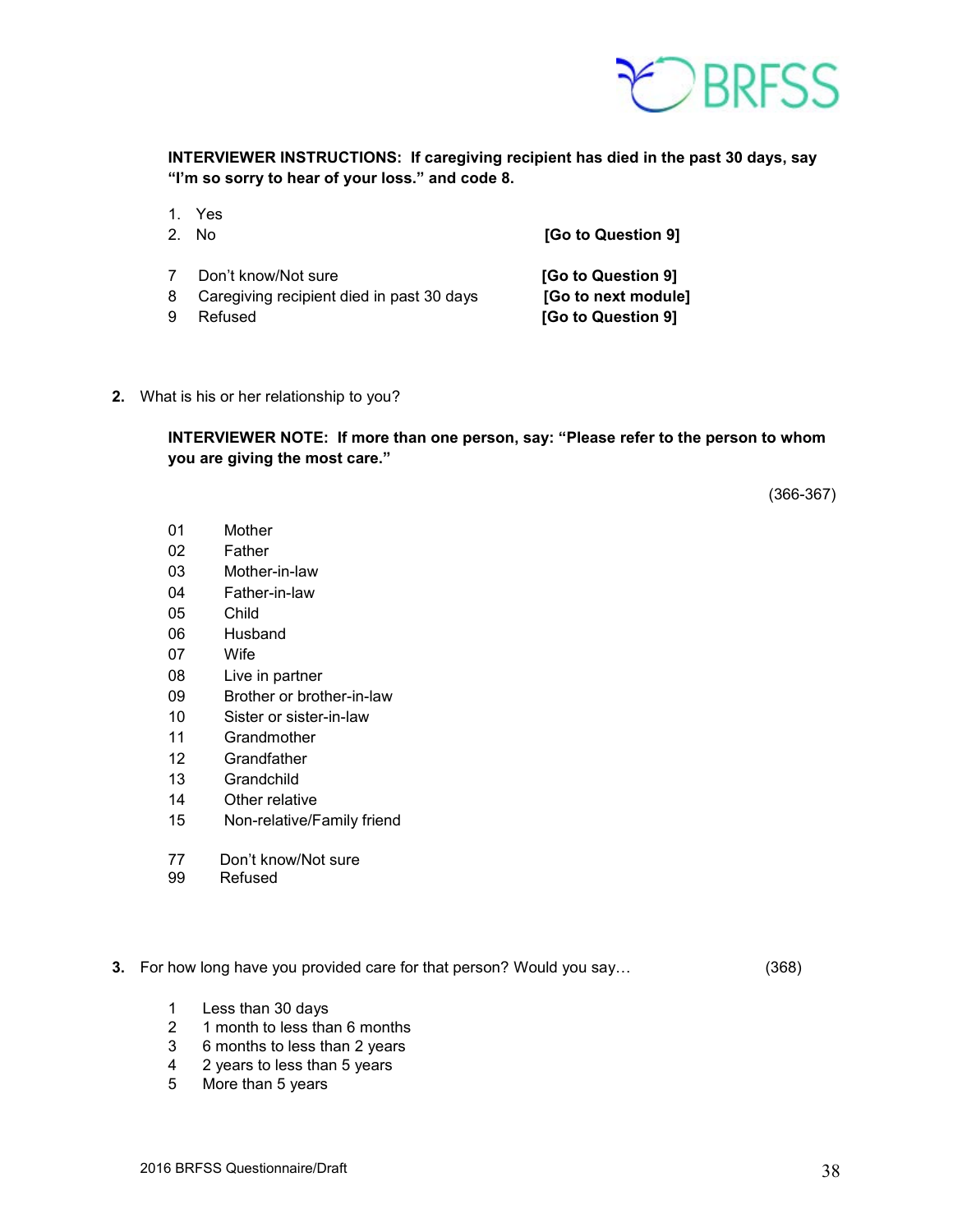

- 7 Don't Know/ Not Sure
- 9 Refused
- **4.** In an average week, how many hours do you provide care or assistance? Would you say…

(369)

- 1 Up to 8 hours per week
- 2 9 to 19 hours per week
- 3 20 to 39 hours per week
- 4 40 hours or more
- 7 Don't know/Not sure
- 9 Refused
- **5.** What is the main health problem, long-term illness, or disability that the person you care for has?

 **(**370-371)

# **IF NECESSARY: Please tell me which one of these conditions would you say is the** *major* **problem?**

# **[DO NOT READ: RECORD ONE RESPONSE]**

- 1 Arthritis/Rheumatism
- 2 Asthma
- 3 Cancer
- 4 Chronic respiratory conditions such as Emphysema or COPD
- 5 Dementia or other Cognitive Impairment Disorders
- 6 Developmental Disabilities such as Autism, Down's Syndrome, and Spina Bifida
- 7 Diabetes
- 8 Heart Disease, Hypertension, Stroke
- 9 Human Immunodeficiency Virus Infection (HIV)
- 10 Mental Illnesses, such as Anxiety, Depression, or Schizophrenia
- 11 Other organ failure or diseases such as kidney or liver problems
- 12 Substance Abuse or Addiction Disorders
- 13 Injuries, including broken bones
- 14 Old age/infirmity/frailty
- 15 Other
- 77 Don't know/Not sure
- 99 Refused

**6.** In the past 30 days, did you provide care for this person by… (372)

## **Managing personal care such as giving medications, feeding, dressing, or bathing?**

- 1 Yes
- 2 No
- 7 Don't Know /Not Sure
- 9 Refused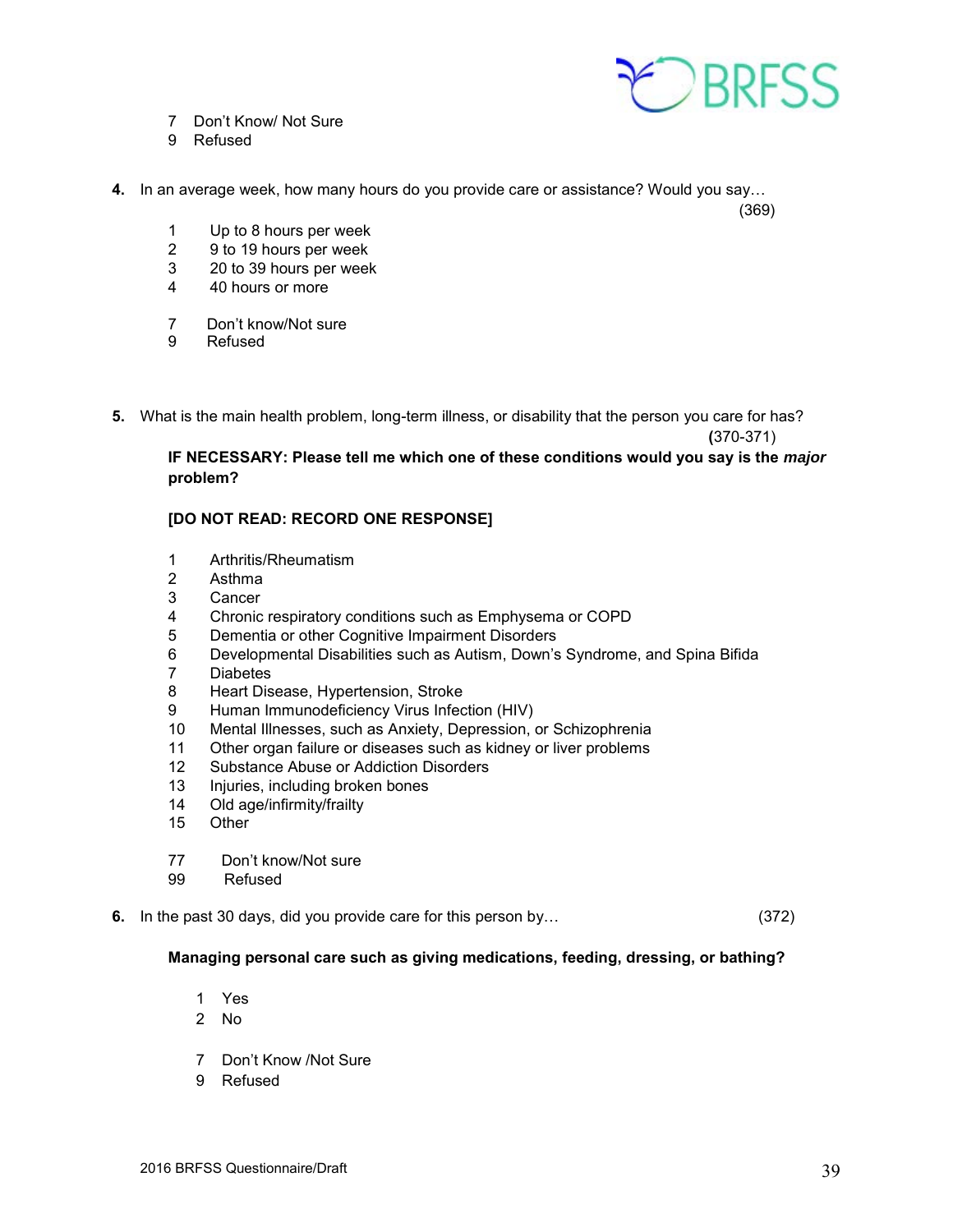

**7.** In the past 30 days, did you provide care for this person by… (373)

#### **Managing household tasks such as cleaning, managing money, or preparing meals?**

- 1 Yes
- 2 No
- 7 Don't Know /Not Sure
- 9 Refused
- **8.** Of the following support services, which one do YOU most need, that you are not currently getting?

(374)

**[INTERVIEWER NOTE: IF RESPONDENT ASKS WHAT RESPITE CARE IS]: Respite care means short-term or long-term breaks for people who provide care.**

#### **[READ OPTIONS 1 – 6]**

- 1 Classes about giving care, such as giving medications
- 2 Help in getting access to services
- 3 Support groups
- 4 Individual counseling to help cope with giving care
- 5 Respite care
- 6 You don't need any of these support services

## **[DO NOT READ]**

- 7 Don't Know /Not Sure
- 9 Refused

# **[If Q1 = 1 or 8, GO TO NEXT MODULE]**

- 9. In the next 2 years, do you expect to provide care or assistance to a friend or family member who has a health problem or disability? (375)
	- 1 Yes
	- 2 No
	- 7 Don't know/Not sure
	- 9 Refused

# <span id="page-39-0"></span>Module 7C: Cognitive Decline

**CATI NOTE: If respondent is 45 years of age or older continue, else go to next module**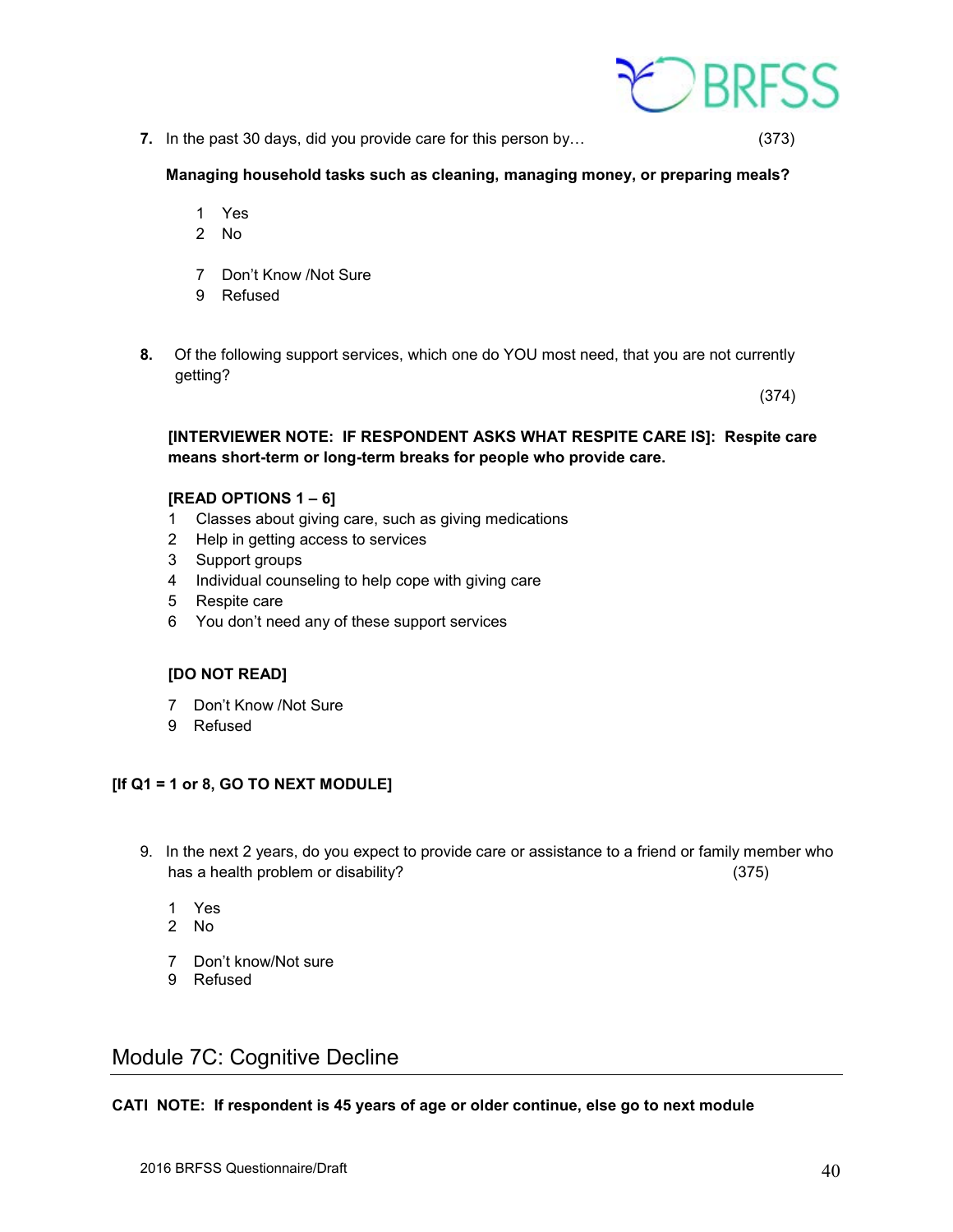

**Introduction:** The next few questions ask about difficulties in thinking or remembering that can make a big difference in everyday activities. This does not refer to occasionally forgetting your keys or the name of someone you recently met, which is normal. This refers to confusion or memory loss that is happening more often or getting worse, such as forgetting how to do things you've always done or forgetting things that you would normally know. We want to know how these difficulties impact you.

- **1.** During the past 12 months, have you experienced confusion or memory loss that is happening more often or is getting worse? (376)
	- 1 Yes 2 No **[Go to next module]** 7 Don't know **[Go to Q2]** 9 Refused **[Go to next module]**
	-
- **2.** During the past 12 months, as a result of confusion or memory loss, how often have you given up day-to-day household activities or chores you used to do, such as cooking, cleaning, taking medications, driving, or paying bills? (377)

## **Please read:**

- 1 Always<br>2 Usually
- **Usually**
- 3 Sometimes
- 4 Rarely<br>5 Never
- **Never**
- 7 Don't know<br>9 Refused
- **Refused**
- **3.** As a result of confusion or memory loss, how often do you need assistance with these day-to-day activities? (378)

## **Please read:**

1 Always<br>2 Usually 2 Usually<br>3 Sometir **Sometimes** 4 Rarely **[Go to Q5] [Go to Q5]** 7 Don't know **[Go to Q5] [Go to Q5]** 

**CATI NOTE: If Q3 = 1, 2, or 3, continue. If Q3 = 4 ,5, 7, or 9 go to Q5.**

**4.** When you need help with these day-to-day activities, how often are you able to get the help that you need? (379)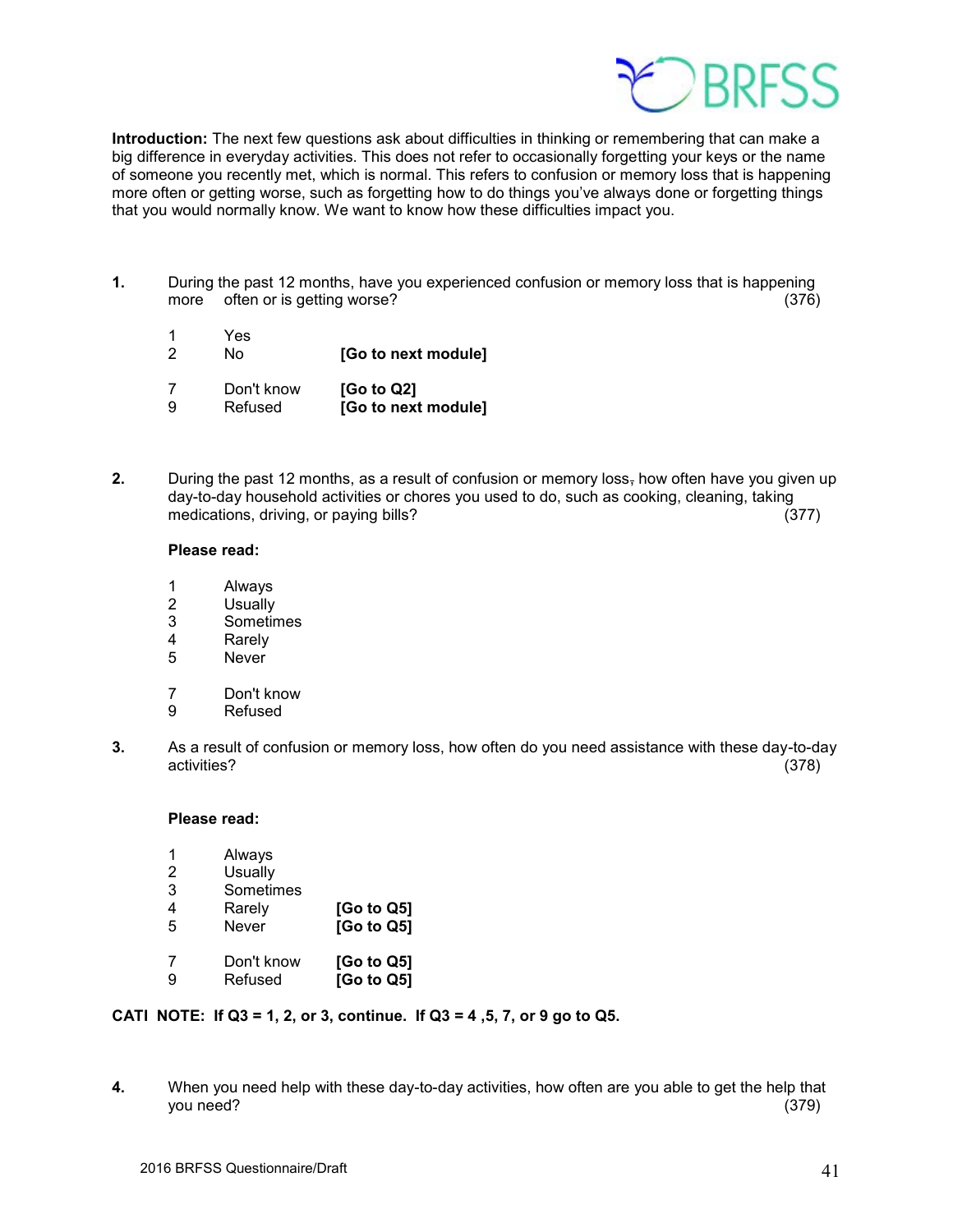

## **Please read:**

- 1 Always
- 2 Usually
- 3 Sometimes
- 4 Rarely
- 5 Never
- 7 Don't know
- 9 Refused
- **5.** During the past 12 months, how often has confusion or memory loss interfered with your ability to work, volunteer, or engage in social activities outside the home? (380)

## **Please read:**

- 1 Always
- 2 Usually<br>3 Sometir
- 3 Sometimes
- 4 Rarely<br>5 Never
- **Never**
- 7 Don't know
- 9 Refused
- **6.** Have you or anyone else discussed your confusion or memory loss with a health care professional? (381)

- 1 Yes<br>2 No
- No.
- 7 Don't know<br>9 Refused
- **Refused**

# <span id="page-41-0"></span>Module 8ABC: Sugar Sweetened Beverages

Now I would like to ask you some questions about sugary beverages.

- **1**. During the past 30 days, how often did you drink regular soda or pop that contains sugar? Do not include diet soda or diet pop.
- Please read: You can answer times per day, week, or month; for example, twice a day, once a week, and so forth.
	- $1_{--}$  Times per day<br>2 Times per weel
	-
	- $2<sub>-</sub>$  Times per week<br>3 Times per month Times per month

## **Do not read:**

8 8 8 None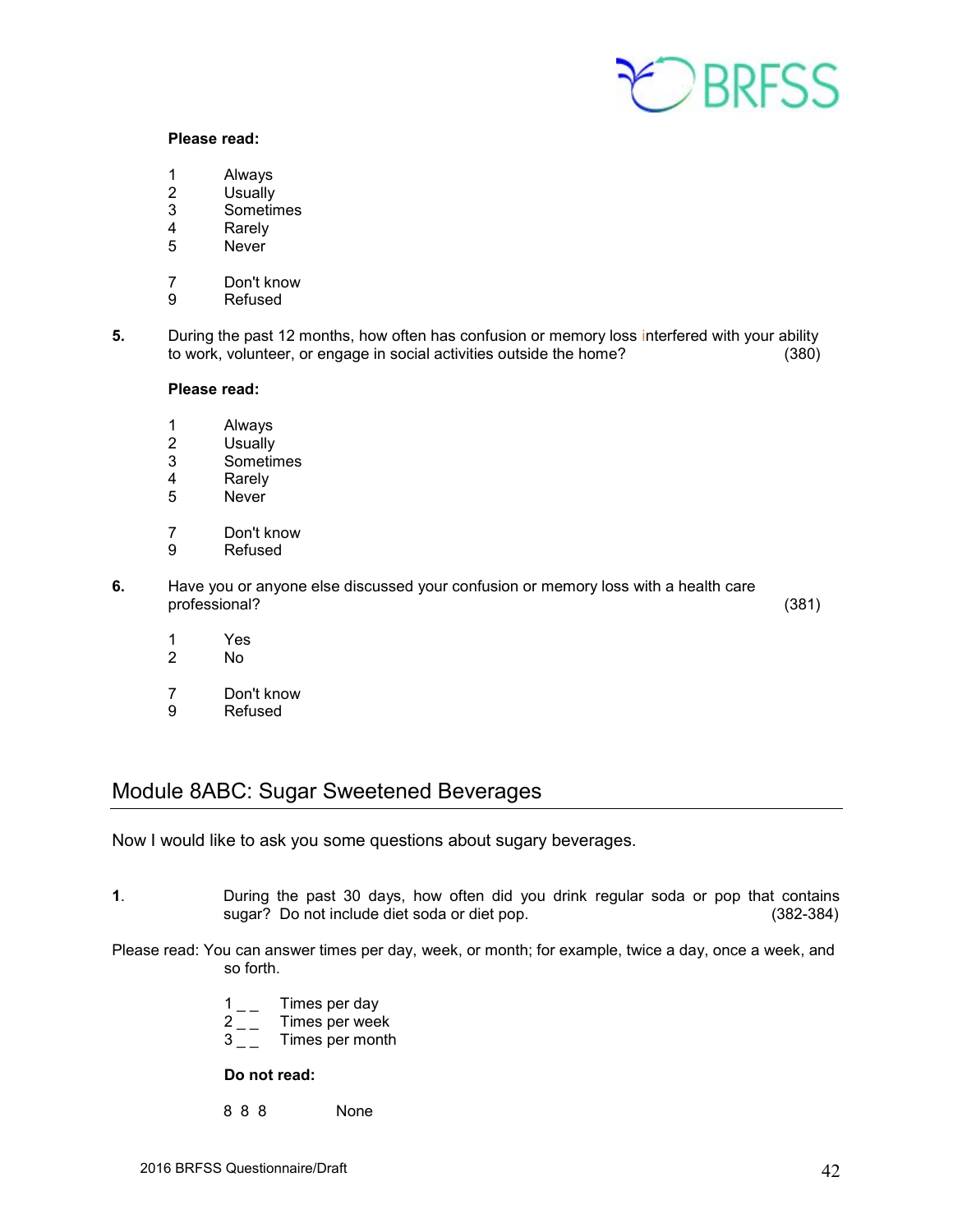

7 7 7 Don't know / Not sure<br>9 9 9 Refused **Refused** 

2. During the past 30 days, how often did you drink sugar-sweetened fruit drinks (such as Kool-Aid and lemonade), sweet tea, and sports or energy drinks (such as Gatorade and Red Bull)? Do not include 100% fruit juice, diet drinks, or artificially sweetened drinks.

*Please read: You can answer times per day, week, or month: for example, twice a day, once a week, and so forth.* (385-387)

- Times per day
- 2<sub>\_\_</sub> Times per week
- Times per month

# **Do not read:**

- 8 8 8 None
- 7 7 7 Don't know / Not sure
- 9 9 9 Refused

# <span id="page-42-0"></span>Module 20ABC: Industry and Occupation

# **If Core Q8.15 = 1 or 4 (Employed for wages or out of work for less than 1 year) or 2 (Selfemployed), continue else go to next module.**

Now I am going to ask you about your work.

# **If Core Q8.15 = 1 (Employed for wages) or 2 (Self-employed) ask,**

**1**. What kind of work do you do? For example, registered nurse, janitor, cashier, auto mechanic.

# **INTERVIEWER NOTE: If respondent is unclear, ask "What is your job title?"**

**INTERVIEWER NOTE: If respondent has more than one job then ask, "What is your main job?"**

 $[Record answer]$   $(450-549)$ 99 Refused

## **Or**

# **If Core Q8.15 = 4 (Out of work for less than 1 year) ask,**

What kind of work did you do? For example, registered nurse, janitor, cashier, auto mechanic.

**INTERVIEWER NOTE: If respondent is unclear, ask "What was your job title?"**

**INTERVIEWER NOTE: If respondent has more than one job then ask, "What was your main job?"**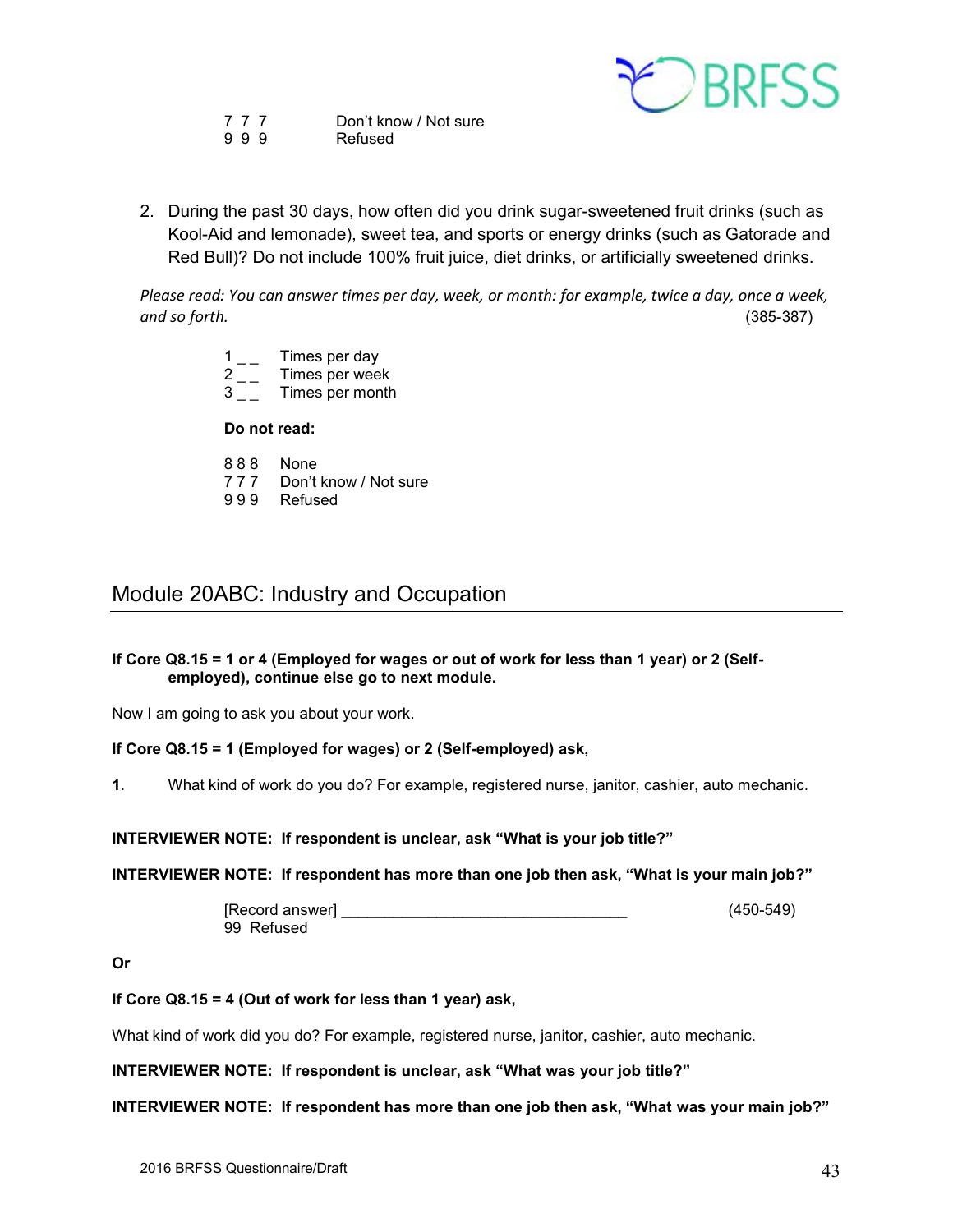

| [Record answer] |  |
|-----------------|--|
| 99 Refused      |  |

# **If Core Q8.15 = 1 (Employed for wages) or 2 (Self-employed) ask,**

**2.** What kind of business or industry do you work in? For example, hospital, elementary school, clothing manufacturing, restaurant.

> $[Record answer]$  (550-649) 99 Refused

**Or**

## **If Core Q8.15 = 4 (Out of work for less than 1 year) ask,**

What kind of business or industry did you work in? For example, hospital, elementary school, clothing manufacturing, restaurant.

> [Record answer] \_\_\_\_\_\_\_\_\_\_\_\_\_\_\_\_\_\_\_\_\_\_\_\_\_\_\_\_\_\_\_\_\_ 99 Refused

# <span id="page-43-0"></span>Module 21ABC: Sexual Orientation and Gender Identity

**The next two questions are about sexual orientation and gender identity.**

**INTERVIEWER NOTE: We ask this question in order to better understand the health and health care needs of people with different sexual orientations.**

**INTERVIEWER NOTE: Please say the number before the text response. Respondent can answer with either the number or the text/word.** 

**1.** Do you consider yourself to be:

(650)

## **Please read:**

- 1 Straight
- 2 Lesbian or gay
- 3 Bisexual

#### **Do not read:**

- 4 Other<br>7 Don't k
- 7 Don't know/Not sure<br>9 Refused
- **Refused**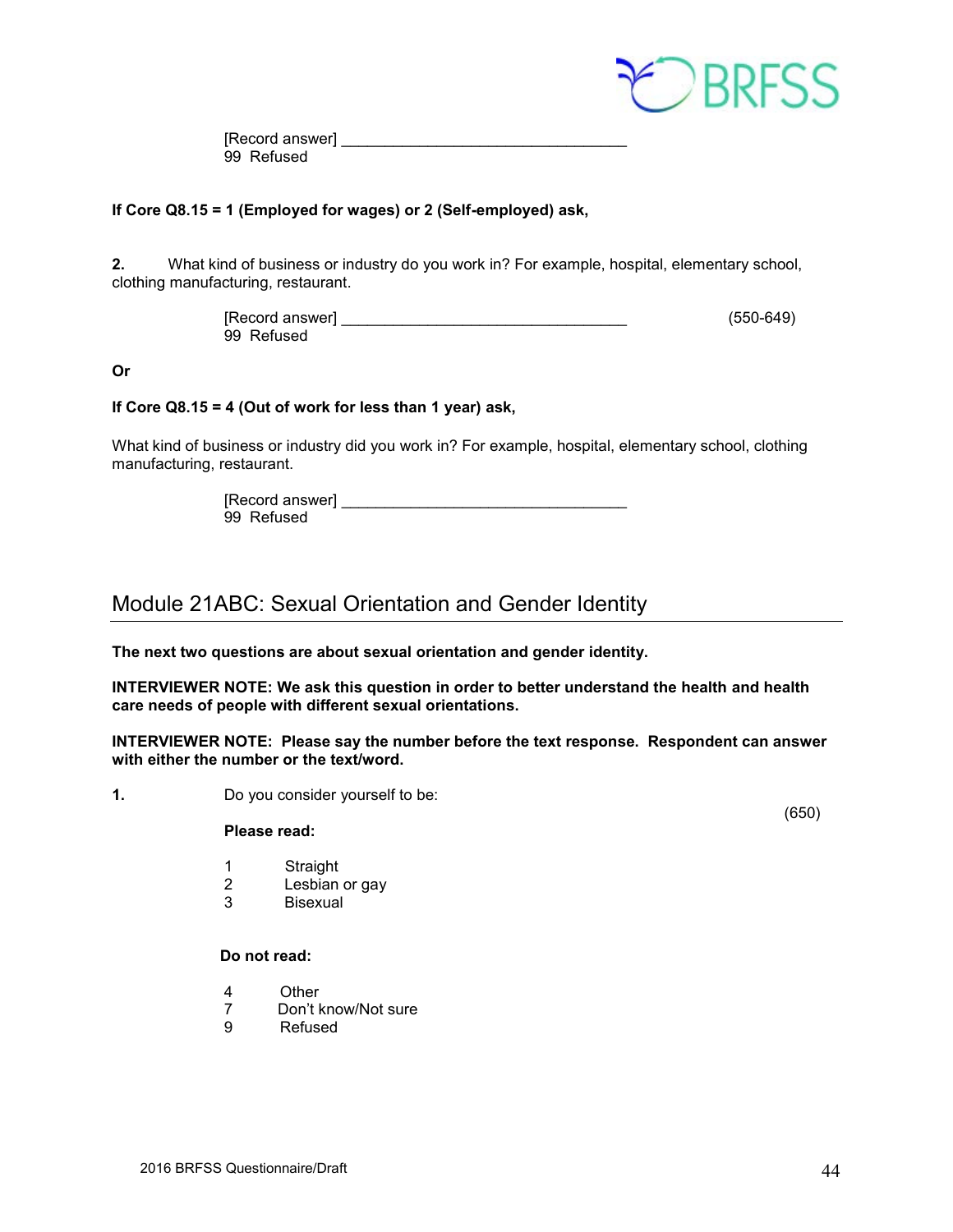

## **2.** Do you consider yourself to be transgender? (651)

If yes, ask "Do you consider yourself to be **1.** male-to-female, **2**. female-to-male, or **3.** gender nonconforming?

## **INTERVIEWER NOTE: Please say the number before the "yes" text response. Respondent can answer with either the number or the text/word.**

- 1 Yes, Transgender, male-to-female<br>2 Yes. Transgender, female to male
- 2 Yes, Transgender, female to male<br>3 Yes, Transgender, gender noncont
- Yes, Transgender, gender nonconforming
- 4 No
- 7 Don't know/not sure
- 9 Refused

## **INTERVIEWER NOTE: If asked about definition of transgender:**

Some people describe themselves as transgender when they experience a different gender identity from their sex at birth. For example, a person born into a male body, but who feels female or lives as a woman would be transgender. Some transgender people change their physical appearance so that it matches their internal gender identity. Some transgender people take hormones and some have surgery. A transgender person may be of any sexual orientation – straight, gay, lesbian, or bisexual.

## **INTERVIEWER NOTE: If asked about definition of gender non-conforming**:

Some people think of themselves as gender **non-conforming** when they do not identify only as a man or only as a woman.

# <span id="page-44-0"></span>Module 22B: Random Child Selection

#### **CATI NOTE: If Core Q8.16 = 88, or 99 (No children under age 18 in the household, or Refused), go to next module.**

**If Core Q8.16 = 1, Interviewer please read:** "Previously, you indicated there was one child age 17 or younger in your household. I would like to ask you some questions about that child." **[Go to Q1]**

**If Core Q8.16 is >1 and Core Q8.16 does not equal 88 or 99, Interviewer please read:** "Previously, you indicated there were **[number]** children age 17 or younger in your household. Think about those **[number]** children in order of their birth, from oldest to youngest. The oldest child is the first child and the youngest child is the last. Please include children with the same birth date, including twins, in the order of their birth."

**CATI INSTRUCTION: RANDOMLY SELECT ONE OF THE CHILDREN. This is the "Xth" child. Please substitute "Xth" child's number in all questions below. INTERVIEWER PLEASE READ:**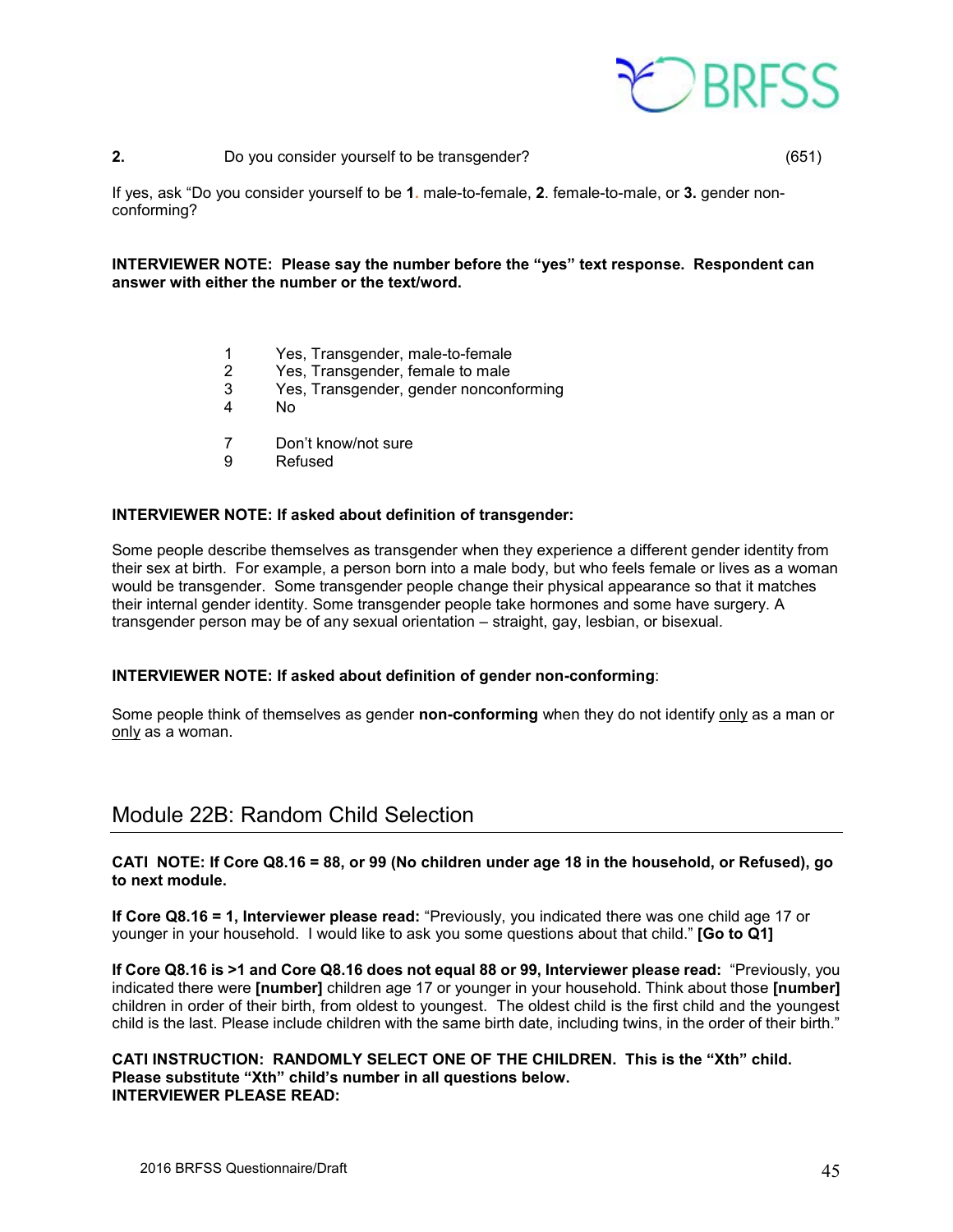

I have some additional questions about one specific child. The child I will be referring to is the "Xth" **[CATI: please fill in correct number]** child in your household. All following questions about children will be about the "Xth" **[CATI: please fill in]** child.

**1.** What is the birth month and year of the "**Xth**" child?

(652-657)

|              | Code month and year   |
|--------------|-----------------------|
| 7 7/ 7 7 7 7 | Don't know / Not sure |
| 99/9999      | Refused               |

**CATI INSTRUCTION: Calculate the child's age in months (CHLDAGE1=0 to 216) and also in years (CHLDAGE2=0 to 17) based on the interview date and the birth month and year using a value of 15 for the birth day. If the selected child is < 12 months old enter the calculated months in CHLDAGE1**  and 0 in CHLDAGE2. If the child is  $\geq$  12 months enter the calculated months in CHLDAGE1 and set **CHLDAGE2=Truncate (CHLDAGE1/12).** 

**2.** Is the child a boy or a girl? (658) 1 Boy<br>2 Girl 2 Girl<br>9 Refu **Refused 3.** Is the child Hispanic, Latino/a, or Spanish origin? (659-662) **If yes, ask: Are they… INTERVIEWER NOTE:** *One or more categories may be selected*

- 1 Mexican, Mexican American, Chicano/a
- Puerto Rican
- 3 Cuban<br>4 Anothe
- 4 Another Hispanic, Latino/a, or Spanish origin

#### **Do not read:**

- 5 No
- 7 Don't know / Not sure<br>9 Refused
- **Refused**

**4.** Which one or more of the following would you say is the race of the child?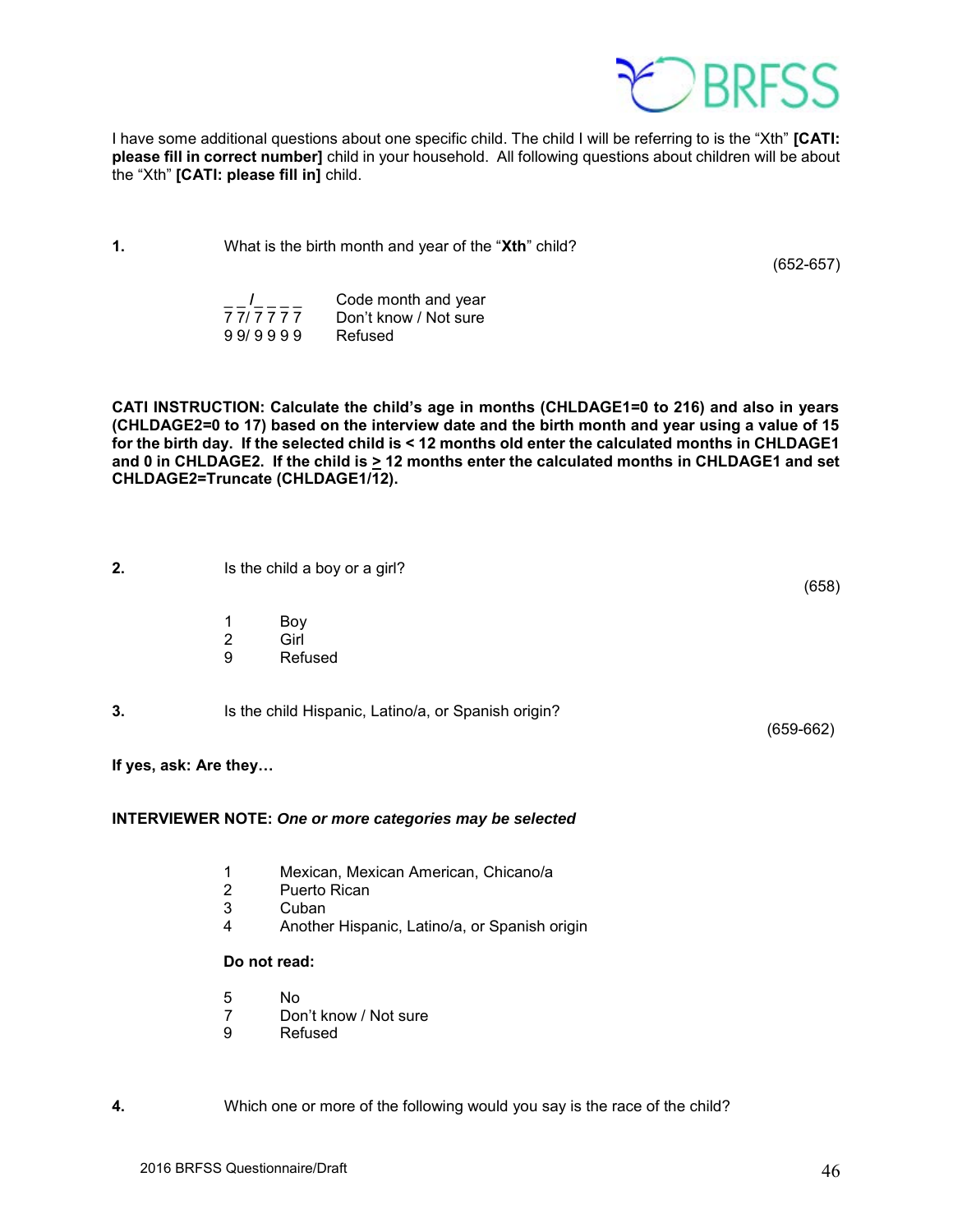

## **(Select all that apply)**

**INTERVIEWER NOTE: If 40 (Asian) or 50 (Pacific Islander) is selected read and code subcategories underneath major heading.**

- **10 White**
- **20 Black or African American**
- **30 American Indian or Alaska Native**
- **40 Asian**
	- 41 Asian Indian<br>42 Chinese
	- 42 Chinese<br>43 Filipino
	- Filipino
	- 44 Japanese<br>45 Korean
	- 45 Korean<br>46 Vietnam
	- 46 Vietnamese<br>47 Other Asian
	- **Other Asian**

# **50 Pacific Islander**

- 51 Native Hawaiian
- 52 Guamanian or Chamorro<br>53 Samoan
- 53 Samoan<br>54 Other Pa
- Other Pacific Islander

## **Do not read:**

- 60 Other<br>88 No.ad
- No additional choices
- 77 Don't know / Not sure
- 99 Refused

# **CATI NOTE: If more than one response to Q4 continue, else go to Q6**

**5.** Which one of these groups would you say best represents the child's race?

(693-694)

## **INTERVIEWER NOTE: If 40 (Asian) or 50 (Pacific Islander) is selected read and code subcategories underneath major heading.**

- **10 White**
- **20 Black or African American**
- **30 American Indian or Alaska Native**
- **40 Asian**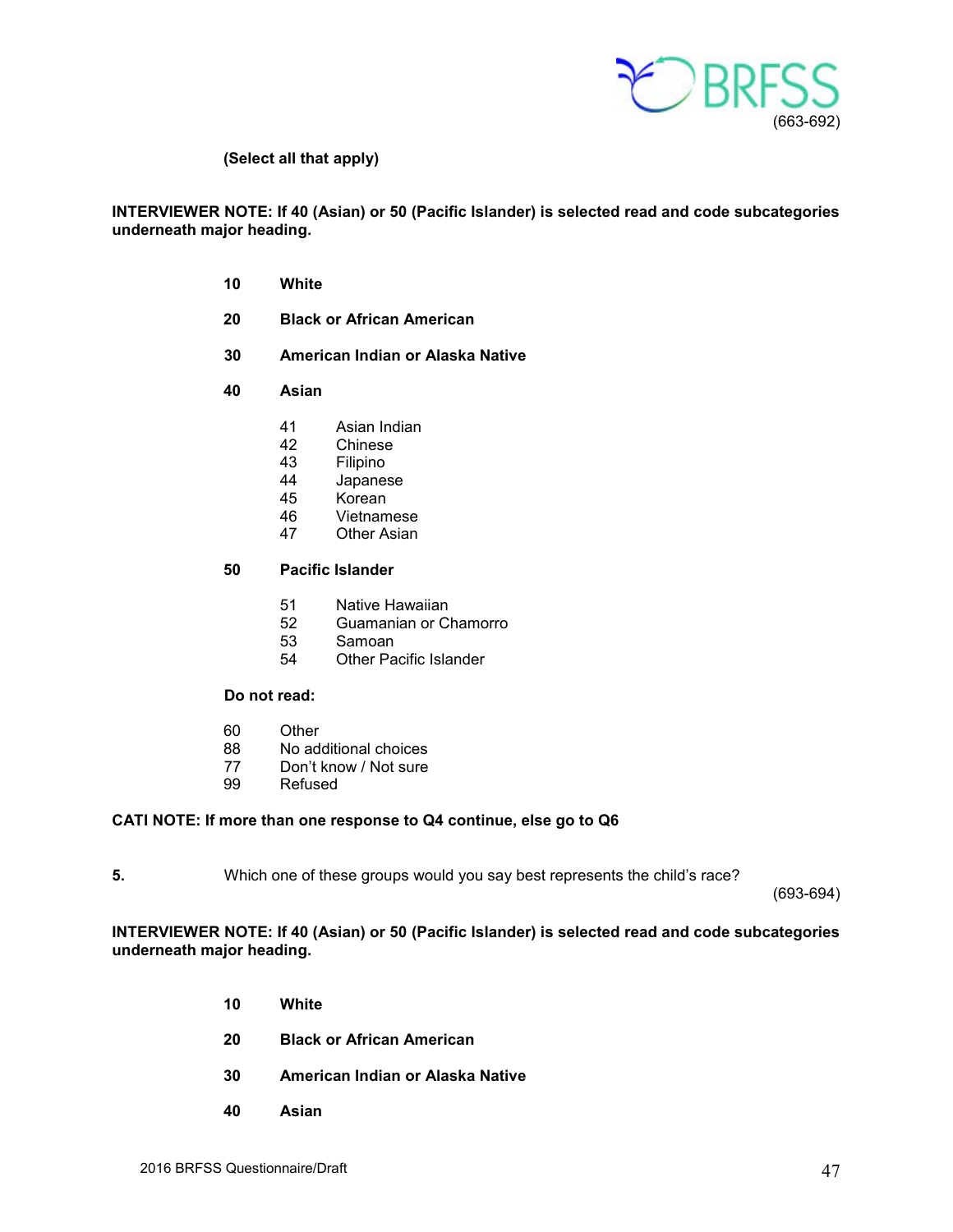

- 41 Asian Indian
- 42 Chinese<br>43 Filipino
- **Filipino**
- 44 Japanese
- 45 Korean
- 46 Vietnamese
- 47 Other Asian

# **50 Pacific Islander**

- 51 Native Hawaiian<br>52 Guamanian or Cl
- 52 Guamanian or Chamorro
- 53 Samoan<br>54 Other Pa
- Other Pacific Islander

#### **Do not read:**

- 60 Other
- 77 Don't know / Not sure<br>99 Refused
- Refused

**6.** How are you related to the child?

(695)

# **Please read:**

- 1 Parent (include biologic, step, or adoptive parent)<br>2 Grandparent
- 2 Grandparent<br>3 Foster parent
- 3 Foster parent or guardian<br>4 Sibling (include biologic, s
- 4 Sibling (include biologic, step, and adoptive sibling)<br>5 Other relative
- Other relative
- 6 Not related in any way

## **Do not read:**

- 7 Don't know / Not sure<br>9 Refused
- **Refused**

# <span id="page-47-0"></span>Module 23B: Childhood Asthma Prevalence

## **CATI NOTE: If response to Core Q8.16 = 88 (None) or 99 (Refused), go to next module.**

The next two questions are about the "Xth" **[CATI: please fill in correct number]** child.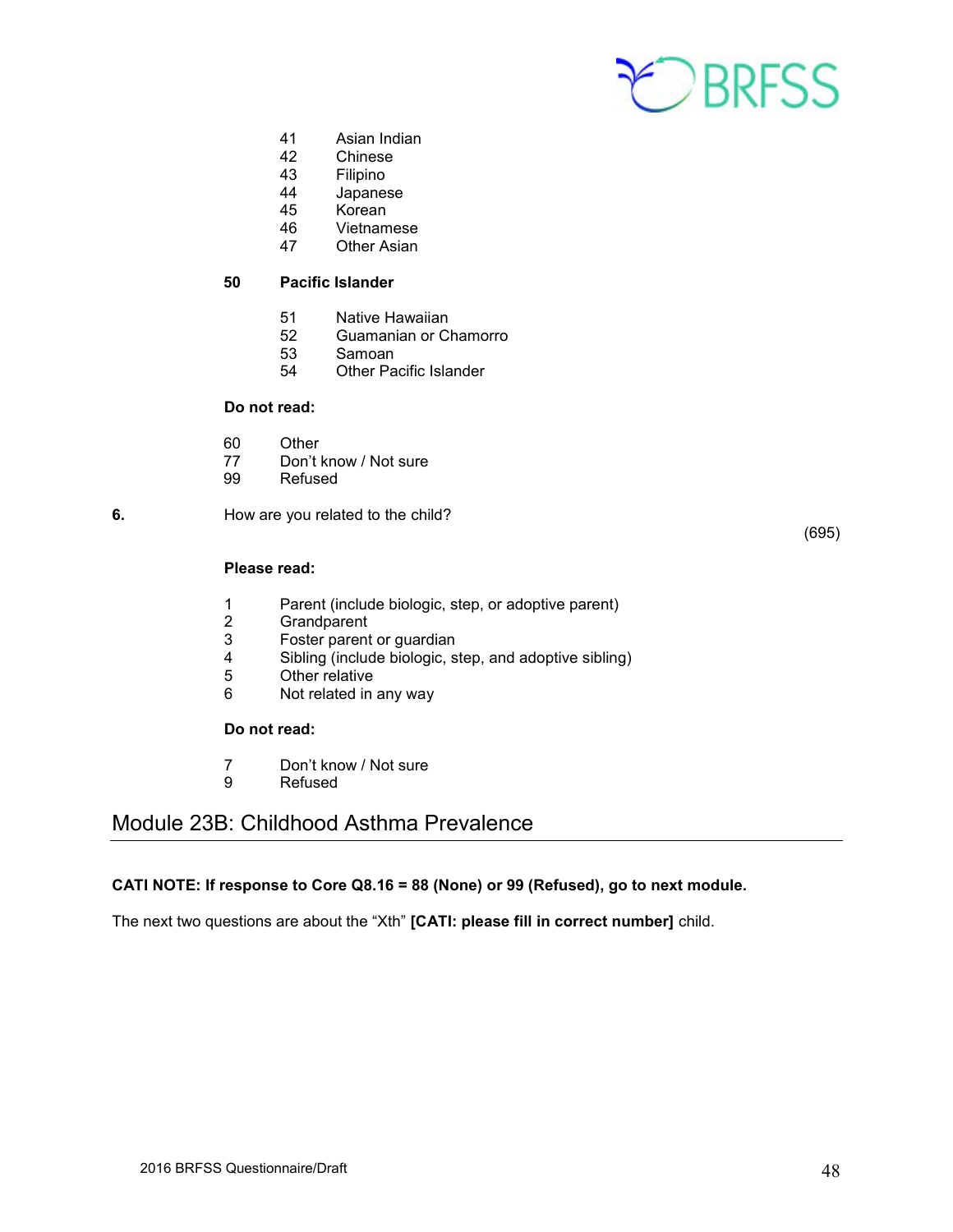

**1.** Has a doctor, nurse or other health professional EVER said that the child has asthma? (696)

|    | Yes                   |                     |
|----|-----------------------|---------------------|
| -2 | No.                   | [Go to next module] |
|    | Don't know / Not sure | [Go to next module] |
| ୍ର | Refused               | [Go to next module] |

# **2.** Does the child still have asthma?

- 1 Yes
- 2 No<br>7 Dor
- 7 Don't know / Not sure<br>9 Refused
- **Refused**

# <span id="page-48-0"></span>Module 25ABC: Disability

- **1.** Are you limited in any way in any activities because of physical, mental, or emotional problems?
	- 1 Yes<br>2 No
	- 2 No<br>7 Dor
	- 7 Don't know / Not Sure<br>9 Refused
	- **Refused**
- **2.** Do you now have any health problem that requires you to use special equipment, such as a cane, a wheelchair, a special bed, or a special telephone? (701)

**NOTE: Include occasional use or use in certain circumstances.**

- 1 Yes
- No.
- 7 Don't know / Not Sure<br>9 Refused
- **Refused**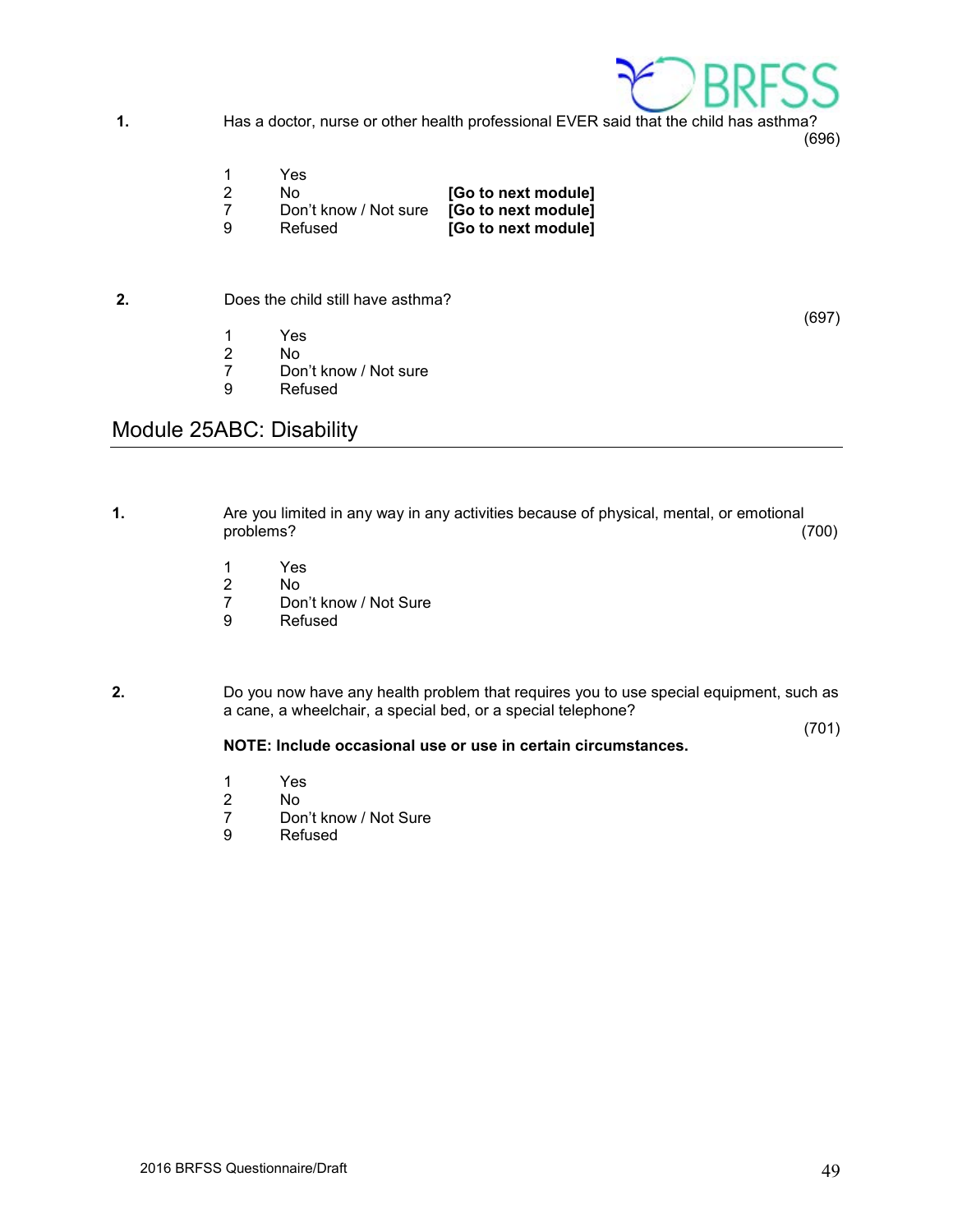

# **Asthma Call-Back Permission Script**

We would like to call you again within the next 2 weeks to talk in more detail about (your/your child's) experiences with asthma. The information will be used to help develop and improve the asthma programs in <**STATE**>. The information you gave us today and any you give us in the future will be kept confidential. If you agree to this, we will keep your first name or initials and phone number on file, separate from the answers collected today. Even if you agree now, you or others may refuse to participate in the future. Would it be okay if we called you back to ask additional asthma-related questions at a later time?

(702)

1 Yes N<sub>o</sub>

Can I please have either (your/your child's) first name or initials, so we will know who to ask for when we call back?

Enter first name or initials.

# **Asthma Call-Back Selection**

Which person in the household was selected as the focus of the asthma call-back? (703)

1 Adult 2 Child

# <span id="page-49-0"></span>**NY State-Added Modules**

# <span id="page-49-1"></span>NY State-Added Module 1B: Asthma Call-Back

## **If response to Core Q6.4=1 (Adult lifetime=yes) or M21Q01=1 (childhood lifetime=yes) then continue. Otherwise, skip to next module.**

**1.** "We would like to call you again within the next 2 weeks to talk in more detail about (your/your child's) experiences with asthma. The information will be used to help develop and improve the asthma programs in New York. The information you gave us today and any you give us in the future will be kept confidential. If you agree to this, we will keep your first name, initials or nickname and phone number on file, separate from the answers collected today. Even if you agree now, you may refuse to participate in the future. Would it be okay if we called you back to ask additional asthma-related questions at a later time?" (901)

$$
1 \t\t\t Yes
$$

2 No **[Go to next Module]**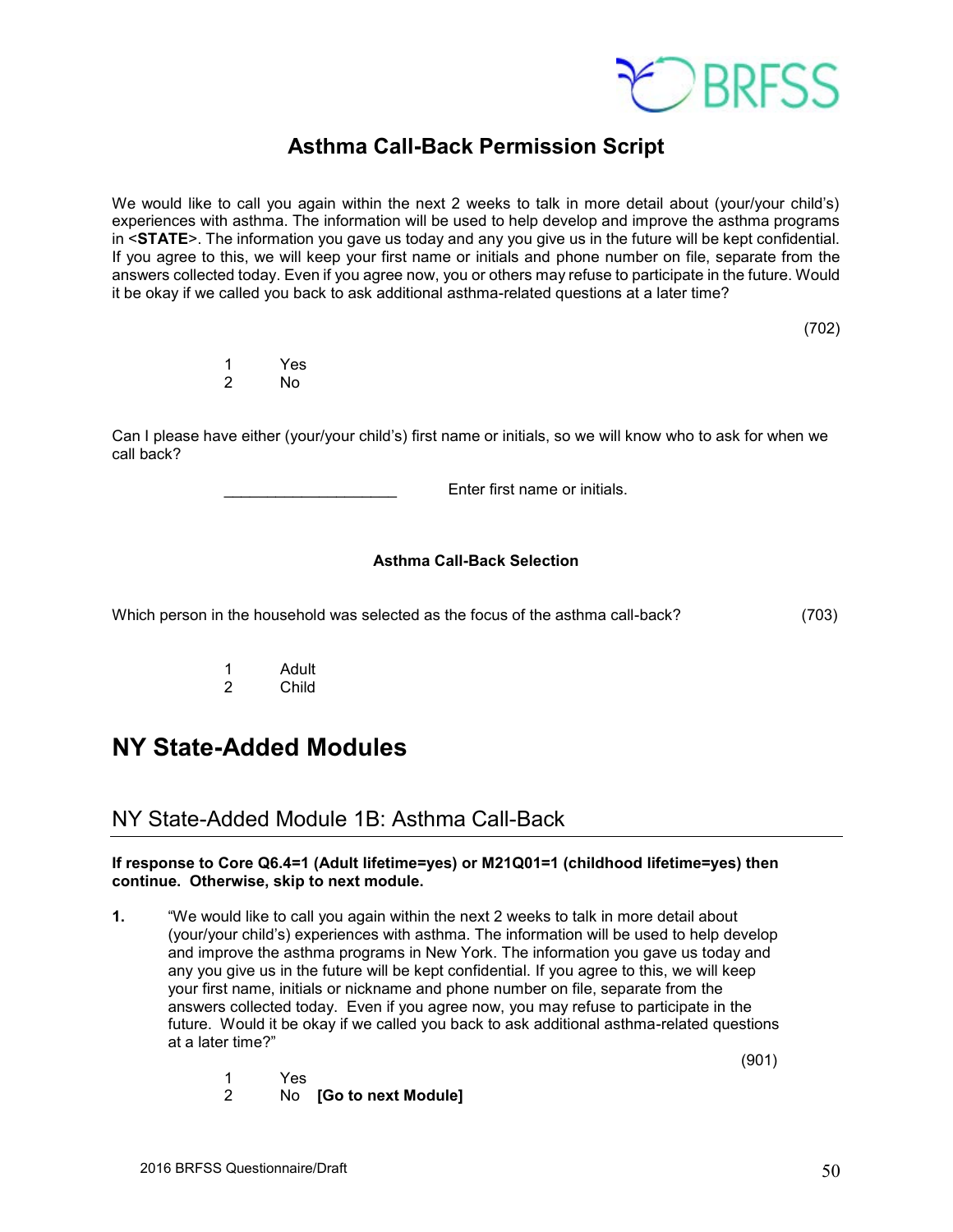

# **If Q01 = 1:**<br>**2.** Ca

**2.** Can I please have your first name, initials or nickname so we will know who to ask for when we call back?

Enter name/initials/nickname (CATI only)

- 7 Don't know/Not sure<br>9 Refused
- **Refused**

Which person in the household was selected as the focus of the asthma call-back? (902)

- 1 Adult<br>2 Child
	- **Child**

# **If Q01 = 1 and child selected:**

**3.** Can I please have the child's first name, initials or nickname so we will know which child to ask about when we call back?

Enter name/initials/nickname (CATI only)

- 7 Don't know/Not sure
- 9 Refused
- **4.** Are you the parent or guardian in the household who knows the most about (child)'s asthma?
	- 1 Yes **[Go to Q06]**
	- 2 No<br>7 Dor
	- Don't know/Not sure
	- 9 Refused
- **5.** You said someone else was more knowledgeable about the child's asthma. Can I please have this adult's first name, initials or nickname so we will know who to ask for when we call back regarding your child.

Enter name/initials/nickname (CATI only)

7 Don't know/Not sure

9 Refused

IF Q04 = 1:

**6.** What is a good time to call you back? For example, evenings, days or weekends?

IF Q04 = 2:

**6.** What is a good time to call back and speak with (OthName)? For example, evenings, days or weekends?

(903)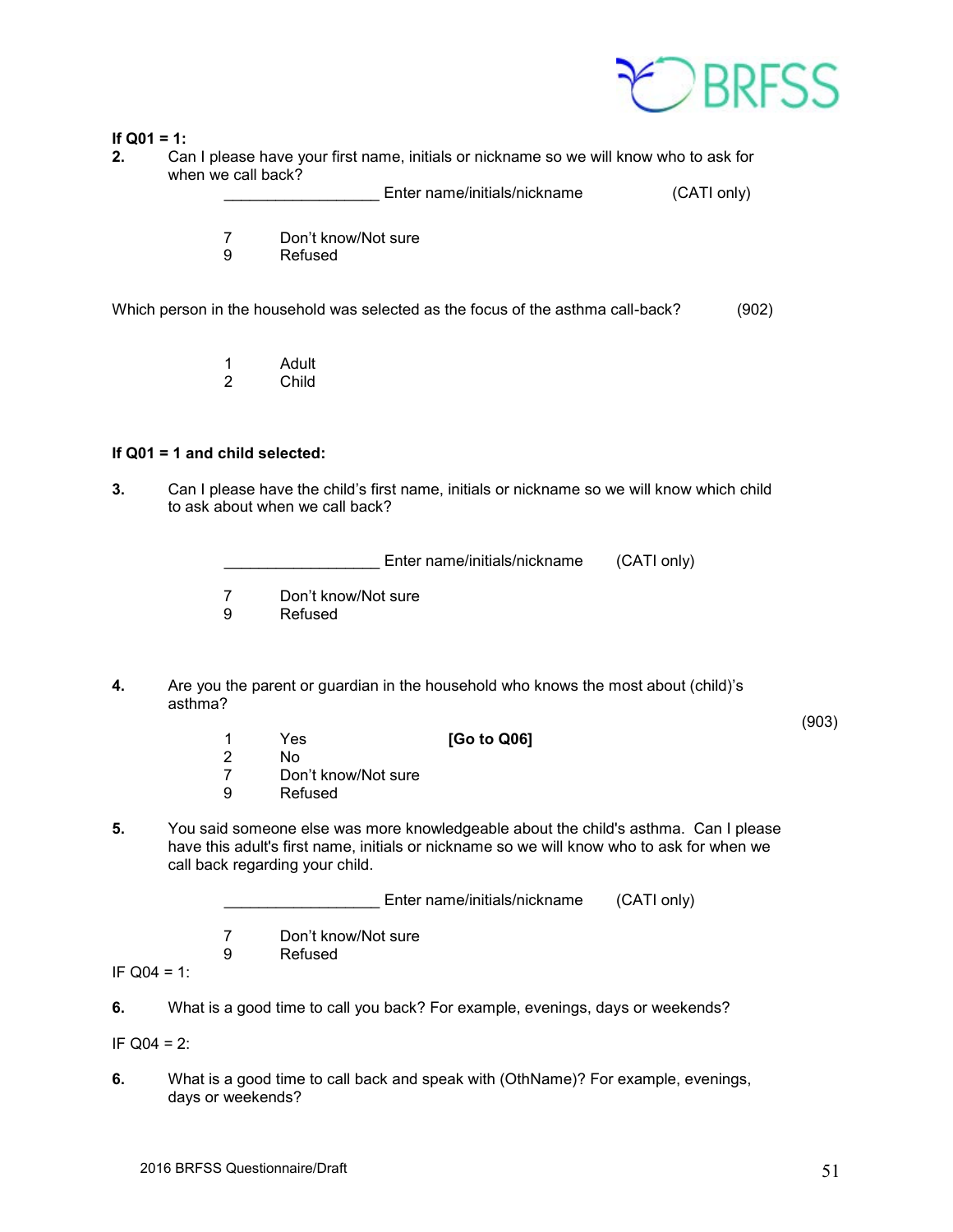

Time (CATI only)

- 7 Don't know/Not sure<br>9 Refused
- **Refused**

# <span id="page-51-0"></span>NY State-Added Module 2ABC: Health Care Access (type)

## **If response to Core Q3.1=1 (has health care coverage=yes) then continue. Otherwise, skip to next module.**

**1.** Do you have Medicare?

(904)

- 1 Yes
- 2 No<br>7 Dor
- 7 Don't know/Not sure<br>9 Refused
- **Refused**

# **Note: Medicare is a coverage plan for people age 65 or over and for certain disabled people.**

## **2.** What is the primary source of your health care coverage? Is it… (905-906)

## **Please Read**

# 01 A plan purchased through an employer or union **(includes plans purchased through another person's employer)**<br>02 A plan that you or another famil

- A plan that you or another family member buys on your own
- 03 Medicare
- 04 Medicaid or other state program<br>05 TRICARE (formerly CHAMPUS)
- TRICARE (formerly CHAMPUS), VA, or Military
- 06 Alaska Native, Indian Health Service, Tribal Health Services Or
- 07 Some other source<br>08 None (no coverage)
- None (no coverage)

## **Do not read:**

- 77 Don't know/Not sure<br>99 Refused
	- Refused

# <span id="page-51-1"></span>NY State-Added Module 3ABC: Social Context

Now, I am going to ask you about several factors that can affect a person's health.

# **If Core Q8.8 = 1 or 2 (own or rent) continue, else go to Q2.**

**1.** How often in the past 12 months would you say you were worried or stressed about having enough money to pay your rent/mortgage? Would you say --- (907)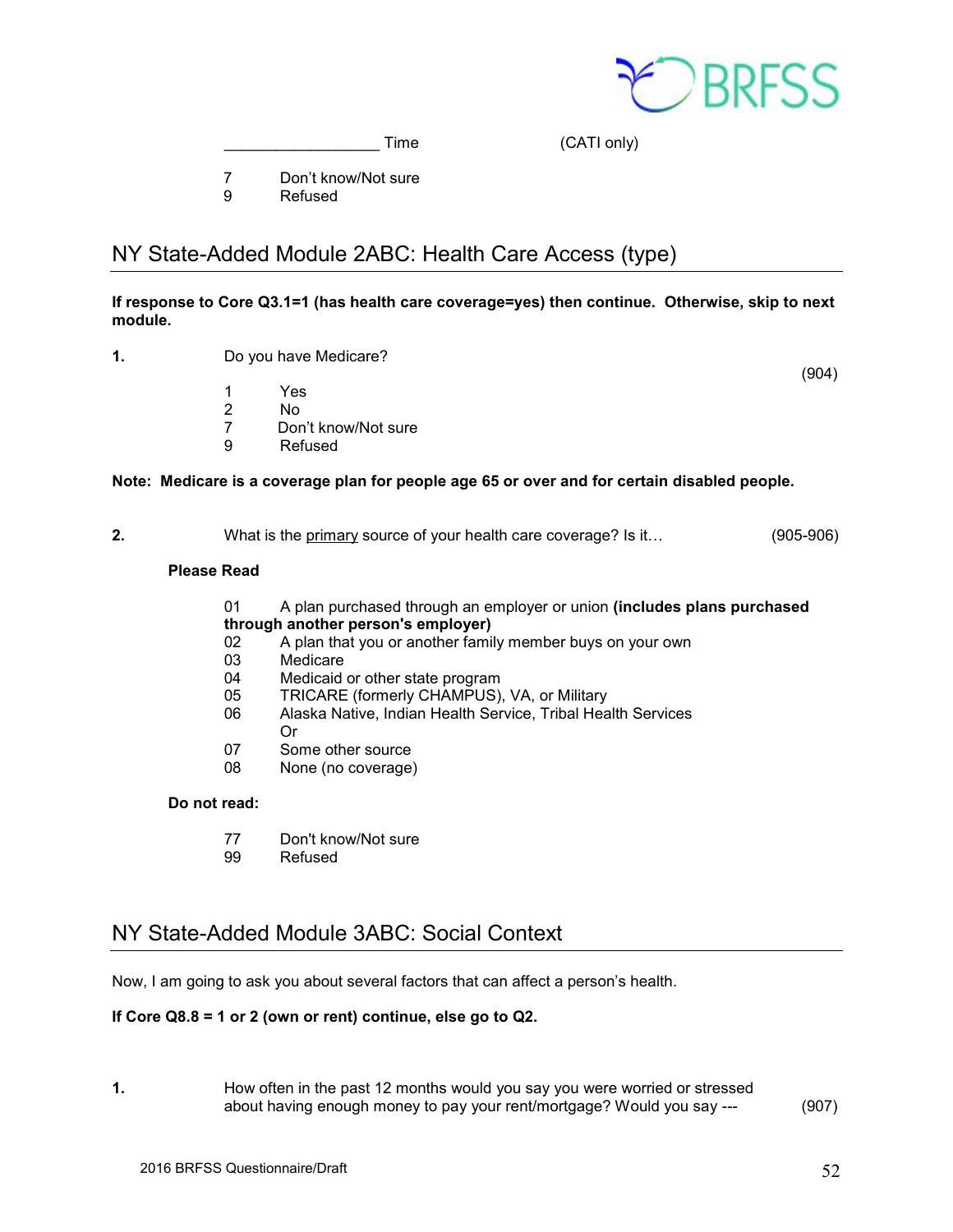

#### **Please read:**

- 1 Always
- 2 Usually
- 3 Sometimes
- **Rarely**
- 5 Never

# **Do not read:**

- 8 Not applicable<br>7 Don't know/No
- Don't know/Not sure
- 9 Refused

**2.** How often in the past 12 months would you say you were worried or stressed about having enough money to buy nutritious meals? Would you say --- (908)

# **Please read:**

- 1 Always<br>2 Usually
- 2 Usually<br>3 Sometin
- **Sometimes**
- 4 Rarely<br>5 Never
- **Never**

#### **Do not read:**

- 8 Not applicable<br>7 Don't know/No
- 7 Don't know/Not sure<br>9 Refused
- **Refused**

# <span id="page-52-0"></span>NY State-Added Module 4ABC: Hypertension Awareness

**1.** Have you EVER been told by a doctor, nurse, or other health professional that you have high blood pressure?

(909)

**Read only if necessary:** By "other health professional" we mean a nurse practitioner, a physician's assistant, or some other licensed health professional.

# **If "Yes" and respondent is female, ask: "Was this only when you were pregnant?"**

|   | Yes                                        |                      |
|---|--------------------------------------------|----------------------|
| 2 | Yes, but female told only during pregnancy | [Go to next section] |
| 3 | No                                         | [Go to next section] |
|   | Told borderline high or pre-hypertensive   | [Go to next section] |
|   | Don't know/Not sure                        | [Go to next section] |
|   | Refused                                    | [Go to next section] |
|   |                                            |                      |

## **2.** Are you currently taking medicine for your high blood pressure?

(910)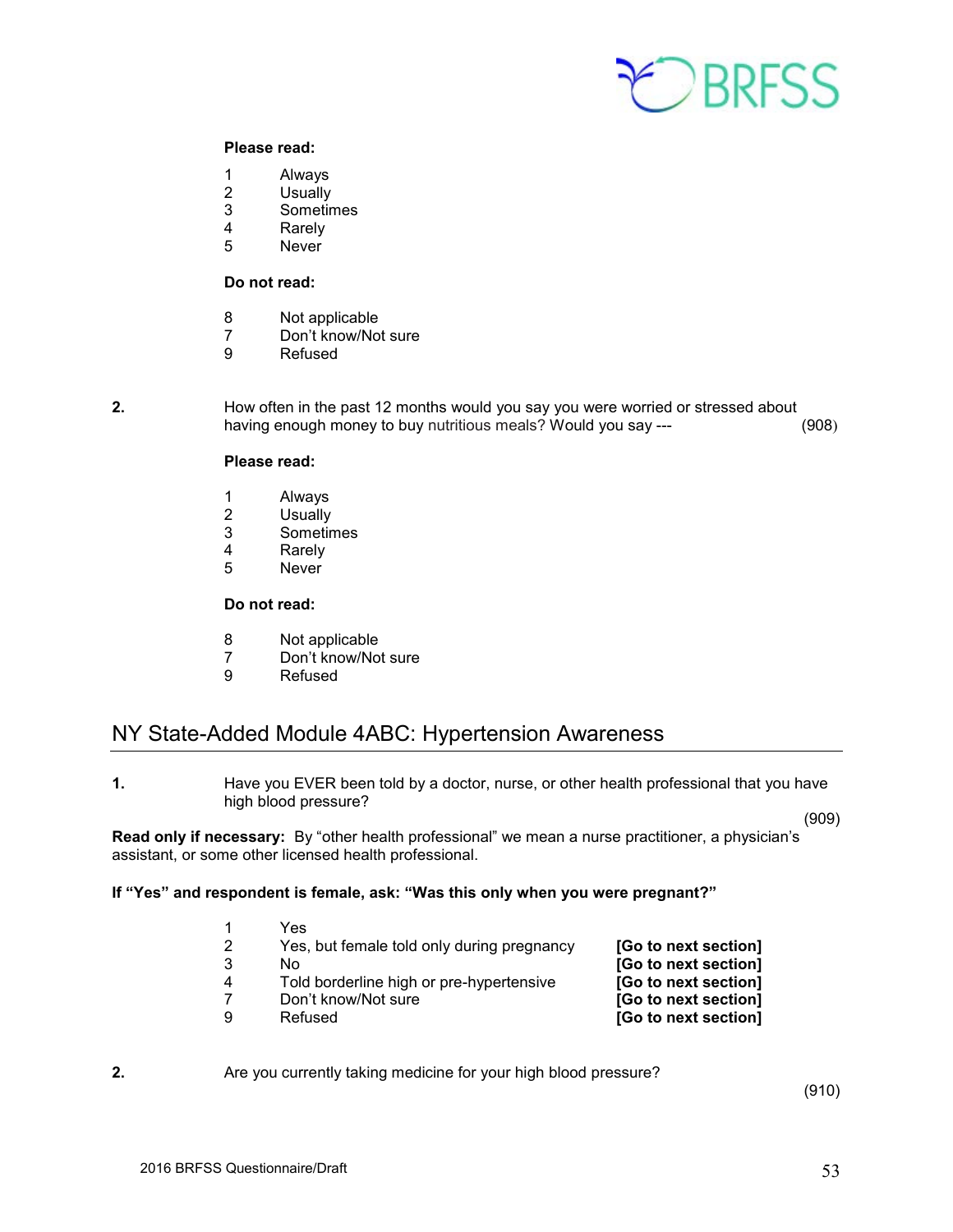

(911)

- 1 Yes
- 2 No<br>7 Dor
- 7 Don't know/Not sure<br>9 Refused
- **Refused**

# <span id="page-53-0"></span>NY State-Added Module 5C: Falls

#### **1.** In the past 12 months, have you done things to reduce your chance of falling?

1 Yes

- 
- 2 No<br>7 Don't ki 7 Don't know / Not sure<br>9 Refused
- **Refused**
- **2.** In the past 12 months, have you done anything to help an older person reduce his/her chance of falling? (912)
	- 1 Yes
	-
	- 2 No<br>7 Dor Don't know / Not sure
	- 9 Refused

# <span id="page-53-1"></span>NY State-Added Module 6ABC: Walking/Biking

- **1.** In a typical month, do you walk to get from one place to another? (913) 1 Yes 2 No 7 Don't know/Not sure<br>9 Refused **Refused 2.** In a typical month, do you ride a bike to get from one place to another place? (914)
	- 1 Yes
	- 2 No<br>7 Dor Don't know/Not sure
	- 9 Refused

# <span id="page-53-2"></span>NY State-Added Module 7ABC: Participation in Chronic Disease Self-Management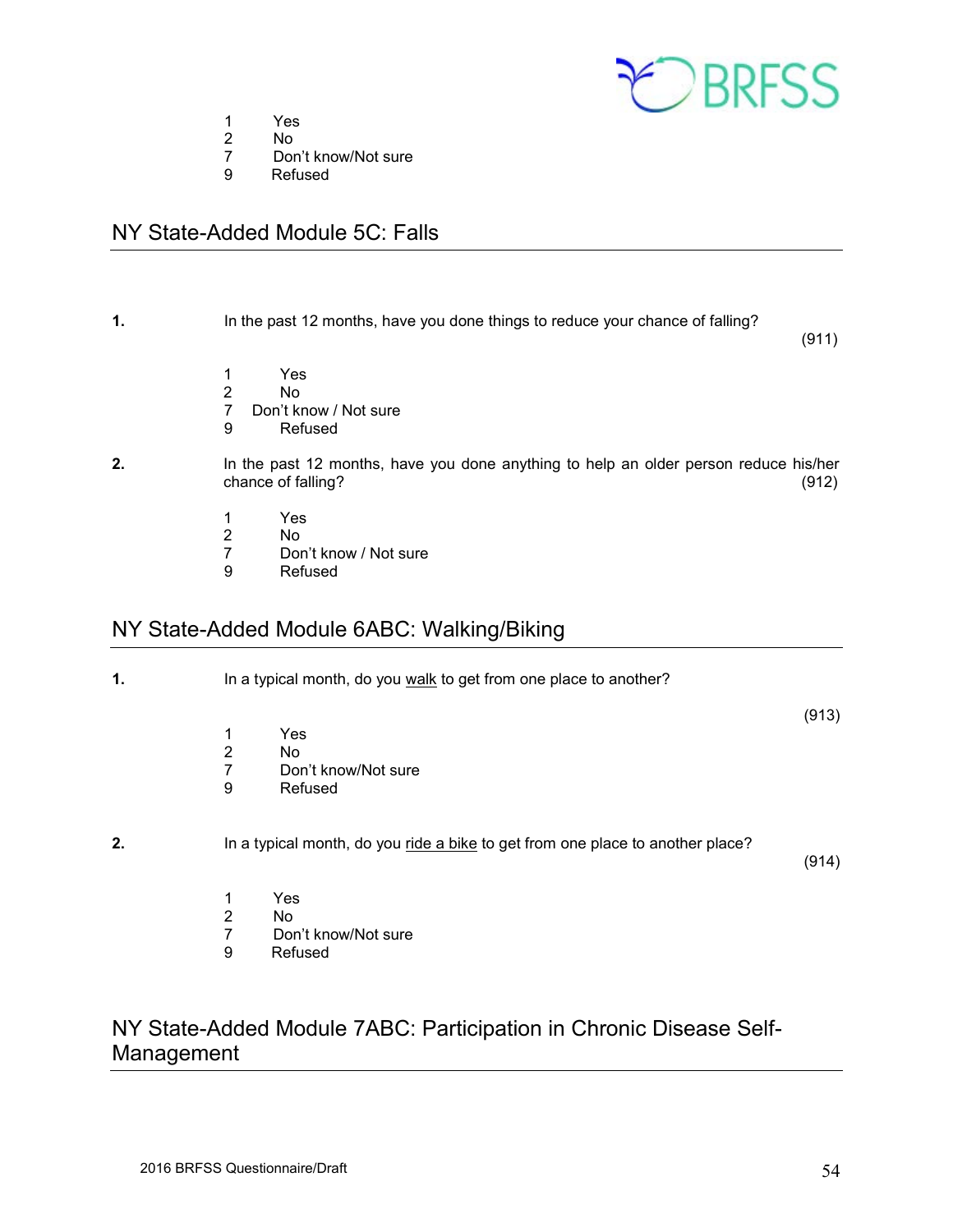

**CATI NOTE: If Core Q6.1 or Q 6.2 or Q6.3 or Q6.4 or Q6.7 or Q6.8 or Q6.9 or Q6.11 or Q6.12 = 1 (Yes), continue. Otherwise, go to next module.**

**CATI note: To be asked of respondents who answered "yes" to any of the core/rotating core questions that ask if the respondent has been diagnosed with a chronic illness; otherwise skip to next section.** 

o Diabetes o Heart Attack o Angina/Coronary Heart Disease o Stroke o Asthma o Arthritis o Cancer (other than skin cancer) o Chronic Obstructive Pulmonary Disease (COPD) o Chronic Kidney Disease

The next question is about chronic illnesses, these are illnesses that last for more than 3 months, for example, asthma, diabetes, arthritis and heart disease.

1. You said that a medical professional has told you that you have or have had **[CATI NOTE: fill in illnesses from previous questions – heart attack, diabetes, asthma, stroke…].** During the last 12 months, have you taken a course or class to teach you about how to manage problems related to (this/these) chronic illness (es)?" (915)

*Interviewer notes: A* course or class is defined as *6 weeks or more (in person or online)*

- *1 Yes*
- *2 No*
- *7 Don't know/not sure*
- *9 Refused*

# <span id="page-54-0"></span>NY State-Added Module 8ABC: Family Planning

## **If respondent is female and 45 years of age or older, or male, go to next module.**

The next question is about discussions that occurred as part of a routine health care visit. **DO NOT** include visits while pregnant, also called prenatal care visits.

**1.** Has a doctor, nurse, or other health care worker ever talked with you about ways to prepare for a healthy pregnancy and baby?

(916)

- 1 Yes
- 2 No
- 7 Don't know / Not sure
- 9 Refused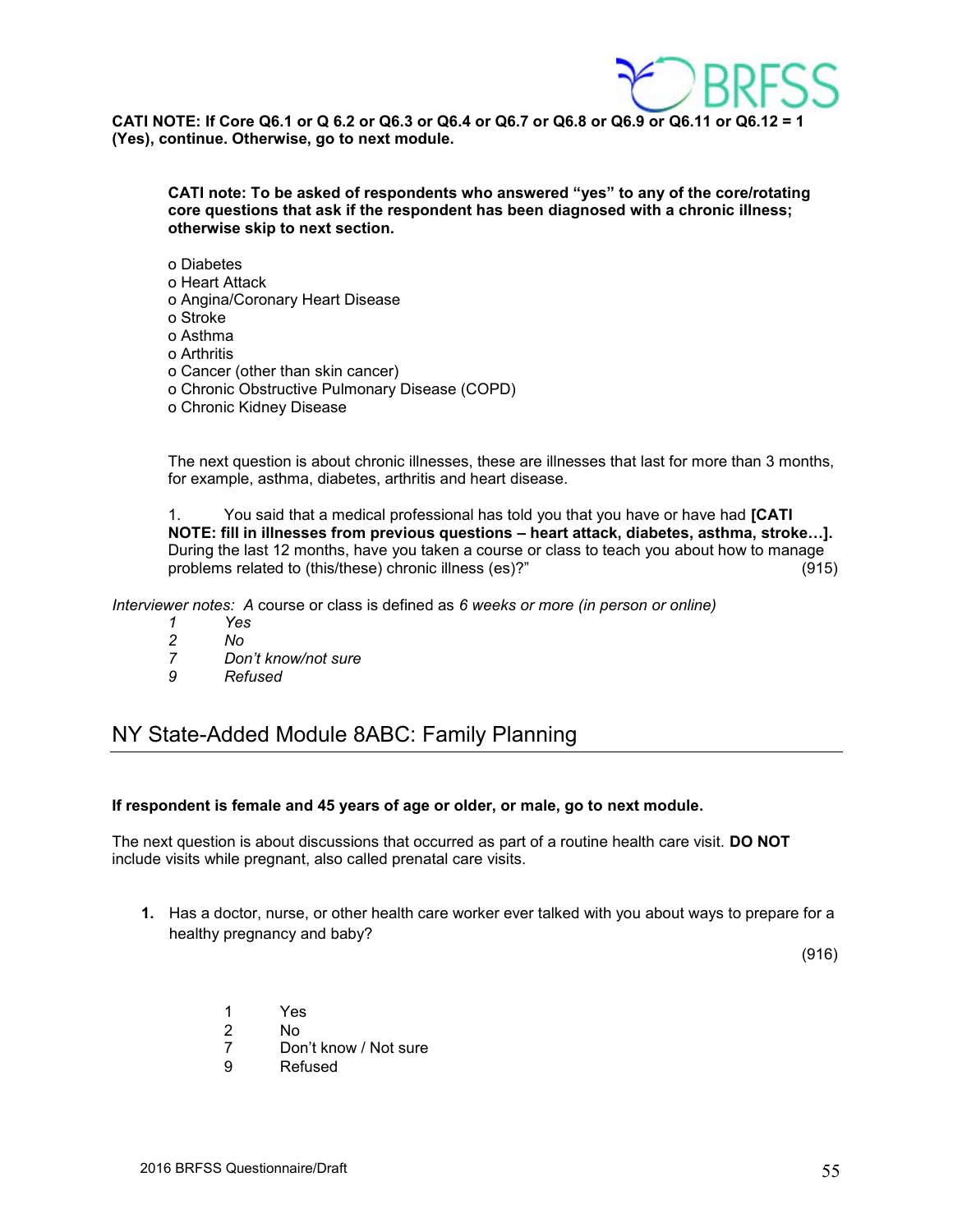The next set of questions asks you about your thoughts and experiences with family planning. Please remember that all of your answers will be kept confidential.

- **2.** Have you ever been pregnant?
	- **INTERVIEWER NOTE: If respondent is currently pregnant, code Yes**.
		- 1 Yes
		- 2 No<br>7 Dor
		- Don't know / Not sure
		- 9 Refused
- **3.** Did you or your husband/partner do anything the last time you had sex to keep you from getting pregnant?
	- 1 Yes 2 No **[Go to next module]**  3 No partner/not sexually active **[Go to next module]** 4 Same sex partner **[Go to next module]**<br>
	7 Don't know / Not sure **[Go to next module]** Don't know / Not sure 9 Refused **[Go to next module]**
- **4.** What did you or your husband/partner do the last time you had sex to keep you from getting pregnant?

(919-920)

**INTERVIEWER NOTE: If respondent reports using MORE THAN ONE method, please code the method that occurs first on the list.** 

**INTERVIEWER NOTE: If respondent reports using "condoms," probe to determine if "female condoms" or "male condoms."**

**INTERVIEWER NOTE: If respondent reports using an "IUD" probe to determine if "levonorgestrel IUD" or "copper-bearing IUD."**

**INTERVIEWER NOTE: If respondent reports "other method," ask respondent to "please specify" and ensure that their response does not fit into another category. If response does fit into another category, please mark appropriately.**

**Read only if necessary:**

- 01. Female sterilization (ex. tubal ligation, Essure, Adiana)
- 02. Male sterilization (vasectomy)
- 03. Contraceptive implant (ex. Implanon)
- 04. Levonorgestrel(LNG) or hormonal IUD(ex. Mirena)
- 05. Copper-bearing IUD (ex. ParaGard)
- 06. IUD, type unknown
- 07. Shots (ex. Depo-Provera)
- 08. Birth control pills, any kind
- 09. Contraceptive patch (ex. Ortho Evra)



(918)

(917)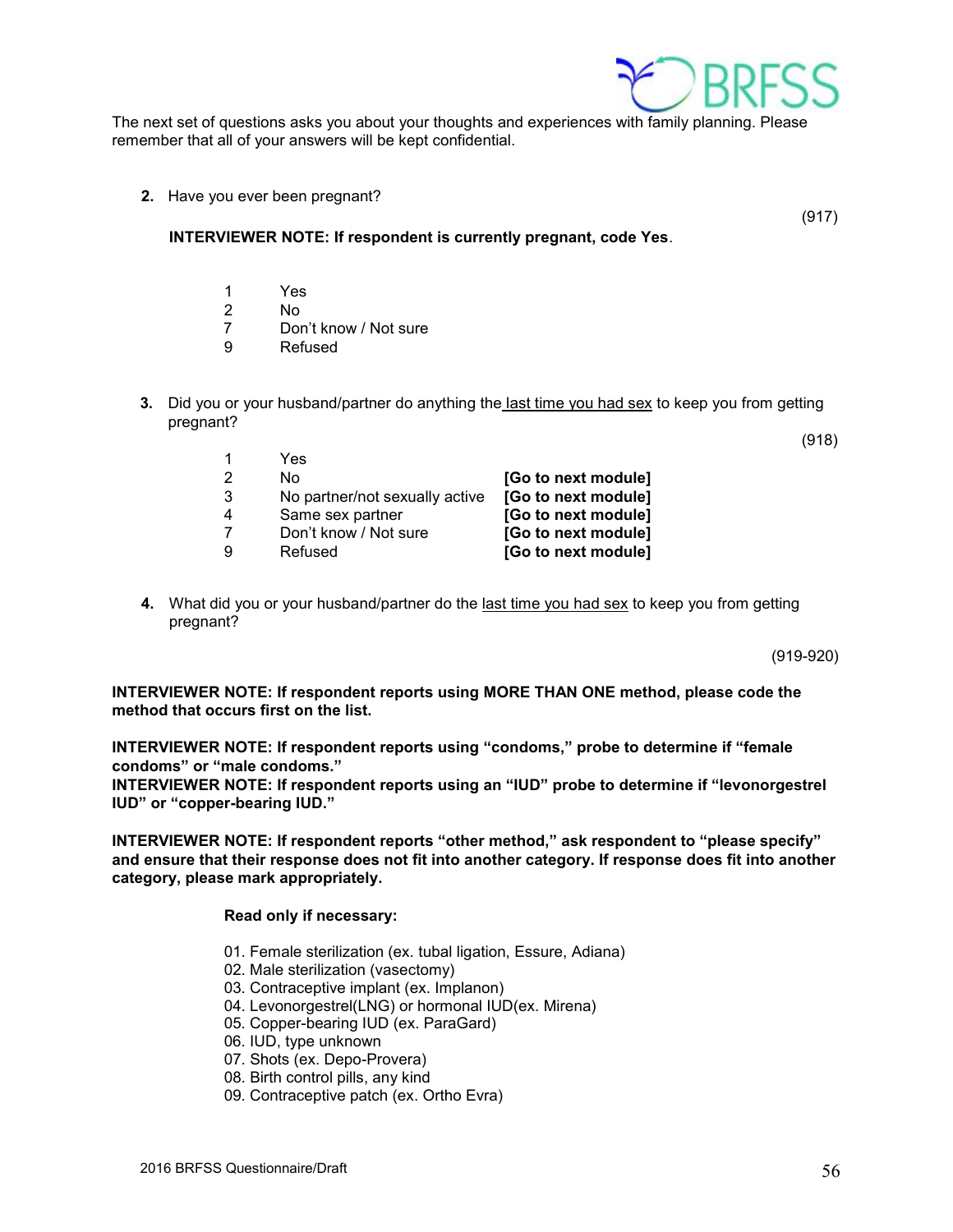

- 10. Contraceptive ring (ex. NuvaRing)
- 11. Male condoms
- 12. Diaphragm, cervical cap, sponge
- 13. Female condoms
- 14. Not having sex at certain times (rhythm or natural family planning)
- 15. Withdrawal (or pulling out)
- 16. Foam, jelly, film, or cream
- 17. Emergency contraception (morning after pill)
- 18. Other method
- 77. Don't know / Not sure
- 99. Refused

# <span id="page-56-0"></span>NY State-Added Module 9ABC: Recommended Colorectal Cancer Screening

## **If AGE is between 50 and 75 (inclusive) then continue, else go to next module.**

- **1.** In the PAST 12 MONTHS, did a doctor or other health professional recommend that you be tested to look for cancer in your colon or rectum? (921)
	- 1 Yes
- 2 No
	- 7 Don't know/Not sure<br>9 Refused
	- **Refused**

# <span id="page-56-1"></span>NY State-Added Module 10ABC: Fruits and Vegetables

| 1. | How often do you eat fruits, excluding juice?      |                                                                                                       |       |
|----|----------------------------------------------------|-------------------------------------------------------------------------------------------------------|-------|
|    | 1<br>$\overline{2}$<br>$\mathbf{3}$<br>4<br>7<br>9 | Every day<br>At least once a week<br>Less than once a week<br>Never<br>Don't know/Not sure<br>Refused | (922) |
| 2. |                                                    | How often do you eat vegetables or salad (excluding juices and potatoes)?                             |       |
|    | 1                                                  | Every day                                                                                             | (923) |
|    | $\overline{2}$                                     | At least once a week                                                                                  |       |
|    | $\mathbf{3}$                                       | Less than once a week                                                                                 |       |
|    | 4                                                  | Never                                                                                                 |       |
|    | $\overline{7}$                                     | Don't know/Not sure                                                                                   |       |
|    | 9                                                  | Refused                                                                                               |       |
|    |                                                    |                                                                                                       |       |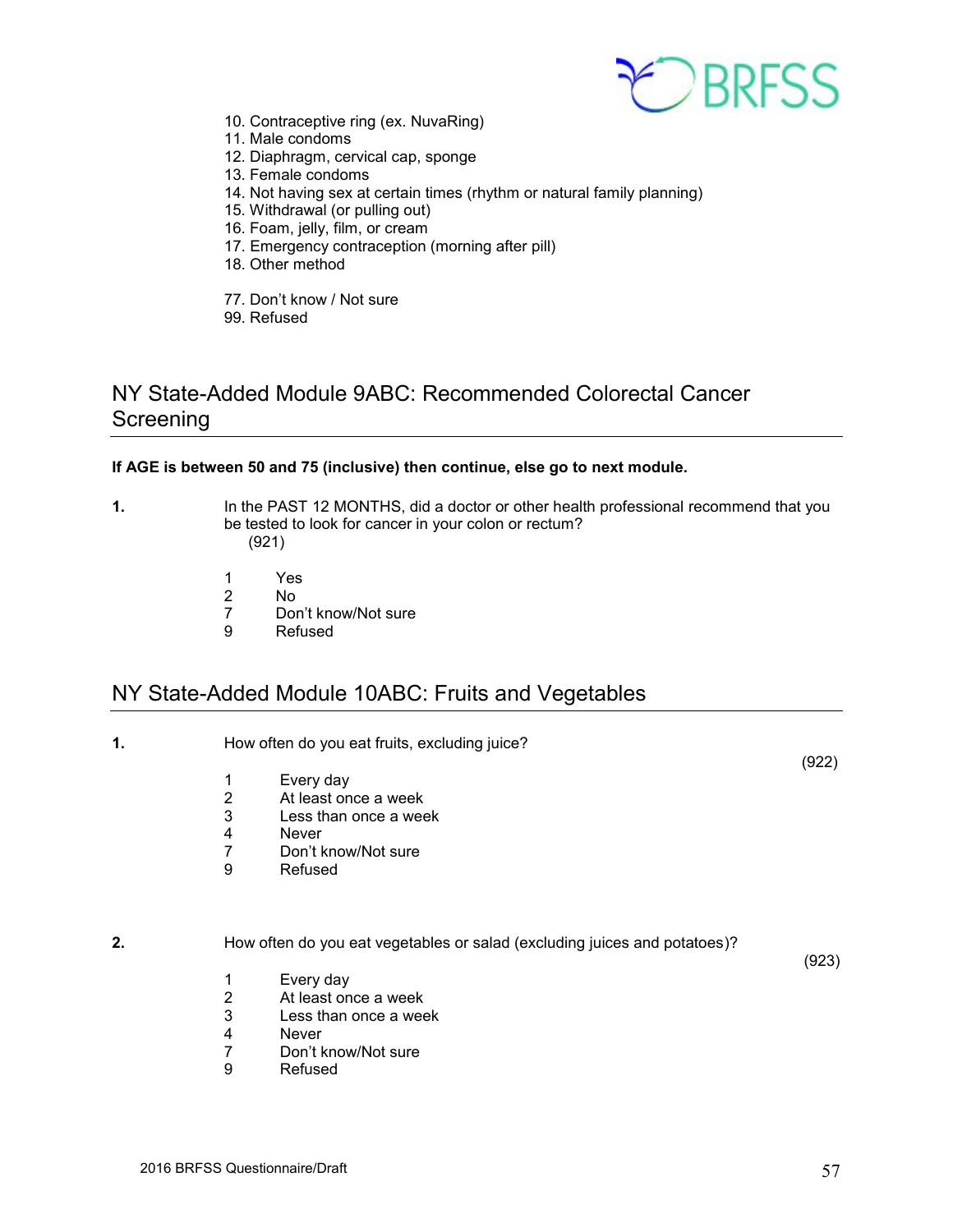

# <span id="page-57-0"></span>NY State-Added Module 11ABC: Sexual Behavior

**1.** When you go to a doctor's office or clinic for a regular check-up or physical exam, how often does the doctor take a sexual history (ask about your sexual partners and sexual practices)?

(924)

- 1 Every time<br>2 Almost eve
- Almost every time
- 3 Sometimes
- 4 Rarely (Hardly Ever)
- 5 Never
- 6 N/A Haven't had a regular check-up

## **Do not read:**

- 7 Don't know / Not sure
- 9 Refused

In New York State, boards of education may make condoms available to students as part of a school district's AIDS instruction program, with an approved condom availability plan. This would let students get condoms, along with information on STDs and pregnancy prevention, from trained school staff like nurses or health teachers.

**2.** Do you support or oppose condom availability in your local high school?

(925)

- 1 Support<br>2 Oppose
- 2 Oppose<br>3 No Opin
- No Opinion
- 7 Don't Know/not sure<br>9 Refused
- 9 Refused

# <span id="page-57-1"></span>NY State-Added Module 12A: Hepatitis Testing Law

- **1.** Have you heard of hepatitis C?
	- 1 Yes
	- 2 No
	- 7 Don't know/Not sure<br>9 Refused
	- **Refused**

*Interviewer note: Hepatitis C is an infectious disease affecting the liver, caused by the hepatitis C virus (HCV). It is spread by blood-to-blood contact. It should not be confused with hepatitis A or hepatitis B both of which you can be vaccinated for.*

**2.** Have you ever been tested for hepatitis C (HCV)? Do not count tests you may have had as part of a blood donation.

(927)

(926)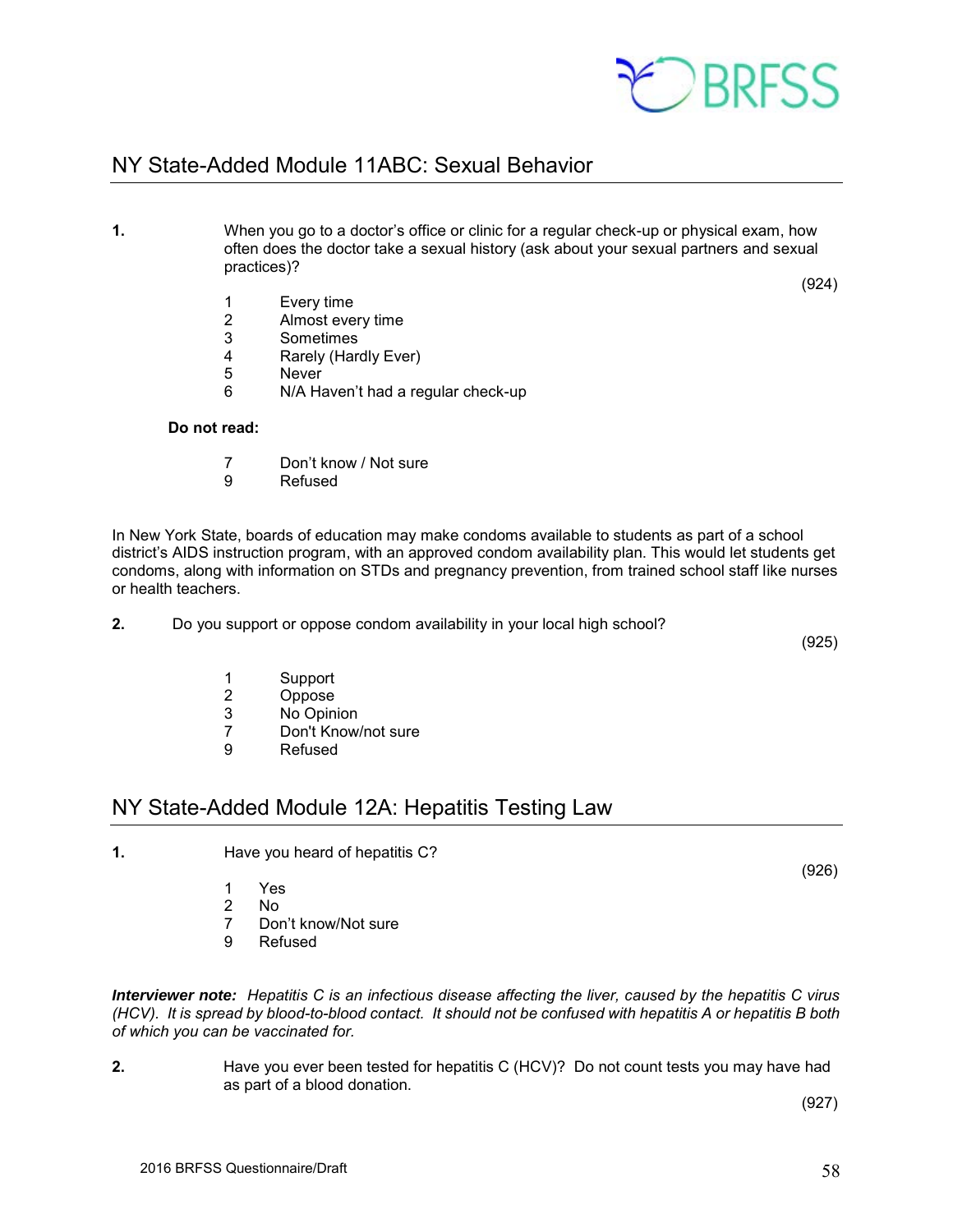

|   | Yes                 |             |
|---|---------------------|-------------|
| 2 | No.                 | [Go to Q.4] |
|   | Don't know/Not sure | [Go to Q.4] |
| a | Refused             | [Go to Q.4] |

**3.** Not including blood donations, in what month and year was your last HCV test?

(928-933)

**CATI INSTRUCTION: If the respondent remembers the year but cannot remember the month, code the first two digits 77 and the last four digits for the year.** 

|         | Code month and year |
|---------|---------------------|
| 777777  | Don't know/Not sure |
| 99/9999 | Refused             |

Next, I am going to ask you some questions about your recent medical care visits and whether you have been offered a hepatitis C (HCV) test in various settings.

**4.** In the past 12 months, have you received medical care at an inpatient unit of a hospital?

(934)

| Yes.                |                |
|---------------------|----------------|
| Nο                  | [Go to Q.7]    |
| Don't know/Not sure | [Go to Q.7]    |
| Refused             | [Go to $Q.7$ ] |
|                     |                |

**5.** Were you offered an HCV test while receiving care at an inpatient unit of a hospital?

(935)

|    | Yes                 |                |
|----|---------------------|----------------|
| 2  | N٥                  | [Go to Q.7]    |
|    | Don't know/Not sure | [Go to $Q.7$ ] |
| -9 | Refused             | [Go to $Q.7$ ] |

**6.** Did you accept the HCV test that was offered by a medical care provider at the inpatient unit of a hospital?

(936)

- 1 Yes
- 2 No 7 Don't know/Not sure<br>9 Refused
- **Refused**

## *Interviewer note: Question 7 is referencing primary care providers which include:*

*Physicians, physician assistants, and nurse practitioners practicing in any the following specialties in hospitals, hospital outpatient clinics, community health centers, or private single/group practices:* 

- *Family medicine*
- *General pediatrics*
- *Internal medicine*
- *Obstetrics or gynecology*

*Providers not considered to be primary care include physicians, physician assistants and nurse practitioners in the following specialties:*

- *Allergy and Immunology*
- *Anesthesiology*
- *Dermatology*
- *Cardiology*
- *Endocrinology*
- *Gastroenterology*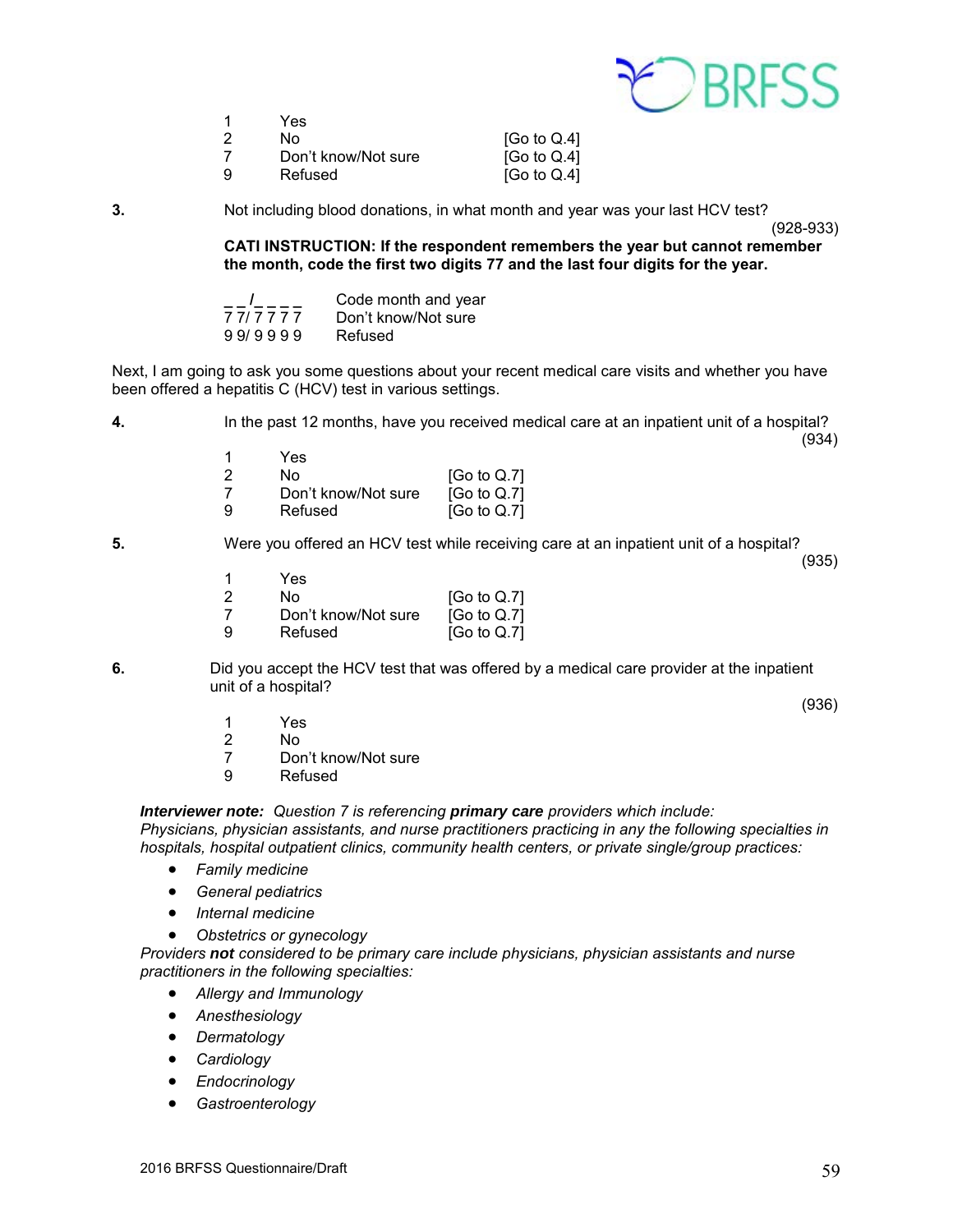

- *Oncology and Hematology*
- *Hospice and Palliative Medicine*
- *Nephrology*
- *Pulmonary Disease*
- *Rheumatology*
- *Neurology*
- *Neurosurgery*
- *Ophthalmology*
- *Orthopedic Surgery*
- *Otolaryngology (E.N.T.)*
- *Psychiatry*
- *Radiology*
- *Surgery*
- *Urology*

#### **Other non-primary care providers include:**

- *Alternative therapists (e.g., acupuncturists, herbalists)*
- *Audiologists*
- *Dentists and orthodontists*
- *Nurses, nurse anesthetists and nurses aides*
- *Podiatrists*
- *Therapists (occupational, physical, radiation, recreational, respiratory, speech-language, exercise)*
- **7.** In the past 12 months, have you received medical care from a primary care provider?

(937)

|     | Yes                 |                               |
|-----|---------------------|-------------------------------|
| - 2 | No.                 | [STOP, go to the next module] |
|     | Don't know/Not sure | [STOP, go to the next module] |
| -9  | Refused             | [STOP, go to the next module] |

## **8.** Were you offered an HCV test by your primary care provider?

(938)

|    | Yes                 |                               |
|----|---------------------|-------------------------------|
| -2 | N٥.                 | [STOP, go to the next module] |
| -7 | Don't know/Not sure | [STOP, go to the next module] |
| ୍ର | Refused             | [STOP, go to the next module] |

**9.** Did you accept the HCV test that was offered by your primary care provider?

(939)

- 1 Yes
- 2 No
- 7 Don't know/Not sure<br>9 Refused
- **Refused**

# <span id="page-59-0"></span>NY State-Added Module 13BC: STD Awareness

*Interviewer note: Hepatitis C is an infectious disease affecting the liver, caused by the hepatitis C virus (HCV). It is spread by blood-to-blood contact. It should not be confused with hepatitis A or hepatitis B both of which you can be vaccinated for.*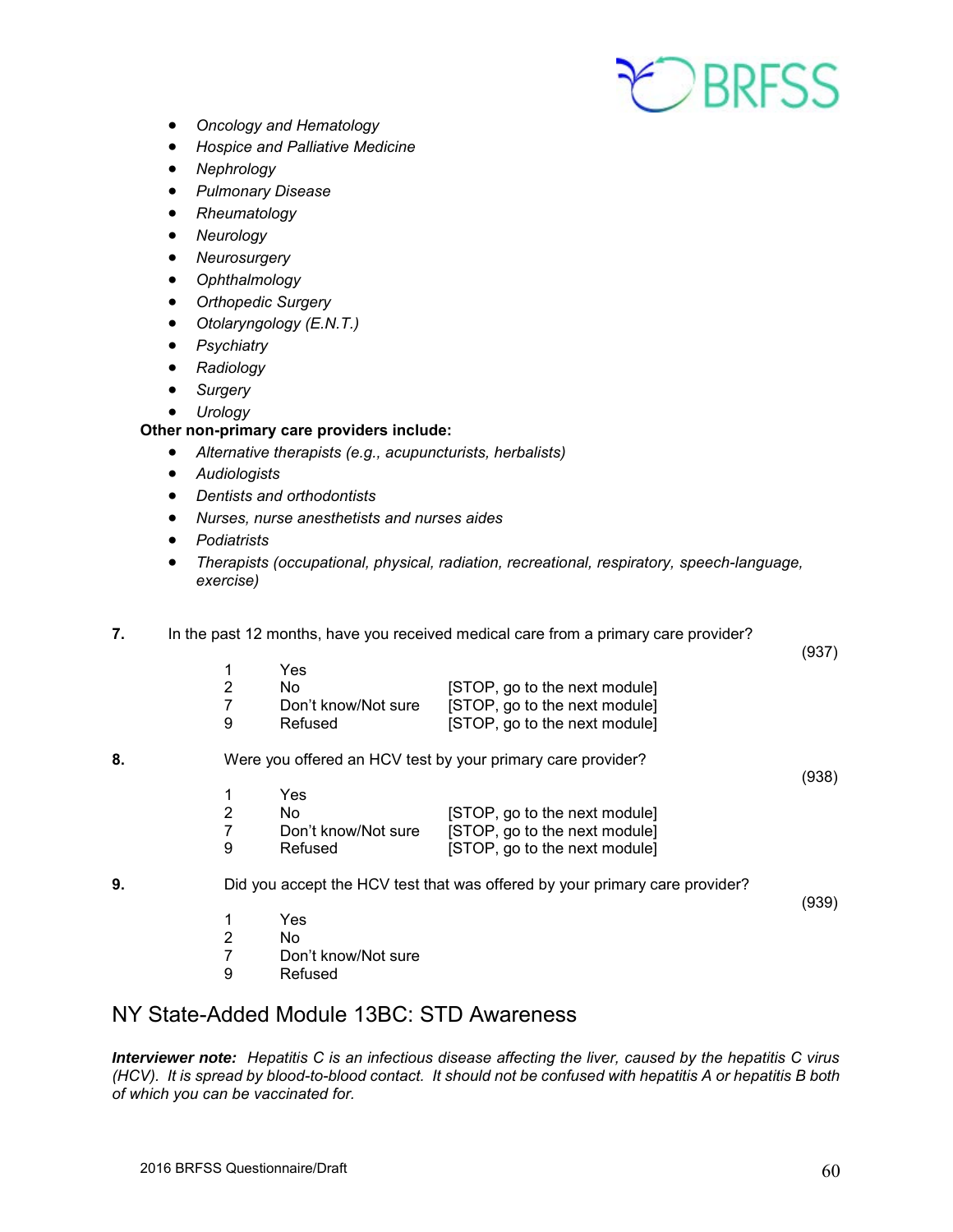

1. Have you ever been tested for hepatitis C (HCV)? Do not count tests you may have had as part of a blood donation.

(940)

- 1 Yes<br>2 No
- 2 No<br>7 Dor
- 7 Don't know/Not sure<br>9 Refused
- **Refused**

# <span id="page-60-0"></span>NY State-Added Module 14A: Adverse Childhood Experiences

I'd like to ask you some questions about events that happened during your childhood. This information will allow us to better understand problems that may occur early in life, and may help others in the future. This is a sensitive topic and some people may feel uncomfortable with these questions. At the end of this section, I will give you a phone number for an organization that can provide information and referral for these issues. Please keep in mind that you can ask me to skip any question you do not want to answer.

All questions refer to the time period before you were 18 years of age. Now, looking back before you were 18 years of age—

| 1. |                  | Did you live with anyone who was depressed, mentally ill, or suicidal?                                                        | (941) |
|----|------------------|-------------------------------------------------------------------------------------------------------------------------------|-------|
|    | 1                | Yes                                                                                                                           |       |
|    | $\overline{2}$   | <b>No</b>                                                                                                                     |       |
|    | $\overline{7}$   | Don't know / Not sure                                                                                                         |       |
|    | 9                | Refused                                                                                                                       |       |
| 2. |                  | Did you live with anyone who was a problem drinker or alcoholic?                                                              | (942) |
|    | 1                | Yes                                                                                                                           |       |
|    | $\overline{2}$   | <b>No</b>                                                                                                                     |       |
|    | $\overline{7}$   | Don't know / Not sure                                                                                                         |       |
|    | 9                | Refused                                                                                                                       |       |
| 3. | medications?     | Did you live with anyone who used illegal street drugs or who abused prescription                                             | (943) |
|    | 1                | Yes                                                                                                                           |       |
|    | $\boldsymbol{2}$ | <b>No</b>                                                                                                                     |       |
|    | $\overline{7}$   | Don't know / Not sure                                                                                                         |       |
|    | 9                | Refused                                                                                                                       |       |
| 4. |                  | Did you live with anyone who served time or was sentenced to serve time in a prison, jail,<br>or other correctional facility? |       |
|    |                  |                                                                                                                               | (944) |
|    | 1                | Yes                                                                                                                           |       |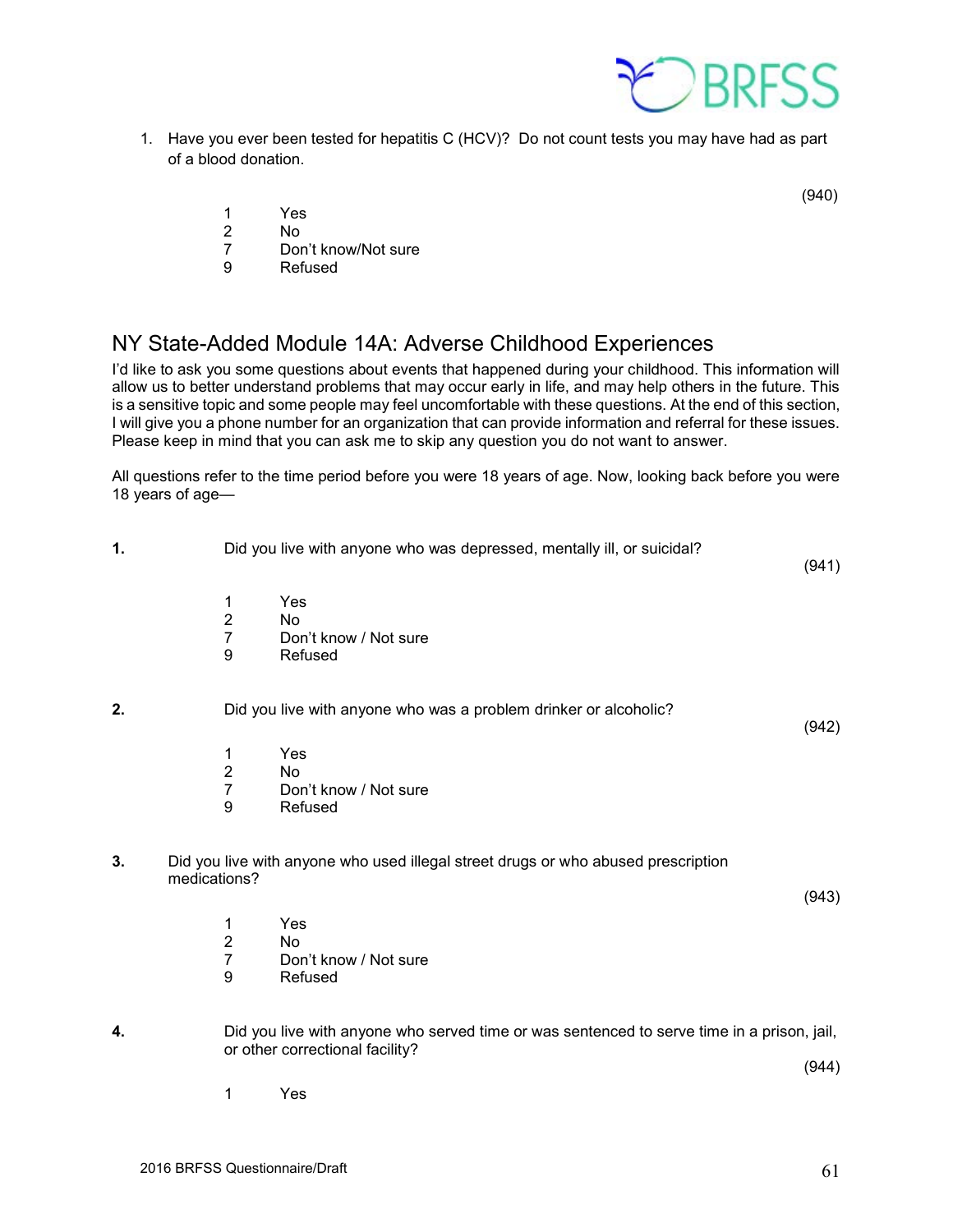- 2 No<br>7 Dor
- 7 Don't know / Not sure<br>9 Refused
- **Refused**
- **5.** Were your parents separated or divorced?
	-
	- 1 Yes 2 No<br>8 Par
	- 8 Parents not married<br>7 Don't know / Not sur
	- 7 Don't know / Not sure<br>9 Refused
	- **Refused**
- **6.** How often did your parents or adults in your home ever slap, hit, kick, punch or beat each other up?
	- 1 Never
	- 2 Once
	- 3 More than once

# **Do not read:**

1 Never 2 Once<br>3 More

**Do not read:**

9 Refused

7 Don't know / Not sure<br>9 Refused

More than once

7 Don't know / Not sure

- **Refused**
- **7.** Before age 18, how often did a parent or adult in your home ever hit, beat, kick, or physically hurt you in any way? Do not include spanking. Would you say---

**8.** How often did a parent or adult in your home ever swear at you, insult you, or put you

(948)

#### 1 Never<br>2 Once **Once**

down?

3 More than once

#### **Do not read:**

- 7 Don't know / Not sure
- 9 Refused
- **9.** How often did anyone at least 5 years older than you or an adult touch you sexually?

(949)



(945)

(946)

(947)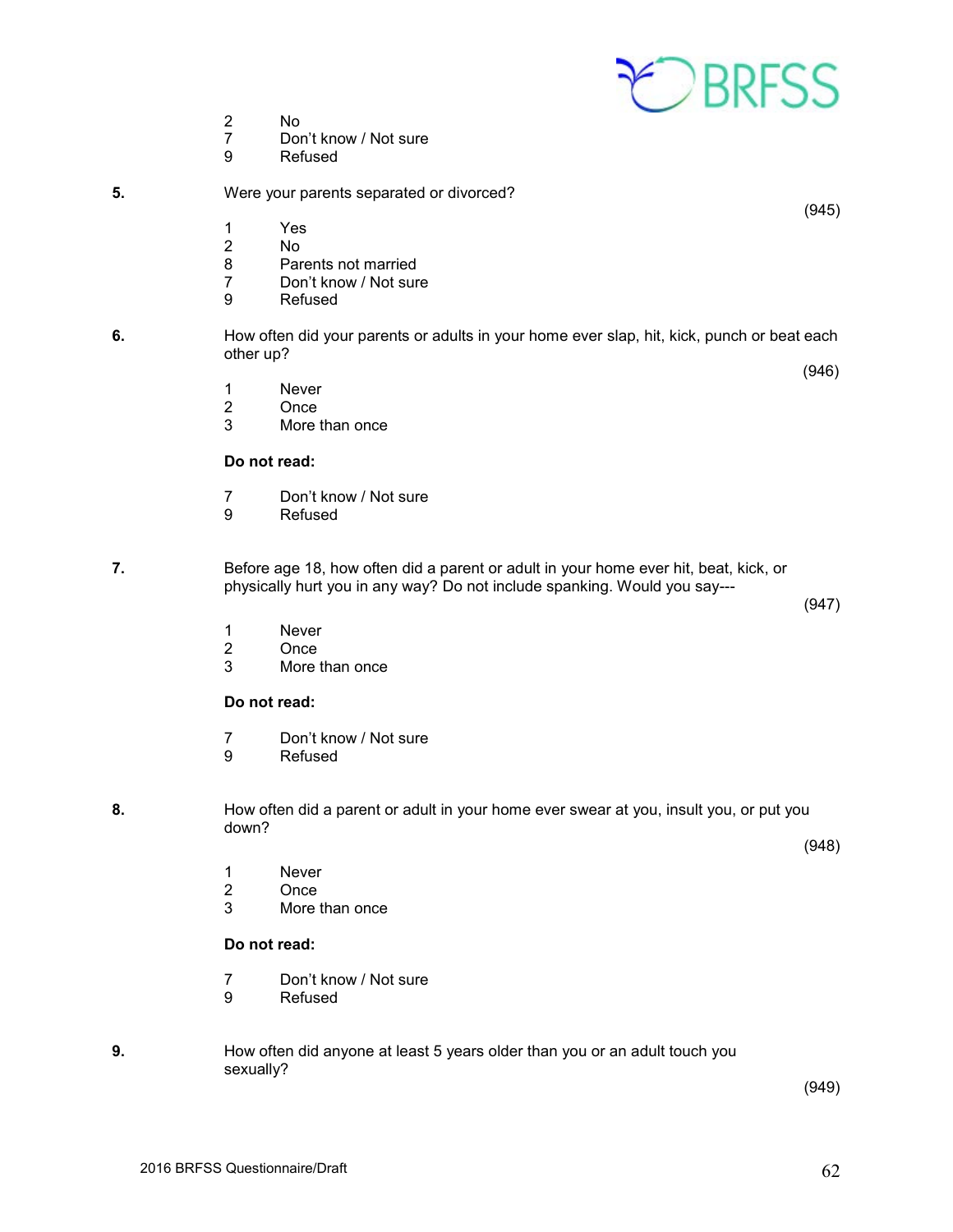

- 1 Never<br>2 Once
- 2 Once<br>3 More
- More than once

#### **Do not read:**

- 7 Don't know / Not sure
- 9 Refused

## **10** How often did anyone at least 5 years older than you or an adult, try to make you touch them sexually?

(950)

(951)

- 1 Never<br>2 Once
- 2 Once<br>3 More
- More than once

#### **Do not read:**

- 7 Don't know / Not sure<br>9 Refused
- **Refused**

**11.** How often did anyone at least 5 years older than you or an adult, force you to have sex?

- 1 Never
- 2 Once<br>3 More
- More than once

## **Do not read:**

- 7 Don't know / Not sure<br>9 Refused
- **Refused**

As I mentioned when we started this section, I would give you a phone number for an organization that can provide information and referral for these issues. You can dial (place state or local hotline here) to reach a referral service to locate an agency in your area. **[Note: if no local or state hotline is available, give respondent the National Hotline for child abuse 1- 800-422-4-A-CHILD (1-800-422-4453).**

# <span id="page-62-0"></span>NY State-Added Module 15B: Stroke Awareness

Which of the following do you think is a symptom of a stroke? For each, tell me "yes," "no," or you're "not sure."

**1.** (Do you think) sudden confusion or trouble speaking (are symptoms of a stroke?)

(952)

- 1 Yes
- 2 No
- Don't know / Not sure
- 9 Refused
- **2.** (Do you think) sudden numbness or weakness of face, arm, or leg, especially on one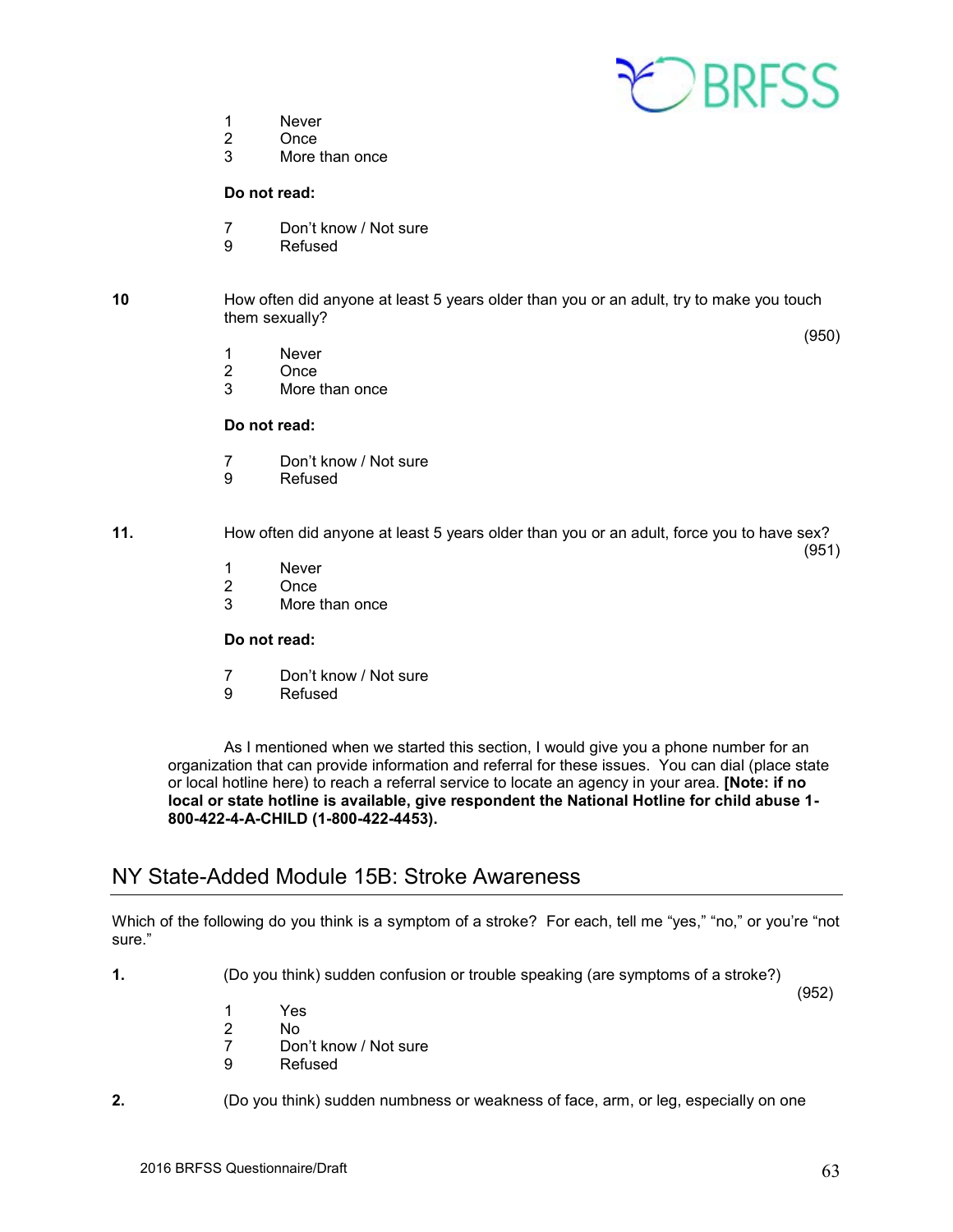

(953)

side, (are symptoms of a stroke?)

- 1 Yes<br>2 No
- No.
- 7 Don't know / Not sure
- 9 Refused

#### **3.** (Do you think) sudden trouble seeing in one or both eyes (is a symptom of a stroke?)  $(954)$

- 
- 1 Yes 2 No
- Don't know / Not sure
- 9 Refused

## **4.** (Do you think) sudden trouble walking, dizziness, or loss of balance (are symptoms of a stroke?) (955)

- 1 Yes<br>2 No
- 2 No<br>7 Dor
- 7 Don't know / Not sure<br>9 Refused
- **Refused**

#### **5.** (Do you think) severe headache with no known cause (is a symptom of a stroke?) (956)

- 1 Yes
- 2 No
- 7 Don't know / Not sure<br>9 Refused
- **Refused**

# **6.** If you thought someone was having a stroke, what is the first thing you would do? **Please read:**

- 1 Take them to the hospital<br>2 Tell them to call their doct
- Tell them to call their doctor
- 3 Call 911<br>4 Call their
- Call their spouse or a family member
- **Or**
- 5 Do something else

# **Do not read:**

- 7 Don't know / Not sure
- 9 Refused

# <span id="page-63-0"></span>NY State-Added Module 16C: Carbon Monoxide

(957)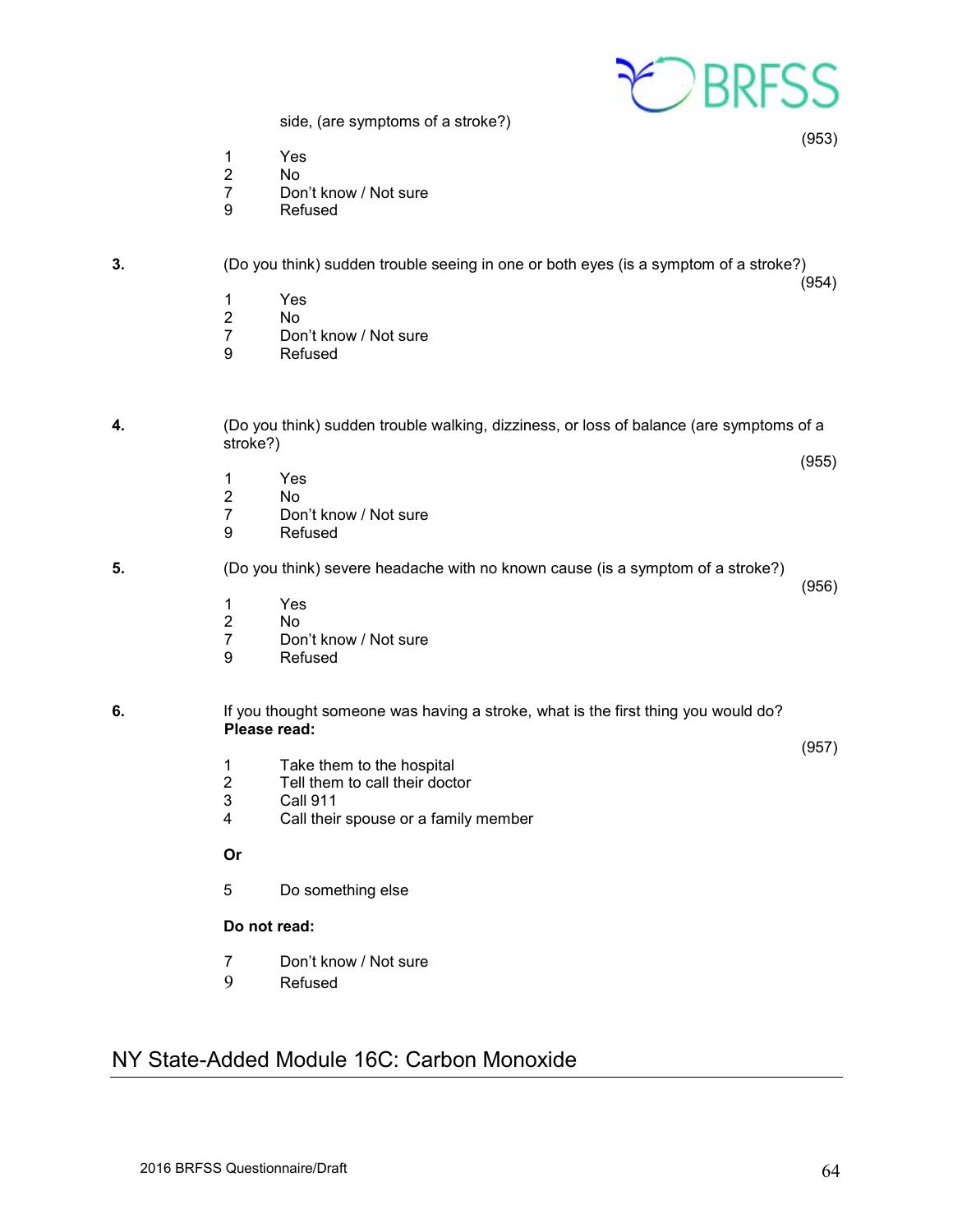- **1.** Do you own at least one portable generator which you plan to use during a power outage? (958)
	- 1 Yes
	- 2 No
	- Don't know / Not sure
	- 9 Refused
- **2.** A carbon monoxide or CO detector checks the level of carbon monoxide in your home. It is not a smoke detector. Do you have a CO detector in your home? (959)
	- 1 Yes
	- No **CONFIDENTIAL CONSTRUCT CONSTRUCT CONSTRUCT CONSTRUCT**
	- 7 Don't know / Not sure [Go to closing]
	- 9 Refused [Go to closing]
- **3.** Does the CO detector have battery power, either as a primary power source or as a backup power source? (960)

- 1 Yes
- 2 No<br>7 Dor
- Don't know / Not sure
- 9 Refused

# <span id="page-64-0"></span>NY State-Added Module 17AB: Caregiver

People may provide regular care or assistance to a friend or family member who has a health problem or disability.

**1.** During the past 30 days, did you provide regular care or assistance to a friend or family member who has a health problem or disability?

**INTERVIEWER INSTRUCTIONS: If caregiving recipient has died in the past 30 days, say "I'm so sorry to hear of your loss." and code 8.**

(961)

- 1. Yes
- 2. No
- 7 Don't know/Not sure
- 8 Caregiving recipient died in past 30 days
- 9 Refused

# <span id="page-64-1"></span>NY State-Added Module 18AB: Cognitive Decline

**CATI NOTE: If respondent is 45 years of age or older continue, else go to next module**